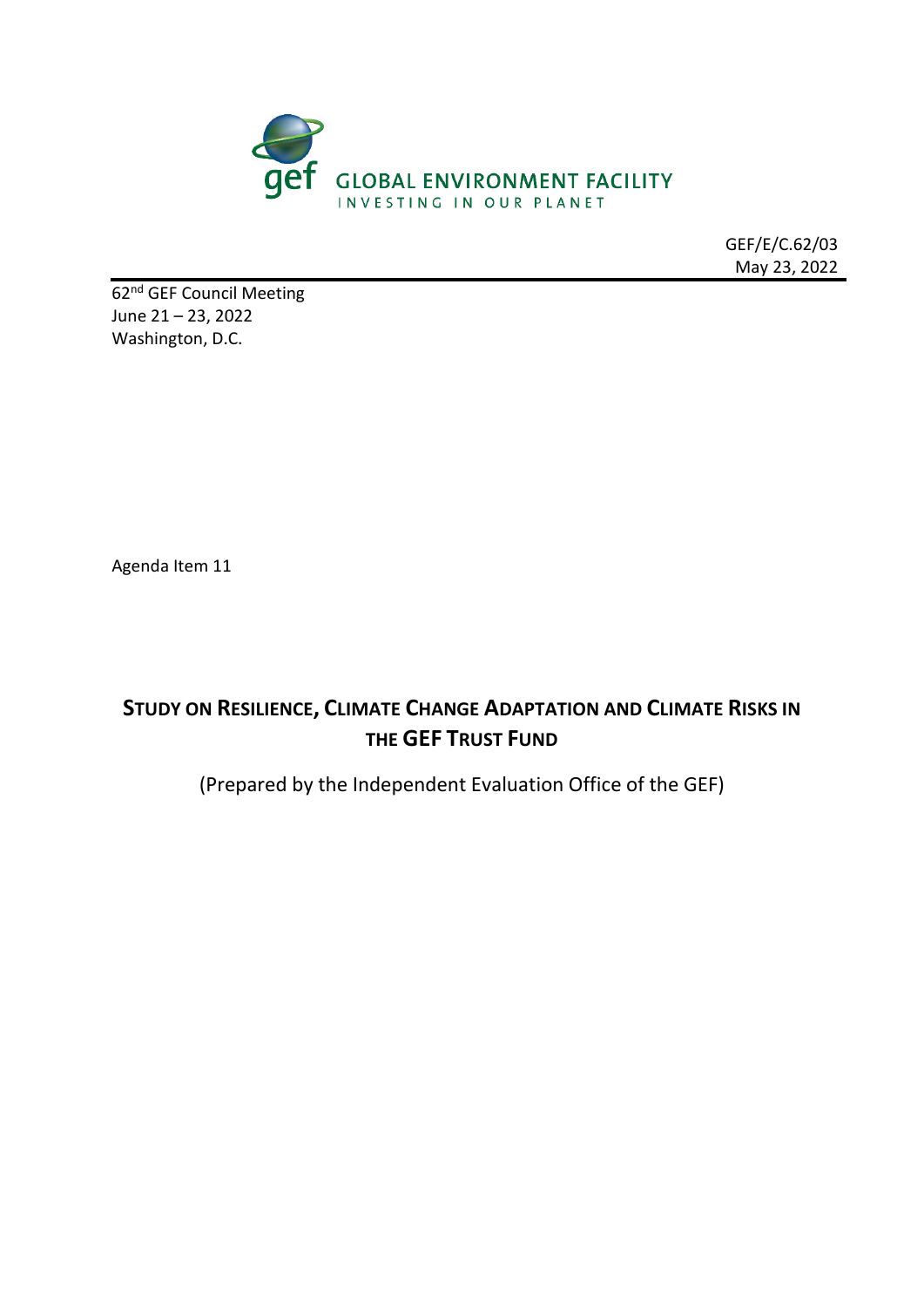#### <span id="page-1-0"></span>**ABBREVIATIONS**

| CEO             | <b>Chief Executive Officer</b>                                                 |
|-----------------|--------------------------------------------------------------------------------|
| <b>CIF</b>      | <b>Climate Investment Funds</b>                                                |
| CoBRA           | <b>Community-based Resilience Analysis</b>                                     |
| COP             | Conference of the Parties                                                      |
| COVID-19        | Coronavirus Disease 2019                                                       |
| <b>CRS</b>      | Climate risk screening                                                         |
| <b>FAO</b>      | Food and Agriculture Organization of the United Nations                        |
| <b>GCF</b>      | <b>Green Climate Fund</b>                                                      |
| <b>GEF</b>      | <b>Global Environment Facility Trust Fund</b>                                  |
| <b>IAP</b>      | Integrated Approach Pilot                                                      |
| <b>IDB</b>      | Inter-American Development Bank                                                |
| <b>IFAD</b>     | International Fund for Agricultural Development                                |
| <b>IUCN</b>     | International Union for the Conservation of Nature                             |
| IEO             | Independent Evaluation Office                                                  |
| <b>IPCC</b>     | Intergovernmental Panel on Climate Change                                      |
| <b>LDCF</b>     | Least Developed Countries Fund                                                 |
| <b>MDB</b>      | Multilateral development bank                                                  |
| <b>MTF</b>      | Multi-trust fund                                                               |
| <b>OECD DAC</b> | Organization for Economic Cooperation and Development's Development Assistance |
|                 | Committee                                                                      |
| <b>OPS</b>      | <b>Overall Performance Study</b>                                               |
| PIF             | Project identification form                                                    |
| <b>SHARP</b>    | Self-evaluation and Holistic Assessment of Climate Resilience of farmers and   |
|                 | Pastoralists                                                                   |
| <b>RAPTA</b>    | Resilience, Adaptation Pathways and Transformation Assessment                  |
| <b>SCCF</b>     | Special Climate Change Fund                                                    |
| SPA             | <b>Strategic Priority for Adaptation</b>                                       |
| <b>STAP</b>     | Scientific and Technical Advisory Panel                                        |
| <b>UNCBD</b>    | United Nations Convention on Biological Diversity                              |
| <b>UNCCD</b>    | United Nations Convention to Combat Desertification                            |
| <b>UNDP</b>     | United Nations Development Programme                                           |
| <b>UNFCCC</b>   | United Nations Framework Convention on Climate Change                          |
| <b>WWF</b>      | World Wildlife Fund                                                            |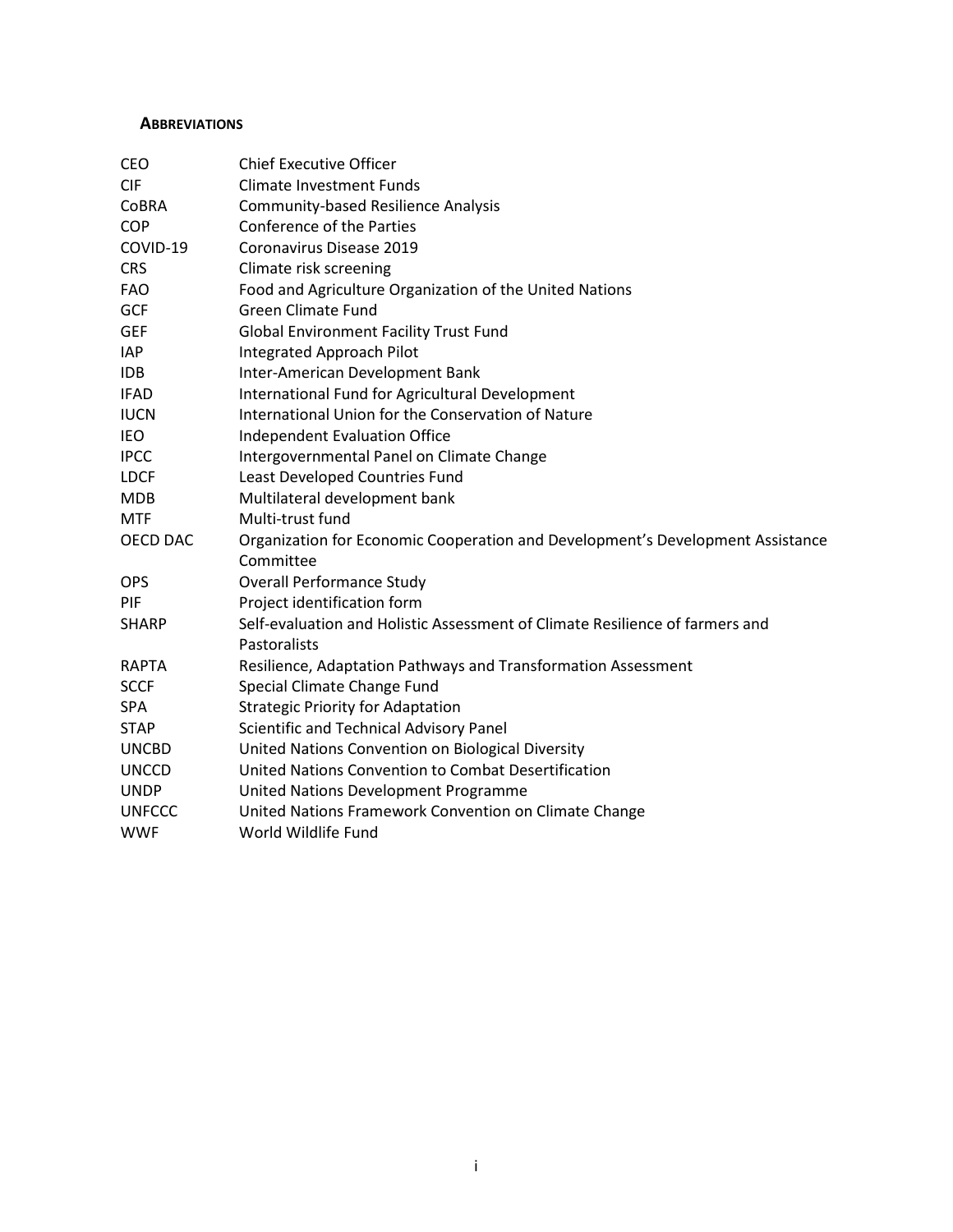| $\mathbf{1}$ .                                                                                         |  |
|--------------------------------------------------------------------------------------------------------|--|
| 2.                                                                                                     |  |
| I.                                                                                                     |  |
| Н.                                                                                                     |  |
| 1.                                                                                                     |  |
| Ш.                                                                                                     |  |
| IV.                                                                                                    |  |
| V.                                                                                                     |  |
| Integration of resilience, climate change adaptation and climate risks in GEF strategies<br>1.<br>8    |  |
| Resilience, climate change adaptation and climate risks in the GEF portfolio 16<br>2.                  |  |
| The relationship between integrating resilience, climate change adaptation and climate<br>3.           |  |
| VI.                                                                                                    |  |
| $\mathbf{1}$ .                                                                                         |  |
| 2.                                                                                                     |  |
| VII.                                                                                                   |  |
| VIII.                                                                                                  |  |
| Comparisons of climate risk screening, adaptation, and resilience strategies between<br>$\mathbf{1}$ . |  |
| List of reviewed projects with high integration of climate adaptation or resilience 49<br>2.           |  |
| 3.                                                                                                     |  |
| 4.                                                                                                     |  |

## **TABLE OF CONTENTS**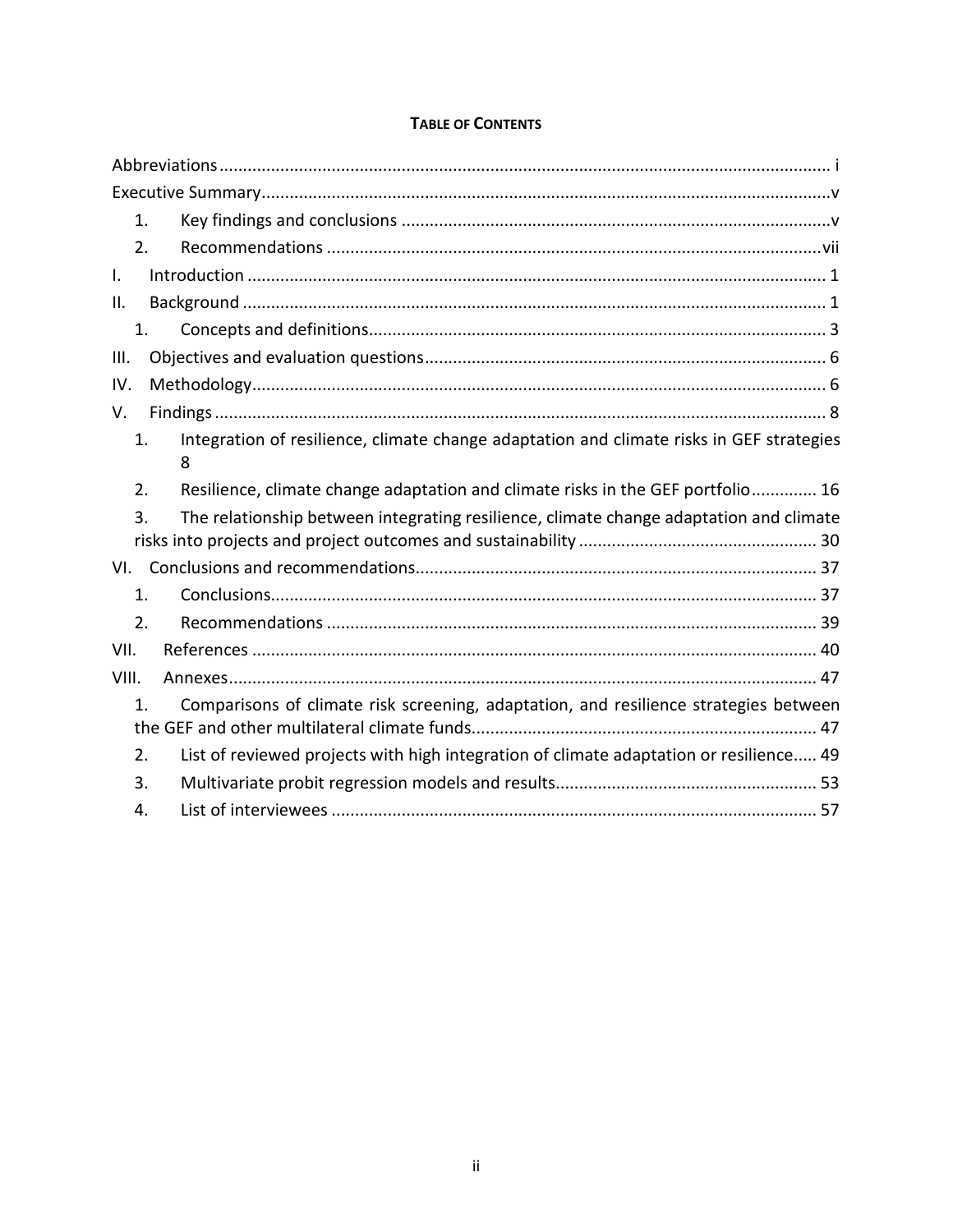## **TABLES FIGURES & BOXES**

| <b>TABLES</b>                                                                                       |
|-----------------------------------------------------------------------------------------------------|
| Table 1. Overview of the definitions of climate risk, climate change adaptation and resilience      |
|                                                                                                     |
| Table 3. Comparison of GEF Agencies' approaches to climate risk screening and integration of        |
| Table 4. GEF IEO reviews of climate adaptation and resilience integration in GEF projects  18       |
| Table 5. Focal area objectives most addressed in projects with high inclusion of climate            |
| Table 6. Climate risk screening strategies and guidance of multilateral climate funds, including    |
| Table 7. Integration of resilience strategies and guidance of multilateral climate funds, including |
|                                                                                                     |
|                                                                                                     |

#### **FIGURES**

| Figure 1. Mentions of climate risk, adaptation, and resilience in GEF programming strategy        |
|---------------------------------------------------------------------------------------------------|
|                                                                                                   |
| Figure 3. Mentions of "resilience" in different sections of GEF programming documents  10         |
| Figure 4. Timeline of significant events related to the integration of resilience, climate change |
| Figure 5. Percentage of GEF projects with terms "adaptation" and "resilience." 17                 |
| Figure 6. Percent of IEO-reviewed projects with evidence of resilience or resilience thinking in  |
| Figure 7. Number of activities related to climate adaptation or resilience by activity type 21    |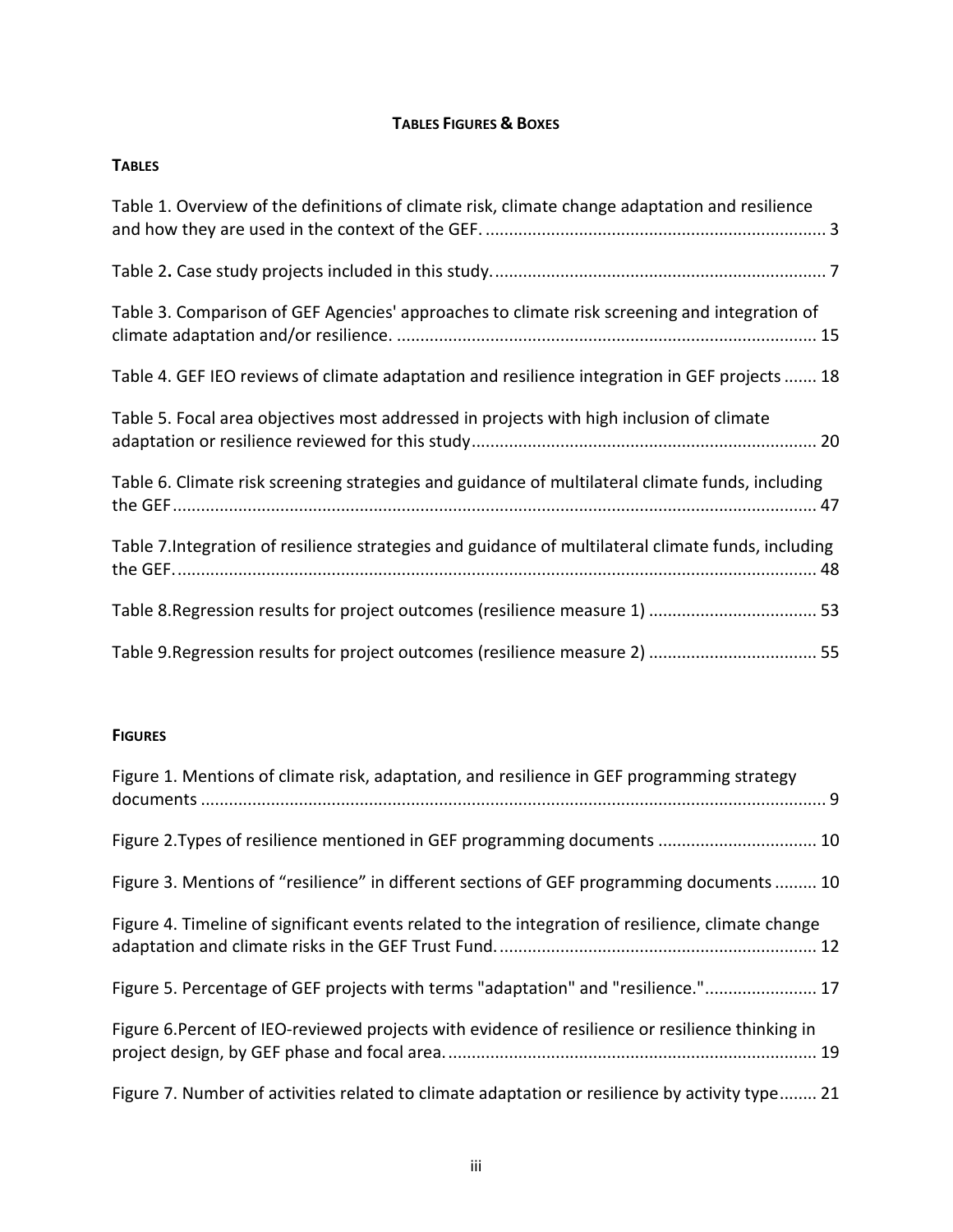| Figure 8: Percentage of IEO-reviewed projects with resilience or resilience thinking and the     |
|--------------------------------------------------------------------------------------------------|
| Figure 9. Percentage of IEO-reviewed projects with each level of resilience integration by GEF   |
| Figure 10. Average objectives and outcome ratings for different project types for projects with  |
| Figure 11. Percent of indicators linked with resilience or climate change adaptation in reviewed |

### **BOXES**

| Box 1. Examples of climate risk mitigation measures in GEF-5 and GEF-6 projects  22      |  |
|------------------------------------------------------------------------------------------|--|
|                                                                                          |  |
|                                                                                          |  |
| Box 4. Environmental indicators and climate adaptation and resilience: Opportunities and |  |
| Box 5. GEF project responses to climate shocks during project implementation  35         |  |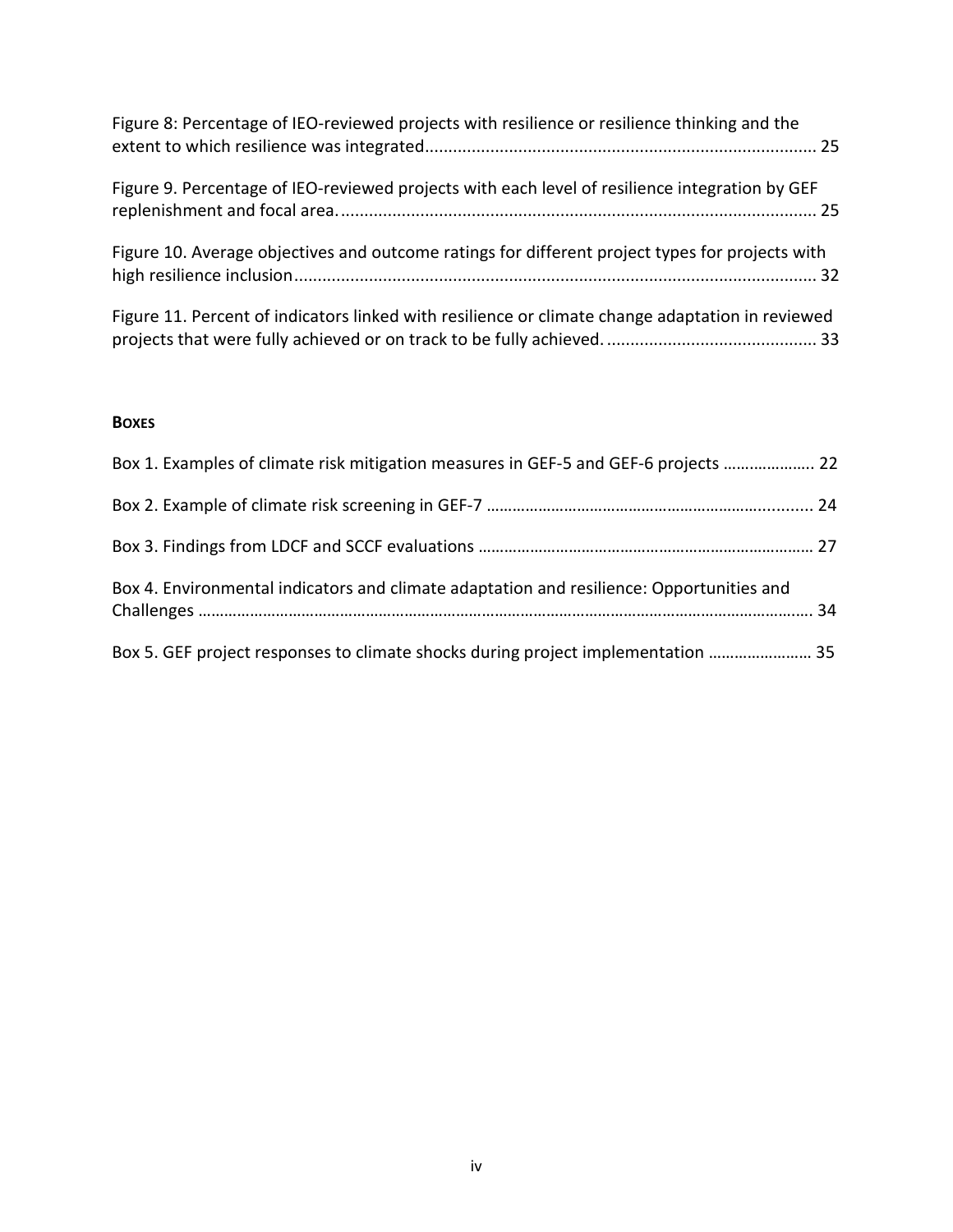### <span id="page-5-0"></span>**EXECUTIVE SUMMARY**

1. Although the GEF Trust Fund (referred to here as the GEF) is not focused on climate change adaptation, there has been growing recognition that the effects of climate change are and will impact GEF's ability to achieve and sustain global environmental benefits. The GEF has addressed these effects in different ways, including screening its projects for climate change risks, introducing adaptation co-benefits when feasible and appropriate, and strengthening system resilience against a range of shocks (including those caused by climate change) most notably in some of its integrated programs. Climate risk screening (CRS) was mandated for all projects in GEF-7, with the Scientific and Technical Advisory Panel (STAP) releasing CRS guidelines and the GEF Secretariat launching a successful GEF Agency training and collaboration event. Climate change adaptation activities, first done as part of the Special Pilot on Adaptation in GEF-3 and 4, have been included in multi-trust fund projects (combining GEF and Least Developed Country Fund and Special Climate Change Fund resources), mostly since GEF-5 and have generally received high project outcome ratings. Efforts to address more broad system resilience are scattered throughout GEF projects but are most visible in the GEF-6 Resilient Food Systems program which piloted the STAP's resilience, adaptation and transformation guidelines.

2. This study aims to understand how GEF has integrated resilience, climate change adaptation and climate risks into its programming and to provide evidence on the relationship between addressing resilience, adaptation and climate risks and project outcomes. The study uses a variety of methods, including review of GEF and peer multilateral fund strategy documents, interviews with key stakeholders, case studies of GEF projects, portfolio review and statistical analysis. A targeted review of 34 projects with high integration of climate change adaptation or resilience was also carried out to better understand the different ways in which adaptation and resilience are included in GEF projects.

## **1. Key findings and conclusions**

<span id="page-5-1"></span>3. **When compared to other multilateral funds with a focus on climate change, the GEF is in a unique position to integrate climate adaptation and resilience across its diverse set of environmental focal areas**. Because the GEF Trust Fund does not focus on climate change adaptation or resilience as main goals in the same way that several other funds do, such as the Green Climate Fund, Adaptation Fund, the Least Developed Country Fund (LDCF), and the Special Climate Change Fund (SCCF), it is not expected to achieve as much in these fields as these peers. This is well understood by the GEF and United Nations Framework Convention on Climate Change (UNFCCC) Secretariats, who point to climate change mitigation rather than adaptation or resilience as the GEF's main goal for the climate change focal area and even the main climate change goal of the impact programs. Nonetheless, there is recognition that climate adaptation and resilience are important and linked to the global environmental benefits, and many stakeholders point to one unique opportunity that the GEF has for inclusion of climate adaptation and especially resilience: to integrate, bring recognition to, and build capacity in climate adaptation and resilience across its diverse set of environmental focal areas. Because GEF focal areas and projects are primarily rooted in and focused on the focal area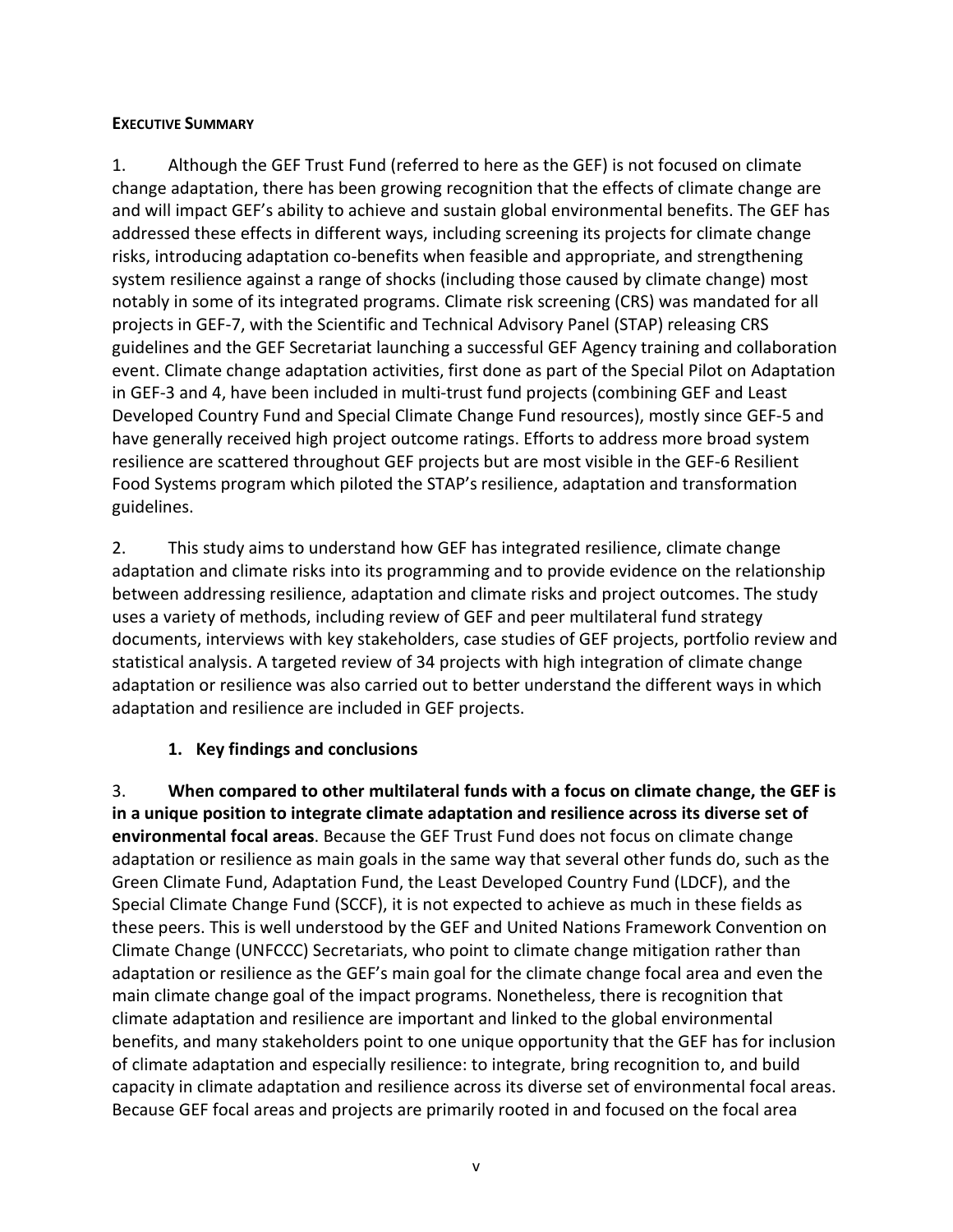objectives, they have a unique ability to bring climate adaptation and resilience into a range of environmental projects that may not be in sectors with high capacity and historical consideration of climate adaptation and resilience, such as chemical waste management or reducing ocean plastics.

4. **Resilience, climate change adaptation and climate risks are increasingly being integrated into GEF strategies and projects, but the definitions of these terms are not quite clear, especially for resilience**. Since GEF-5, recognition of the links between resilience, adaptation and climate risks and the GEF focal areas has increased. Multi-trust fund projects bringing LDCF and SCCF adaptation programming together with GEF programming began in GEF-5 and continue into GEF-7. STAP has increasingly focused GEF attention on CRS, culminating in the UNFCCC requesting that GEF address climate risks and then the revised GEF safeguards policy in 2019 that mandated CRS across the GEF. Resilience is increasingly mentioned in GEF programming documents and GEF project titles and integrated into projects, especially the integrated approach pilots (IAPs) and impact programs. However, resilience has not been defined outside the IAPs and is used in many different contexts (as is common in development organization strategies beyond the GEF), from the narrow resilience of a specific ecosystem to specific shocks (such as climate change) to the entire planet's resilience to a broad range of disturbances. The wide range of uses of the term makes it difficult to understand and measure the GEF's work on resilience.

<span id="page-6-0"></span>5. **Evidence shows that integration of climate adaptation and resilience into GEF projects is correlated with positive project outcomes**. Statistical analysis clearly demonstrates the positive link between integration of resilience in project design and project outcomes. Similarly, SPA projects, which integrated climate adaptation into their project components and results framework from the design phase, were found to have higher outcome ratings than other GEF-3 and GEF-4 projects. Case study projects also revealed evidence that integration of adaptation and resilience benefited project design and aided sustainability of outcomes. However, some projects, even with high adaptation and resilience integration, were adversely affected by a range of climate shocks during implementation and generally did not have plans to address or adapt to such disturbances.

6. **GEF CRS guidance has mostly been viewed positively by Agencies, with the need for greater clarity on the GEF Secretariat quality review of the CRS**. Agencies were generally positive about the CRS guidance from STAP, especially the breadth of the guidance, which allows Agencies with higher expertise to use their own tools and methodologies. The cross-Agency collaboration organized thus far by the GEF Secretariat and STAP has been useful, and more was suggested. The timing of the CRS process has also worked well: the initial screening at the PIF stage is early enough to build risk management into design and avoids the process becoming a post-design retrofitting exercise. However, some Agencies were confused about the quality review of the CRS—specifically, what exact characteristics the GEF Secretariat was looking for when reviewing the CRS—and others felt they had little knowledge on practical measures to put in place to respond to the risk screening.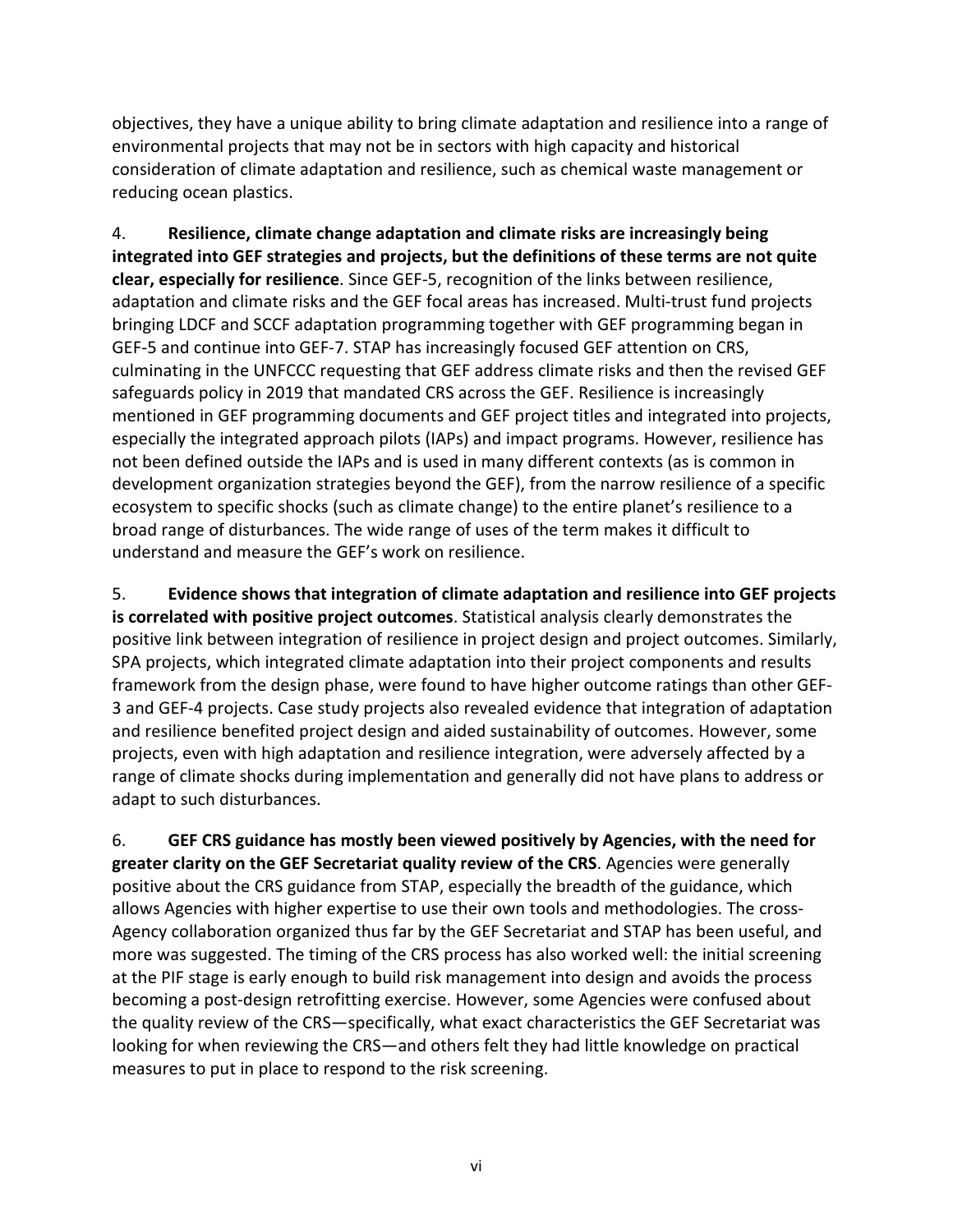7. **The resilience, adaptation pathways and transformation approach (RAPTA) provides the GEF with a tool for integrating resilience into projects and was well received in the pilot phase, though it has not been widely adopted**. STAP developed RAPTA, tailored for the Food Security IAP, to help GEF projects integrate resilience (including building resilience to the impacts of climate change), adaptation, and transformation into its projects. The early piloting of the framework in the Ethiopia child project was viewed positively: improved stakeholder engagement and systems analysis were noted. However, the framework has not been widely used since and was viewed as difficult to implement due to its complexity.

## **2. Recommendations**

<span id="page-7-0"></span>8. The findings in this report highlight the useful guidance that the GEF has provided to the GEF Agencies on how to conduct climate risk screening for projects, but points to the absence of guidance on risk mitigation measures (paragraphs [28-](#page-20-0)[34](#page-23-1) and [40\)](#page-28-1). The evidence also indicators limited monitoring of resilience in GEF projects (paragraphs [5,](#page-6-0) [34,](#page-23-1) [50](#page-35-0) and [56\)](#page-37-1). Therefore, to enhance the integration of resilience, climate change adaptation and climate risks in the GEF Trust Fund, the GEF should:

- 1) Develop guidance on climate risk mitigation measures.
- 2) Improve the monitoring of resilience in GEF projects, with attention to the context of each focal area.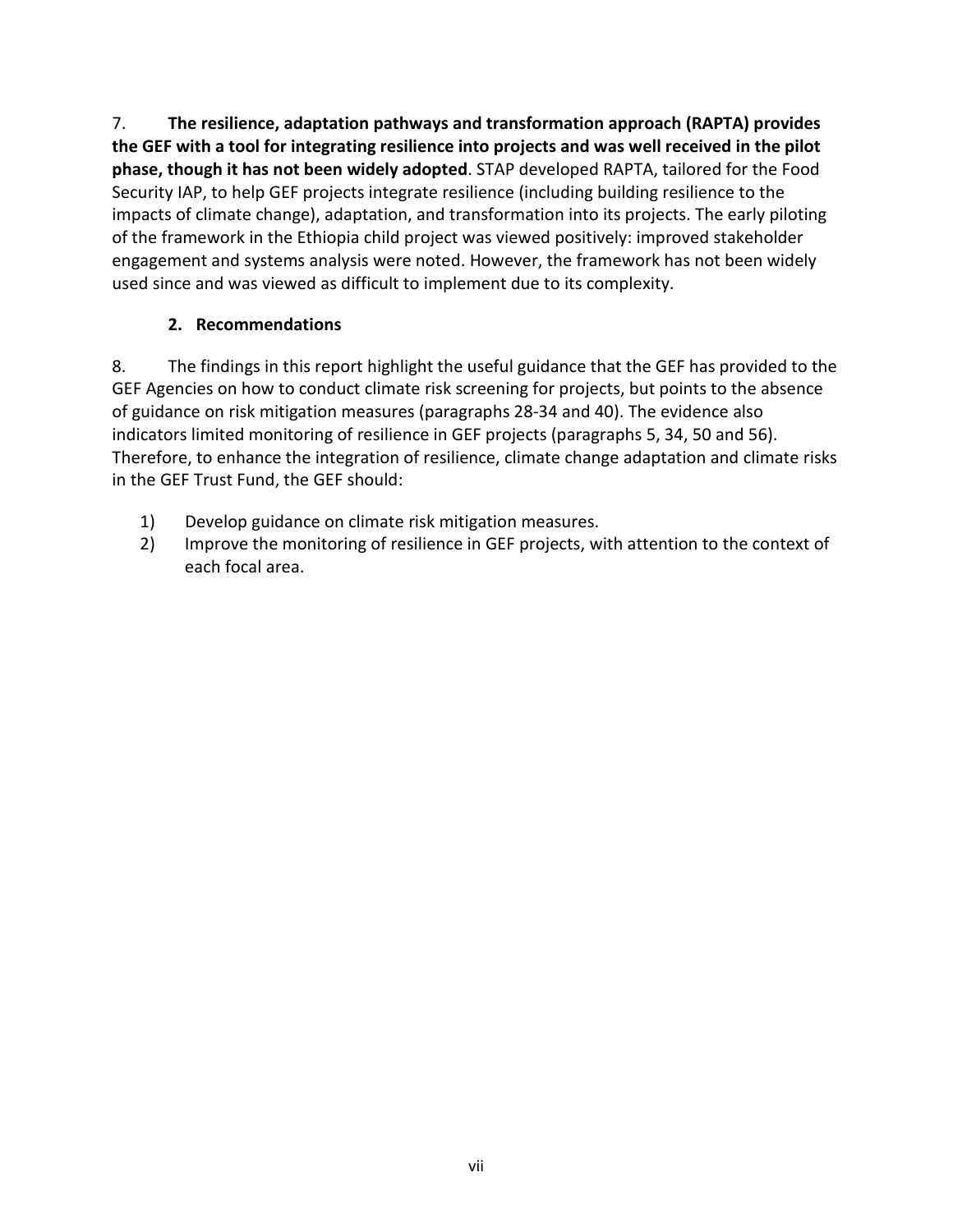### <span id="page-8-0"></span>**I. INTRODUCTION**

1. Climate change and other disturbances have forced development practitioners to rethink how development interventions are designed and implemented. The Intergovernmental Panel on Climate Change (IPCC) has clearly shown the detrimental impacts climate change is having and will have in developing countries (IPCC 2021). Consequently, international development practitioners have increasingly recognized the importance of taking climate risks into account in their interventions and include activities to help countries adapt to climate change. Additionally, the COVID-19 pandemic has demonstrated that climate change is not the only shock facing the developing world; it is likely to decrease food security, increase poverty rates, and limit the progress toward achievement of the Sustainable Development Goals (SDGs) (Hughes et al. 2021, Workie et al. 2020). Building resilience to a wide range of shocks and disturbances has thus increasingly become critical for development organizations, so that hardfought gains are not reversed by future negative impacts. Acknowledging the link between shocks and disturbances and achieving its environmental development goals, the Global Environment Facility Trust Fund has recognized the importance of integrating climate risks, climate change adaptation, and resilience into its programming.

2. This study has two main objectives: to understand how the GEF Trust Fund has integrated resilience, climate change adaptation and climate risks into its programming, and to provide evidence on the relationship this integration has with project outcomes. Several GEF Independent Evaluation Office (IEO) evaluations have measured certain aspects of resilience, climate change adaptation, and climate risks in the GEF Trust Fund, such as the GEF-5 Fifth Overall Performance Study (OPS-5) which looked into the extent of discussion of climate risks in project design (GEF IEO 2013). However, OPS-5 and other earlier IEO studies did not examine the evolution of the GEF's strategy in addressing these topics nor the relationship between resilience, adaptation and climate risks and project outcomes. This study is the first IEO study which analyzes the GEF Trust Fund's approaches to addressing climate risks and integrating adaptation and resilience into its programming. Previous IEO evaluations have examined climate adaptation in the Least Developed Countries Fund (LDCF) and the Special Climate Change Fund (SCCF), two smaller trust funds that are managed by the GEF–this study focuses only on interventions financed from the GEF Trust Fund and will use the term "GEF" to refer only to the GEF Trust Fund.

### <span id="page-8-1"></span>**II. BACKGROUND**

3. **Many of the global environmental benefits that the GEF aims to achieve are vulnerable to climate change.** The main goal of the GEF is to achieve global environmental benefits aligned with the GEF's five focal areas: biodiversity, chemicals and waste, climate change (mitigation), international waters, and land degradation. Simply achieving global environmental benefits during project implementation is just one part of the goal—the achievements must also be sustained beyond implementation and into the future. However, global environmental benefits could become more difficult to achieve or sustain, given the threats from climate change. The Scientific and Technical Advisory Panel (STAP) first pointed to the ways in which global environmental benefits could be affected by climate change in GEF-5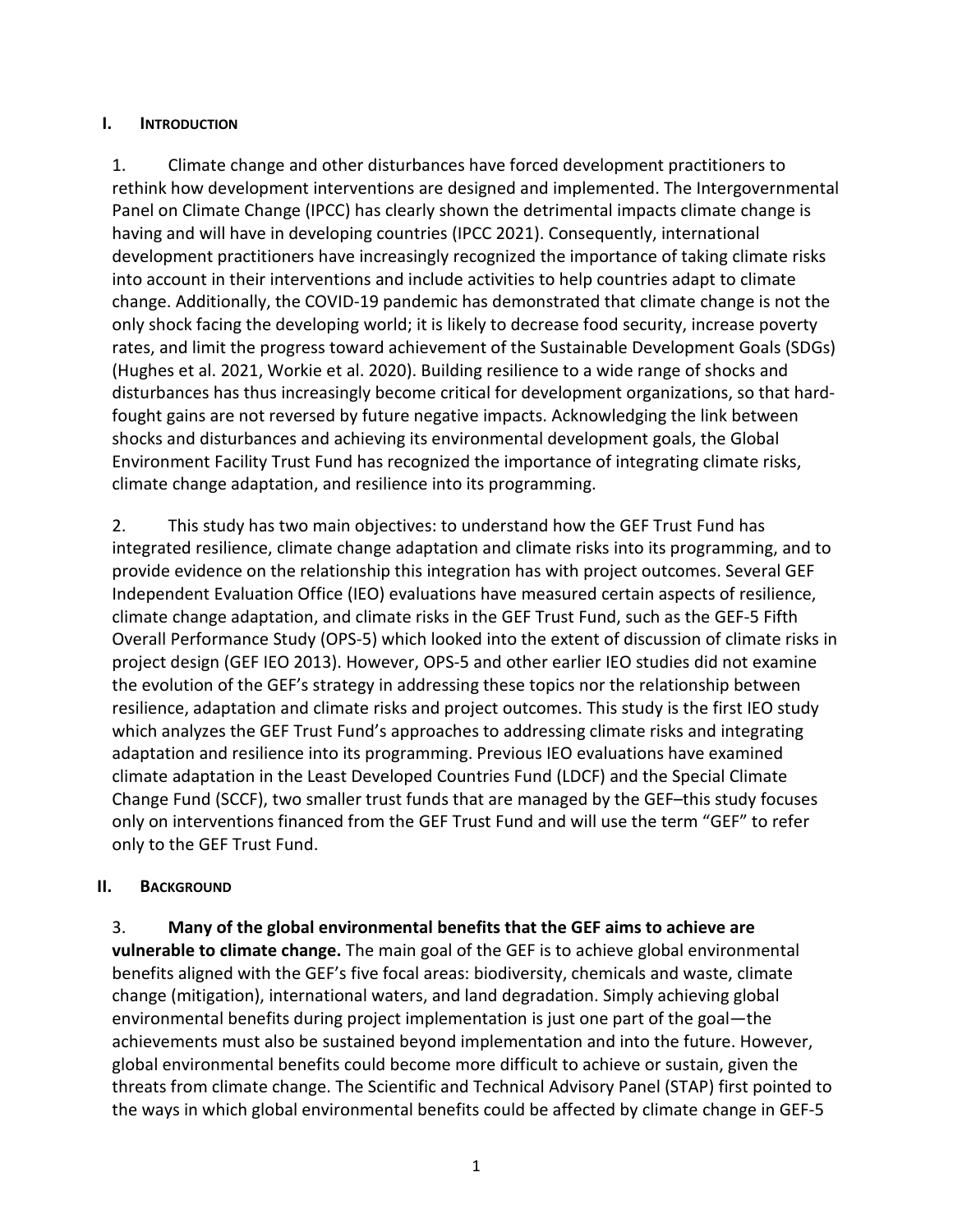and GEF-6, providing a scientific rationale for addressing these risks (STAP 2010; STAP 2014). The risks are apparent in all GEF focal areas. Protecting biodiversity will be made more difficult by changes in phenology and changes in suitable habitat ranges. Climate change mitigation will be hampered by reduced productivity of some clean energy resources (e.g., drought reducing river flow to power hydroelectric dams) and increasing power demands from higher temperatures. The international waters focal area will have to face increased challenges of rising temperatures killing off marine organisms, rising sea levels imperiling coastal habitats and communities, and changes in freshwater ecosystem regimes causing increased demand from all stakeholders for scarcer and less reliable water. Land degradation could be hastened by stressed forest ecosystems through drought, temperature change, and increased pests and fire, while farmers will be affected by changes in growing periods and temperature and precipitation regimes. The chemicals and waste focal area, although it has fewer identified impacts than the others, could be affected by enhanced volatilization of persistent organic pollutants and temperature rise, and increased wildfires could release more mercury stored in soils.

4. **International conventions have also pointed to the threats from climate change faced by GEF focal areas**. The United Nations Convention on Biological Diversity (UNCBD) and the GEF's responses to the Convention have pointed to the climate change vulnerabilities faced by ecosystems and the need to allow species to migrate to areas of future suitability (UNCBD 2006). Coral reefs, forests, and protected area systems in highly vulnerable regions and ecosystems are given priority (UNCBD 2008). The UN Convention to Combat Desertification (UNCCD) has noted the linkages between desertification, land degradation, drought, biodiversity loss, and climate change (UNCCD 2013). The UN Framework Convention on Climate Change (UNFCCC) deals directly with climate change adaptation and has encouraged the GEF to address the issue across different focal areas (GEF 2019a).

5. **Recognizing these threats, many activities in GEF projects aim to improve adaptation to climate change and resilience as co-benefits, while focusing primarily on GEBs**. Bierbaum et al. (2014) pointed out that the best way to protect GEF investments from climate change is to include activities that build resilience to climate change in GEF projects. Although the GEF does not measure or monitor resilience or adaptation to climate change explicitly, many activities that are designed to deliver global environmental benefits are "win-win" solutions that also result in climate change adaptation or improved resilience (Bierbaum et al. 2014). Nature-based solutions are a common example, by which natural ecosystems are protected, managed, or restored while also providing societal benefits (STAP 2020). Examples in the GEF include biodiversity projects that create migration corridors to improve biodiversity and also allow species to migrate to more suitable habitat, given climate change; the restoration of mangroves that sequester carbon and mitigate flood effects; and sustainably managed forests that provide alternative livelihoods to climate-vulnerable agriculture (ecotourism, sale of forest products) as well as biodiversity protection.

6. **However, assuming that such win-win solutions will be produced even if they are not actively designed and managed with the adaptation co-benefit in mind creates significant risk of unintended consequences for human well-being and even of maladaptive outcomes**. According to a limited project review from STAP (2020), societal benefits are given less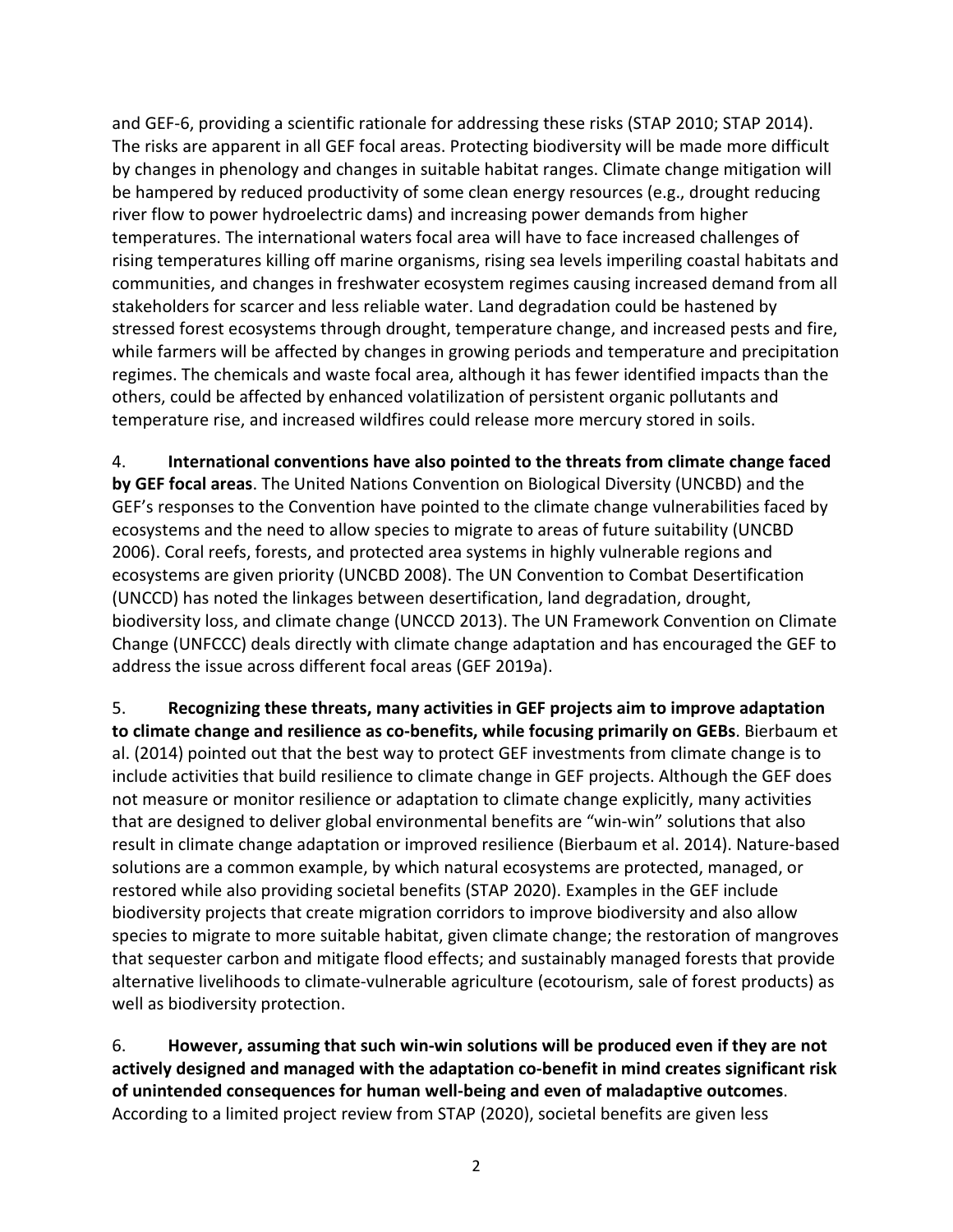prominence than global environmental benefits in GEF projects, and potential tradeoffs between global environmental benefits and societal benefits are rarely discussed. Some international development projects beyond the GEF have been accused of maladaptation as well, when efforts end up creating more vulnerability rather than resilience to climate change (Eriksen et al. 2021). Reforestation with water-intensive or nonnative species that sequester carbon but decrease the amount of water available for human consumption (thus worsening effects of climate change–increased drought in some areas) is one example (Li et al. 2021).

## **1. Concepts and definitions**

<span id="page-10-0"></span>7. **The GEF addresses the effects of climate change in its strategy and project documents through three primary mechanisms reflected in the use of these terms: managing climate risks to GEF projects, adaptation to climate change, and resilience**. Although all three terms are used to discuss addressing the effects of climate change, they differ in meaning. The definitions and use of each as they relate to the GEF are discussed below and summarized in [Table 1.](#page-10-1) This study uses these definitions when considering and discussing all three terms.

| Key term                        | <b>IPCC</b> definition                                                                                                                                                                                                                                                                   | Use in the GEF                                                                                                                                                                                                                                                                                                                                                    | GEF project example                                                                                                                                                                                                                                                                   |
|---------------------------------|------------------------------------------------------------------------------------------------------------------------------------------------------------------------------------------------------------------------------------------------------------------------------------------|-------------------------------------------------------------------------------------------------------------------------------------------------------------------------------------------------------------------------------------------------------------------------------------------------------------------------------------------------------------------|---------------------------------------------------------------------------------------------------------------------------------------------------------------------------------------------------------------------------------------------------------------------------------------|
| Climate<br>risks                | IPCC (2020) defines<br>"risk" as "the potential<br>for adverse<br>consequences for human<br>or ecological systems."                                                                                                                                                                      | • Used to discuss both the risks<br>that climate change impacts<br>will have in communities and<br>ecosystems and to global<br>environmental benefit<br>achievement and sustainability.<br>• Climate risk screening<br>evaluates risks specifically to<br>GEF projects and global<br>environmental benefits.                                                      | • Project GEF ID 5405 recognizes<br>the risks of climate change to<br>ecosystems that GEF supports<br>in and adjacent to East Asian<br>seas, including rising sea levels<br>stressing coastal ecosystems<br>and sea temperature change<br>causing coral reef ecosystem<br>die-off.    |
| Climate<br>change<br>adaptation | IPCC 2021 defines<br>adaptation as "the<br>process of adjustment to<br>actual or expected<br>climate and its effects" in<br>both human and natural<br>systems. In human<br>systems, this adjustment<br>is done "in order to<br>moderate harm or<br>exploit beneficial<br>opportunities." | Generally used to discuss helping<br>ecosystems and society address<br>the impacts of climate change<br>through a project or intervention.<br>The GEF does not have a principal<br>objective of climate change<br>adaptation.<br>More specific than resilience-<br>refers to actions that address one<br>or several of the impacts of<br>climate change directly. | • Project GEF ID 4625<br>strengthened early warning<br>systems for floods and<br>droughts in the Shire River<br>valley in Malawi, helping<br>communities adapt to climate<br>change which will likely bring<br>more frequent and more<br>severe floods and droughts to<br>the region. |

<span id="page-10-1"></span>

|  | Table 1. Overview of the definitions of climate risk, climate change adaptation and resilience |  |  |  |  |
|--|------------------------------------------------------------------------------------------------|--|--|--|--|
|  | and how they are used in the context of the GEF.                                               |  |  |  |  |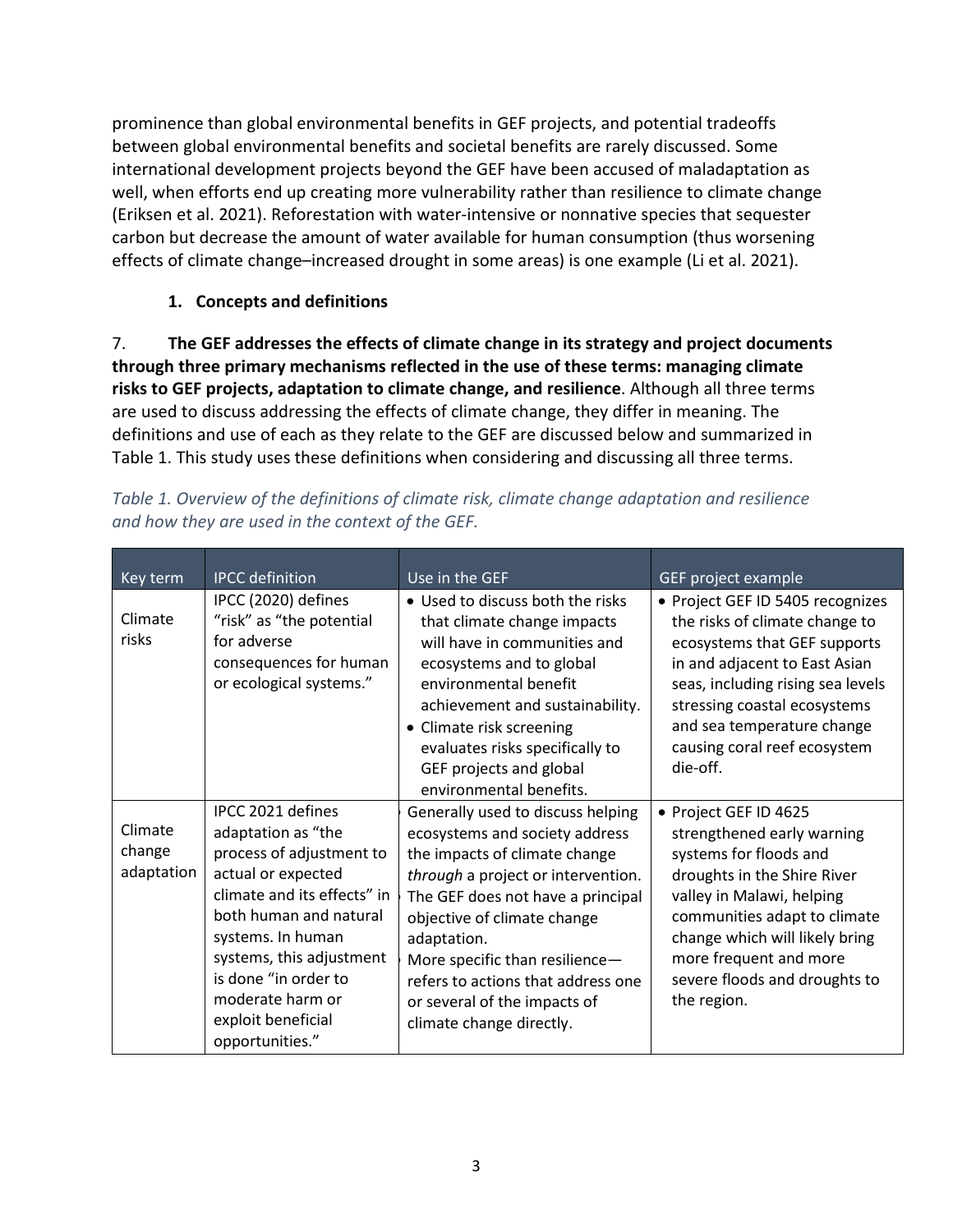|            | IPCC (2021) defines       | Generally used to discuss helping  | • Project GEF ID 5531 promoted    |
|------------|---------------------------|------------------------------------|-----------------------------------|
| Resilience | resilience as "the        | ecosystems and society cope        | several livelihoods in Haiti such |
|            | capacity of               | with the impacts of climate        | as castor oil production,         |
|            | interconnected social,    | change and other disturbances      | cultivation of fruit trees and    |
|            | economic and              | through a project or intervention. | ecotourism to not only take       |
|            | environmental systems     | Broader than climate change        | pressure off of natural forests   |
|            | to cope with a hazardous  | adaptation-addresses system-       | but also to diversify incomes of  |
|            | event, trend or           | level constraints which prevent    | local communities. Income         |
|            | disturbance, responding   | coping to shocks and stresses      | diversity builds resilience not   |
|            | or reorganizing in ways   | including but not limited to       | only to natural disturbances      |
|            | that maintain their       | climate change.                    | worsened by climate change        |
|            | essential function,       |                                    | but also to a range of other      |
|            | identity, and structure." |                                    | shocks that impact certain        |
|            |                           |                                    | livelihoods but not others.       |

8. **In the GEF, climate risk screening is intended to reduce the possible negative consequences of climate change on global environmental benefits**. Climate risks can be related to potential impacts or human responses to climate change (IPCC 2020). In the GEF, climate risks are especially considered in terms of the potential impacts on GEF interventions and related global environmental benefits. Projects are screened at the design stage through a climate risk screening (CRS) tool, to assess possible risks to GEF interventions and intended outcomes. Actions are then usually taken by project design and implementation teams to manage these risks, sometimes referred to as climate risk management or "climate proofing," to minimize the adverse effects on project results and outcome sustainability. The CRS process is designed to reduce the chances of making a poor investment by not foreseeing and planning around specific climate risks, as well as reducing the risk exposure for the project's targeted assets or beneficiaries/end-users.

9. **Climate change adaptation refers to assisting both human and natural systems in minimizing the impacts of climate change**. Adaptation options include structural, institutional, ecological or behavioral measures that help systems adjust to a changing climate. GEF interventions sometimes include such adaptation actions, even if their main goal is to achieve global environmental benefits rather than improving adaptation within ecosystems or communities. However, adaptation actions and actions to achieve global environmental benefits, such as those to mitigate climate change, can be mutually reinforcing, benefiting both natural and human systems: the focal area strategies recognize that conservation of biodiverse natural ecosystems is aided by improving and maintaining the provision of ecosystem services to human populations in and around those ecosystems. Additionally, the impacts of climate change on human populations could cause further environmental degradation that the GEF is working to combat, such as climate change–driven cropland expansion (Malhi et al. 2019).

10. **The meaning of resilience has evolved over time within the literature and the GEF, and it extends beyond adaptation to broader concepts of transformational change**. The term "resilience," deriving from conservation or ecological roots, generally referred to a system persisting, resisting change, or reverting back to historical conditions after a stress or shock (Carr 2019, Peterson St-Laurent 2021). However, resilience within human or socioecological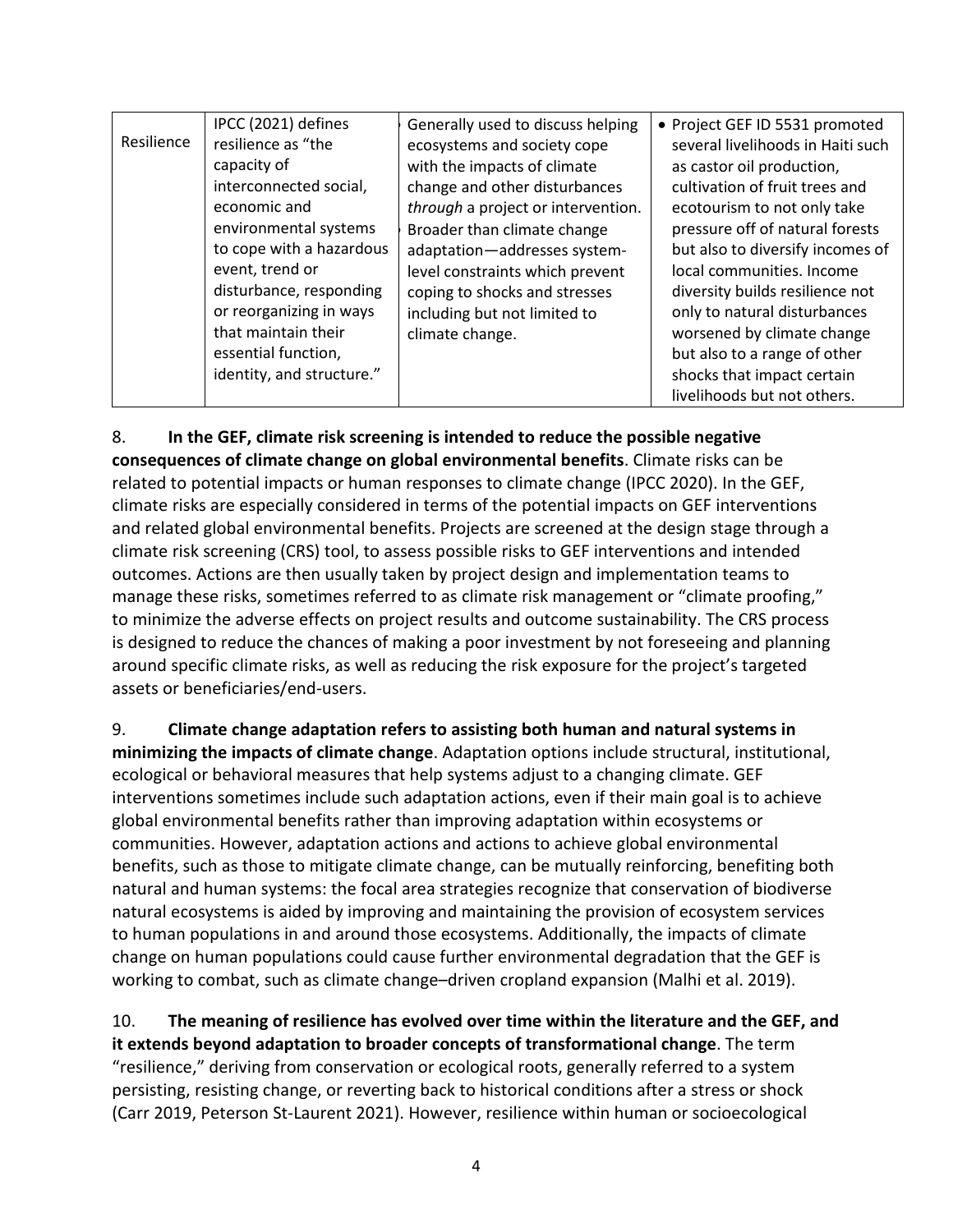systems is more complex than in natural systems because of social aspects. Resilience for some social groups in a system may not translate to resilience for all, and powerful groups may wish to resist change to maintain their social status, potentially sabotaging interventions or reversing resilience gains after implementation is completed (Carr 2019, International Federation of Red Cross and Red Crescent Societies 2014). Additionally, resistance or resilience may not be positive if the historical state of a system was unacceptable for certain groups or would be susceptible to further, larger disruption in the near future (such as more extreme climate change). More recently, definitions of resilience include the possibility of transformational change, in which systems may need to transform or change their structures or functions drastically to be resilient (IPCC 2014). IPCC (2019) considers resilience a "positive attribute when it maintains capacity for adaptation, learning and/or transformation." Similarly, the GEF's Integrated Approach Pilot Programs recently aligned their definition of resilience with that used by the Stockholm Resilience Center (2015), which considers resilience as "the capacity of a system, be it an individual, a forest, a city or an economy, to deal with change and continue to develop. It is about how humans and nature can use shocks and disturbances like a financial crisis or climate change to spur renewal and innovative thinking" (GEF 2021a).

11. **Good practices for building resilience to climate change are the same as those that help achieve broader systems resilience**. System resilience refers to resilience to any type of number of disturbances (shocks or stresses), not just those influenced by climate. In fact, characteristics that make a system vulnerable to climate change impacts are generally the same as those that make it vulnerable to other stresses and shocks—and therefore these broad system vulnerabilities must be addressed in building resilience to climate change. In this sense, resilience goes beyond adaptation to climate change, requiring a deeper understanding of issues beyond just vulnerability<sup>[1](#page-12-0)</sup> to climate change—because these same vulnerabilities are rooted in the social, economic, cultural, and structural characteristics of the system. The theme of resilience has especially received increased attention as the COVID-19 pandemic and increasing climate shocks all over the world highlight the need to sustainably develop, build back, or transform in such a way that society and ecosystems can withstand disturbances. IPCC (2014) noted that improving resilience to climate change "includes adopting good development practices that are consonant with building sustainable livelihoods" and that climate-resilient pathways include broader sustainable development. Ecosystems and societies that are more resilient to all shocks (and better able to transform when necessary) are conceptually better able to achieve environmental sustainability. For this reason, resilience is best addressed under a framework of broad systems resilience to ensure systems are prepared for all disruptions, not just those from climate change.

<span id="page-12-0"></span><sup>&</sup>lt;sup>1</sup> Vulnerability is also a key term in the discussion of the effects of climate change. IPCC (2021) defines vulnerability as "the propensity or predisposition to be adversely affected," noting that vulnerability includes "susceptibility to harm and a lack of capacity to cope and adapt."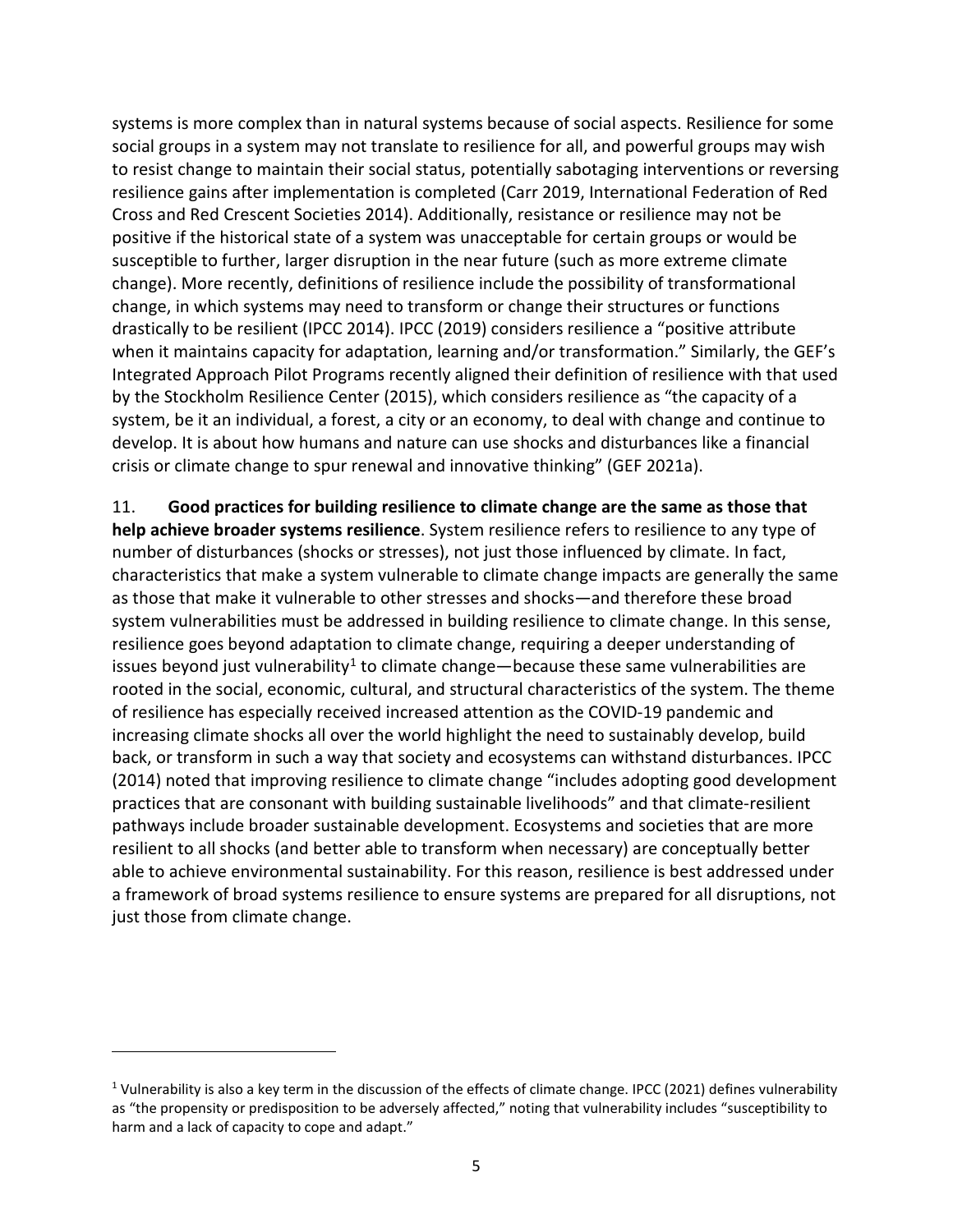#### <span id="page-13-0"></span>**III. OBJECTIVES AND EVALUATION QUESTIONS**

- 12. This study has two main objectives:
	- 1) To understand how the GEF has integrated resilience, climate change adaptation, and climate risks into its programming to help mitigate the effects of climate change on its interventions
	- 2) To provide evidence on the relationship between addressing resilience, climate change adaptation, and climate risks and project outcomes.

13. Within these broad two objectives, the study addresses the following evaluation questions:

- (a) What are the different ways in which GEF projects incorporate resilience, climate change adaptation and climate risks into project design?
- (b) To what extent has the integration of resilience, climate change adaptation and climate risks in project design affected the implementation, outcomes, and sustainability of projects?
- (c) How do the GEF's efforts to integrate resilience, climate change adaptation, and climate risks into GEF Trust Fund projects compare with other good practices?

### <span id="page-13-1"></span>**IV. METHODOLOGY**

14. This study uses data gathered through a variety of methods including a document review and qualitative analysis of strategy and project documents, interviews with relevant stakeholders, three case studies, a portfolio review of GEF projects, and an analysis of existing GEF IEO and GEF data. These methods are described in more detail in the following paragraphs.

15. GEF corporate documents including the programming directions, STAP guidance, GEF Council decisions, and previous GEF IEO evaluations were included in the document review. Additionally, text analytic tools were used to review the frequency and use of terms related to resilience, climate change adaptation and climate risks through the GEF replenishment periods. Interviews were carried out with GEF Secretariat, STAP and GEF Agency representatives along with select research and peer organizations outside the GEF (see Annexes for a full list of interviewed stakeholders).

16. To gather and analyze trends on resilience, climate change adaptation and climate risks in GEF projects, the study used multiple sources. It took advantage of existing IEO data, including a portfolio review of 702 projects from all GEF replenishments prior to GEF-7 (GEF-4 and GEF-5 were the most represented), which was done in 2018–19 for the evaluations of least developed countries, small island developing states, and Africa biomes countries (GEF IEO 2019, GEF IEO 2020a, GEF IEO 2020b). The review categorized projects based on their level of integration of resilience. This data was merged with performance data from the GEF IEO terminal evaluation review database and statistical analysis was applied to explore the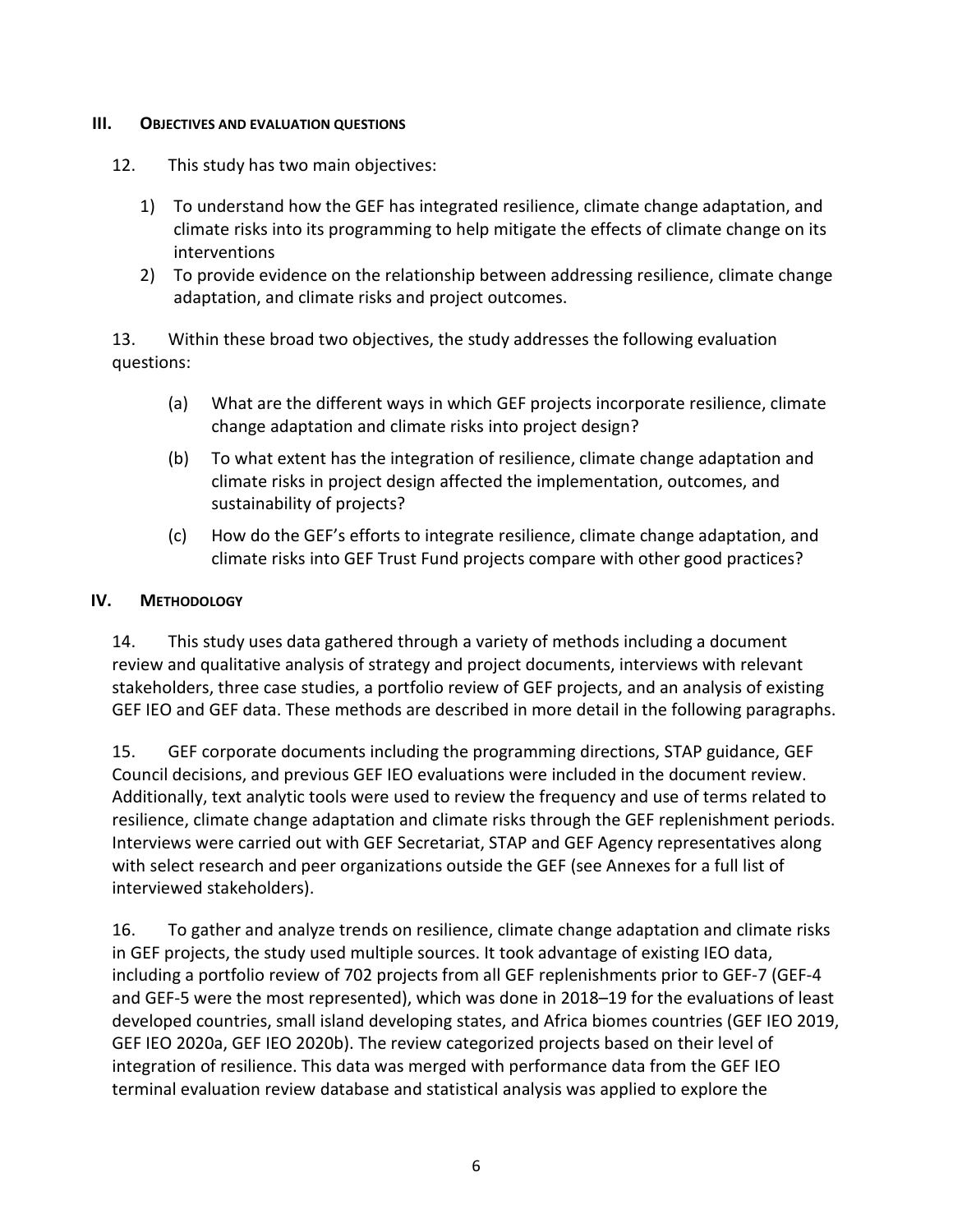relationship between integration of resilience in project design and project outcome ratings (results of this analysis are shown in the Annexes).

17. Additionally, a new portfolio review was conducted on a purposive sample of 34 ongoing and completed projects from GEF-5 and GEF-6 which considered resilience or climate change adaptation in their design and for which performance information was evaluable at either project midterm or completion.<sup>[2](#page-14-1)</sup> This portfolio review was specifically designed to examine project design and implementation documents more thoroughly for a deeper understanding of how consideration of resilience and climate change adaptation affected project implementation, outcomes and outcome sustainability. As no performance information is yet available for GEF-7 projects, they were not included in the portfolio review, however GEF Portal data on inclusion of climate change adaptation in design for GEF-7 projects was gathered.

18. Three case studies were conducted, chosen from projects included in the 34-project portfolio review, which included a mix of project modalities—one Integrated Approach Pilot (IAP) project, one multi-trust fund (MTF) project, and one project receiving only GEF focal area financing [\(Table 2\)](#page-14-0). One project in each major GEF geographical region (Africa, Asia, and Latin America) was included, and all three projects had either a midterm review (MTR) or a terminal evaluation available at the time of the review. In addition to a more detailed project document review, multiple project and Agency staff for each project were interviewed.

| <b>GEF</b><br>ID | <b>Project title</b>                                               | <b>Countr</b><br>y | <b>GEF Agency</b> | Focal area(s)                         | <b>GEF GEF</b><br>Financing (\$<br>millions) |
|------------------|--------------------------------------------------------------------|--------------------|-------------------|---------------------------------------|----------------------------------------------|
| 4616             | Climate change adaptation to reduce<br>land degradation in fragile | EI<br>Salvad       | <b>FAO</b>        | Multi-Trust Fund:<br>Land Degradation | GEF: \$0.57<br><b>SCCF: \$1.1</b>            |
|                  | microwatersheds located in the                                     | or                 |                   | (GEF) and Climate                     |                                              |
|                  | municipalities of Texistepeque and                                 |                    |                   | <b>Change Adaptation</b>              |                                              |
|                  | Candelaria de la Frontera                                          |                    |                   | (SCCF)                                |                                              |
| 5663             | Integrated Environmental                                           | Tonga              | <b>UNDP</b>       | Biodiversity, Land                    | \$1.76                                       |
|                  | Management of the Fanga'uta                                        |                    |                   | Degradation and                       |                                              |
|                  | Lagoon Catchment                                                   |                    |                   | <b>International Waters</b>           |                                              |
| 9135             | Integrated Landscape Management                                    | Ethiop             | <b>UNDP</b>       | IAP: Food Security,                   | \$11.16                                      |
|                  | to Enhance Food Security and                                       | ia                 |                   | Biodiversity, Land                    |                                              |
|                  | Ecosystem Resilience                                               |                    |                   | Degradation                           |                                              |

### <span id="page-14-0"></span>*Table 2***.** *Case study projects included in this study.*

<span id="page-14-1"></span><sup>&</sup>lt;sup>2</sup> The projects selected for this portfolio review included all multi-trust fund projects (Least Developed Countries Fund or Special Climate Change Fund + GEF) and GEF projects previously identified by the IEO as integrating resilience into a multiple benefits framework (Bierbaum et. al, 2014 considered integration into a multiple benefits framework as the category with the most resilience inclusion of the three categories considered) from GEF-5 or more recent and having a completed midterm review or terminal evaluation available as of April 1, 2021 and all Integrated Approach Pilot projects with midterm reviews as of April 1, 2021. The resulting review included 34 projects (see Annexes for full list of projects included in this review).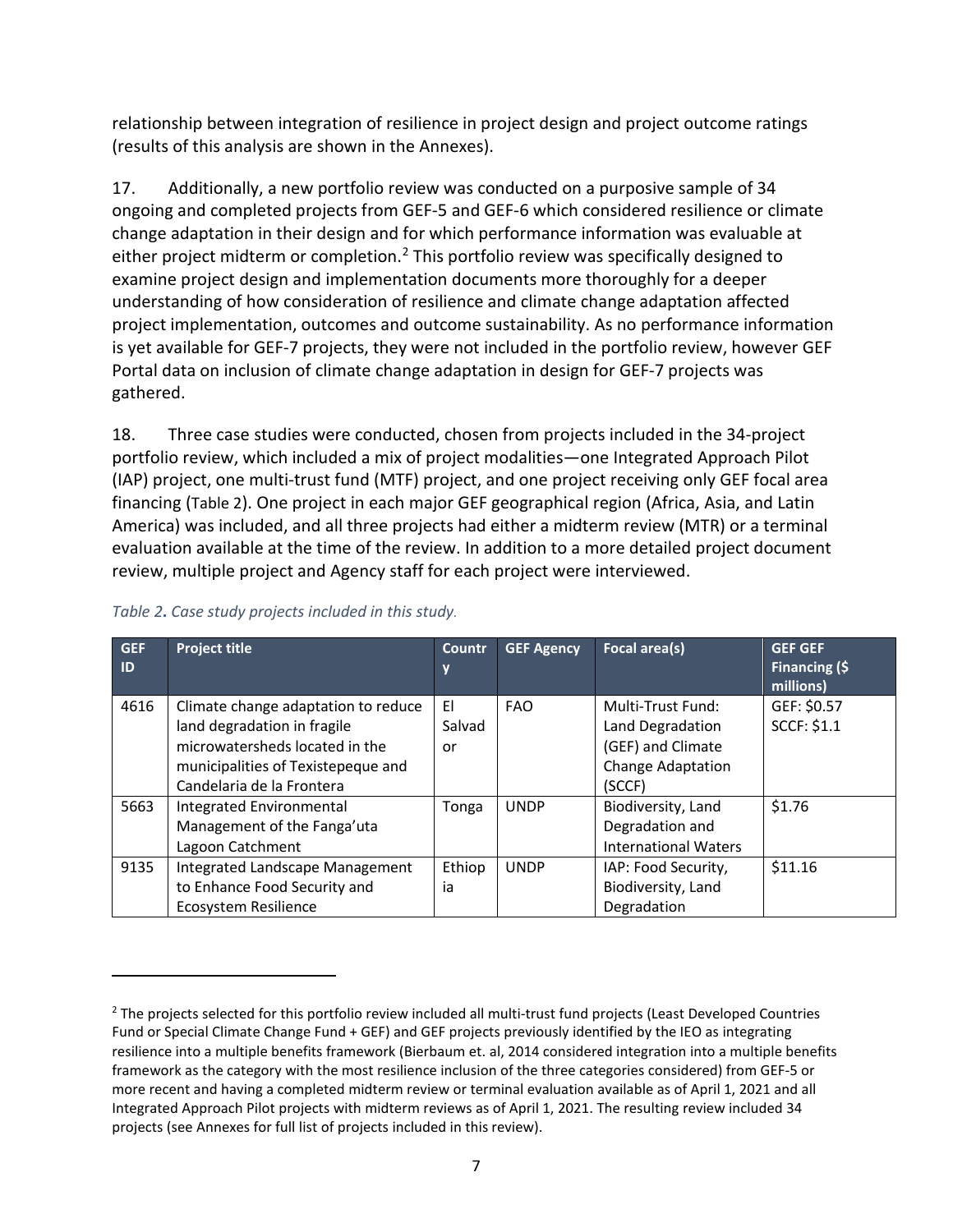The scope of this study is limited for two reasons: the recent requirements to perform climate risk screening in the GEF and the lack of resilience, climate change adaptation and climate risk monitoring data on older GEF projects.

### <span id="page-15-1"></span><span id="page-15-0"></span>**V. FINDINGS**

## **1. Integration of resilience, climate change adaptation and climate risks in GEF strategies**

19. **The regular use of the terms "adaptation" and "resilience" in relation to addressing the effects of climate change in GEF strategy documents shows the importance of the terms to the GEF.** Through an analysis of the usage of the words "risk" and "adaptation" as they relate to climate change and "resilience" across programming strategy documents for each GEF replenishment for which such documents are available (GEF-4 and onwards; GEF 2007, GEF 2010b, GEF 2014, GEF 2018a, and GEF 2021b), $3$  the term adaptation is used an average of more than 28 times per document while resilience is used on average more than 48 times, with resilience increasing to more than 100 uses in the GEF-8 programming directions. Although tallying mentions in a document is a very rough indication of the level of depth of thinking or degree of inclusion of a concept in a particular GEF replenishment period, and strategy documents are not all the same length, it provides a preliminary indication of the importance of the concept for the GEF during a certain replenishment and how GEF thinking has evolved over time. As shown in [Figure 1,](#page-16-0) the inclusion of the term "resilience" has successively increased over GEF replenishments. For example, in GEF-4, adaptation made up 78 percent of combined mentions of adaptation and resilience, but by GEF-8 this had dropped to 25 percent—showing a shift toward resilience in the nomenclature used. The use of the terms climate "risk" and "impact" has not varied widely through time; these generally denote climate impacts and risks to countries in general rather than risks to GEF interventions.

20. **Through the GEF replenishment periods, adaptation to climate change and resilience have been integrated into the programmatic approaches and into focal area results frameworks**. In GEF-5, the corporate results framework includes one strategic goal to "reduce global climate change risks" by both reducing greenhouse gas emissions and "assisting countries to adapt to climate change," although the corresponding expected results are almost entirely mitigation-based. In GEF-6, one of the global environmental benefits is to support a low-emission and "resilient" development path—but the only corresponding target is to reduce emissions. Additionally, one of the sustainable forest management objectives is to "maintain flows of forest ecosystem services and improve resilience to climate change through [sustainable forest management]," and one of the IAPs introduced in this replenishment period has the title "Sustainability and Resilience for Food Security in Sub-Saharan Africa." In GEF-7, the rationale for the programming architecture says that the GEF aims for a "more prosperous, climate-resilient world." The GEF-8 programming directions claim that through integrated

<span id="page-15-2"></span><sup>&</sup>lt;sup>3</sup> The GEF-8 Programming Directions referenced were preliminary as they had not yet been finalized by the time of this study.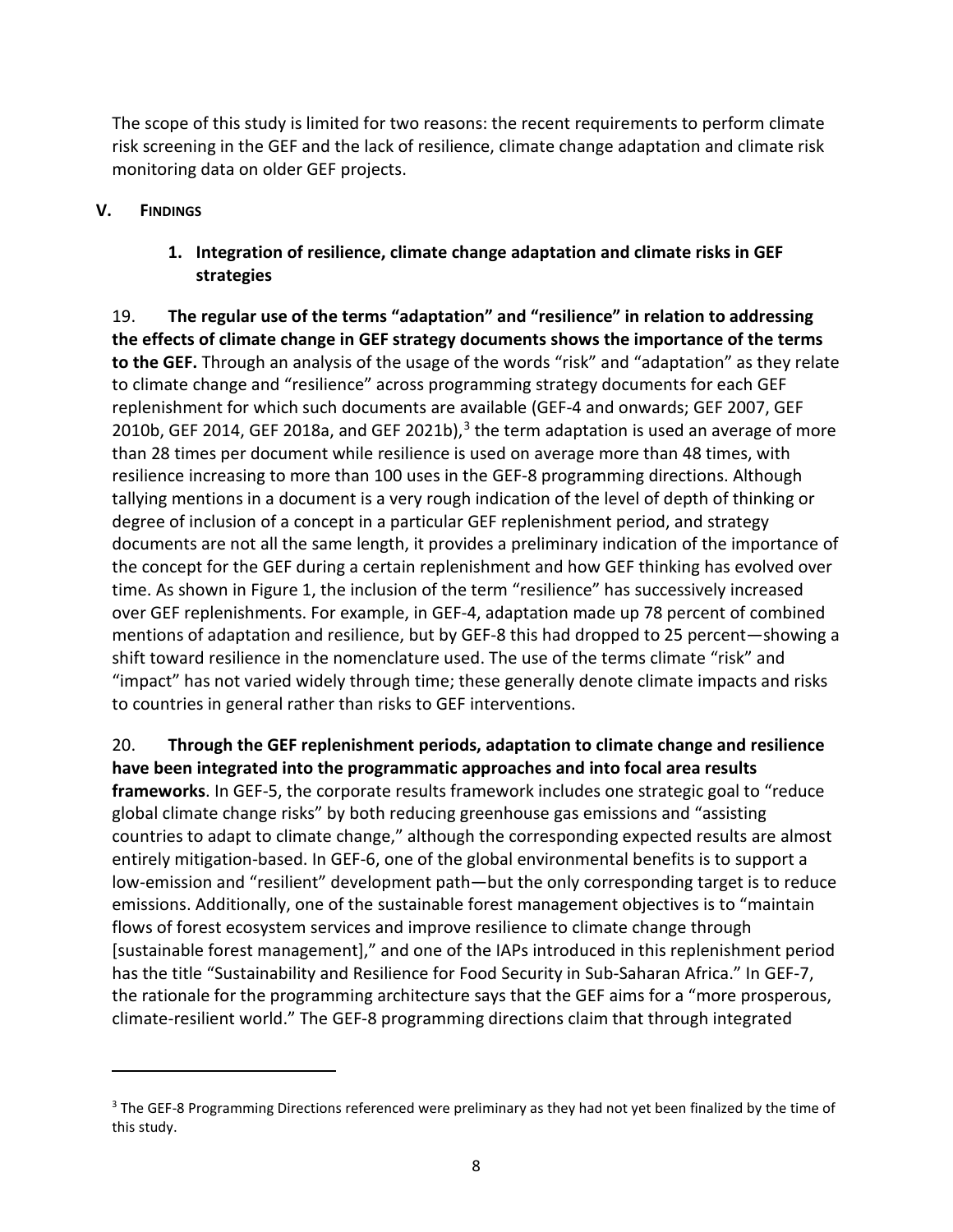programs, the GEF will "not only generate [global environmental benefits], but also create innovative pathways for transforming these systems toward sustainability and resilience." Such examples show the importance of both climate change adaptation and resilience for the GEF, while the main focus is on global environmental benefits.



<span id="page-16-0"></span>*Figure 1. Mentions of climate risk, adaptation, and resilience in GEF programming strategy documents*

Note: the graph to the right considers only mentions of adaptation and resilience. Uses of the terms "risk" and "adaptation" were screened to ensure they pertained to climate change.

21. **The term "resilience" is used in many different contexts and diverse ways in GEF**

**programming documents.** As pointed out in STAP (2021), the term resilience is used in many ways by the GEF. In the GEF-8 programming directions, resilience is used to discuss "resilient recovery" in the face of COVID-19, resilience as a cross-cutting theme, resilient livelihoods, infrastructure, cities, agriculture, forests, ecosystems, and even a resilient planet. GEF programming documents do not define the terms "adaptation" and "resilience," so it is difficult to determine exactly what is meant each time these terms are used. For example, whether the usage of "resilience" implies resisting change or transforming in the face of change is not usually stated. In many cases, the term is used only in the context of climate change, while at other times clearly several shocks or stresses are implied.

22. **The increasing use of the term "resilience" shows a shift toward more systems thinking in the GEF rather than climate-focused adaptation actions**. Over time, mentions of resilience have increasingly connoted societal or human systems resilience in addition to environmental or natural systems resilience [\(Figure 2\)](#page-17-0), This shift mirrors the progression of the environmental development community consensus from dealing with shocks and stresses in which limited adaptation interventions focused on ecosystems to addressing underlying systemic issues (including linkages to human systems) to create resilience to any disturbance, including climate change. This shift can also be seen in the sections in the programming documents where resilience is mentioned. Since GEF-6, the sections on IAPs and impact programs have increased their share of total mentions of resilience (23 percent of all mentions of the term in GEF-6 up to 52 percent in GEF-8) while mentions in the individual focal area sections have not increased significantly [\(Figure 3\)](#page-17-1). The IAPs and impact programs represent a more holistic, systems-level, multifocal area approach to GEF programming in which the concept of resilience is well reflected. STAP (2021) also recommends that GEF projects should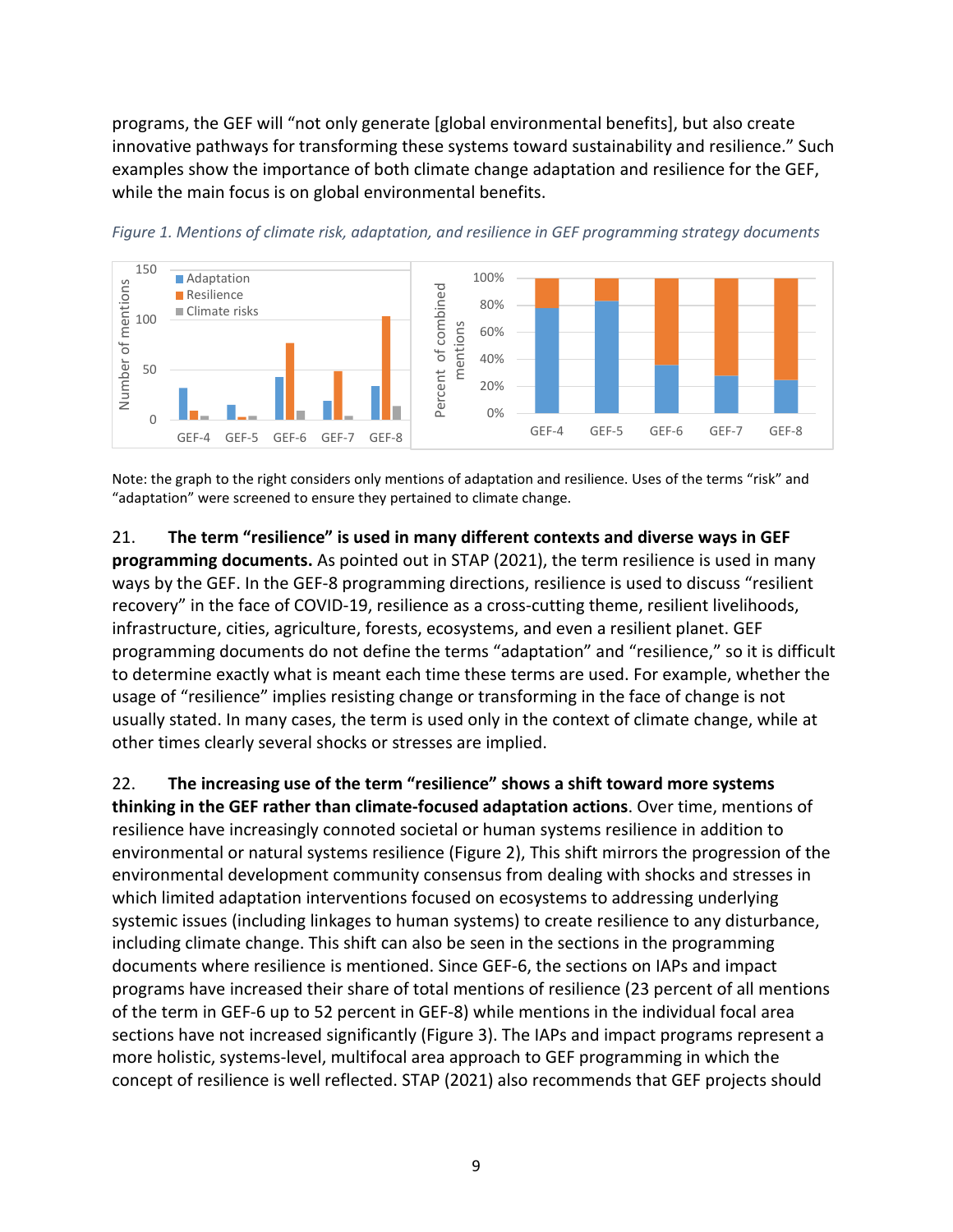ensure they do not "avoid undermining general resilience" and defines eight attributes of such resilience.[4](#page-17-2)



<span id="page-17-0"></span>

<span id="page-17-1"></span>*Figure 3. Mentions of "resilience" in different sections of GEF programming documents*



23. **In contrast with the GEF, other multilateral climate finance funds have a mandate to focus on adaptation but generally do not have policies or guidelines specific to CRS or offer definitions of resilience.** The GEF is one of three multilateral funds that are UNFCCC climate finance mechanisms, along with the Adaptation Fund and Green Climate Fund (GCF), while the World Bank manages another set of Climate Investment Funds (CIFs). The main impetus for the creation of the Adaptation Fund, CIFs, and the GCF was to finance climate change adaptation (and mitigation) projects, as distinct from the GEF, which was designed to deliver global environmental benefits that did include climate change mitigation but not adaptation. None of these funds have a CRS policy—although CRS is largely unnecessary because by definition, the

<span id="page-17-2"></span><sup>4</sup> STAP (2021) outlines eight attributes of general resilience: maintaining adequate reserves of key capitals (soil carbon, spare grid electricity, financial reserves, etc), supporting response diversity, investing in social and human capital, applying systems thinking across scales, maintaining appropriate connectivity and promoting adaptive learning.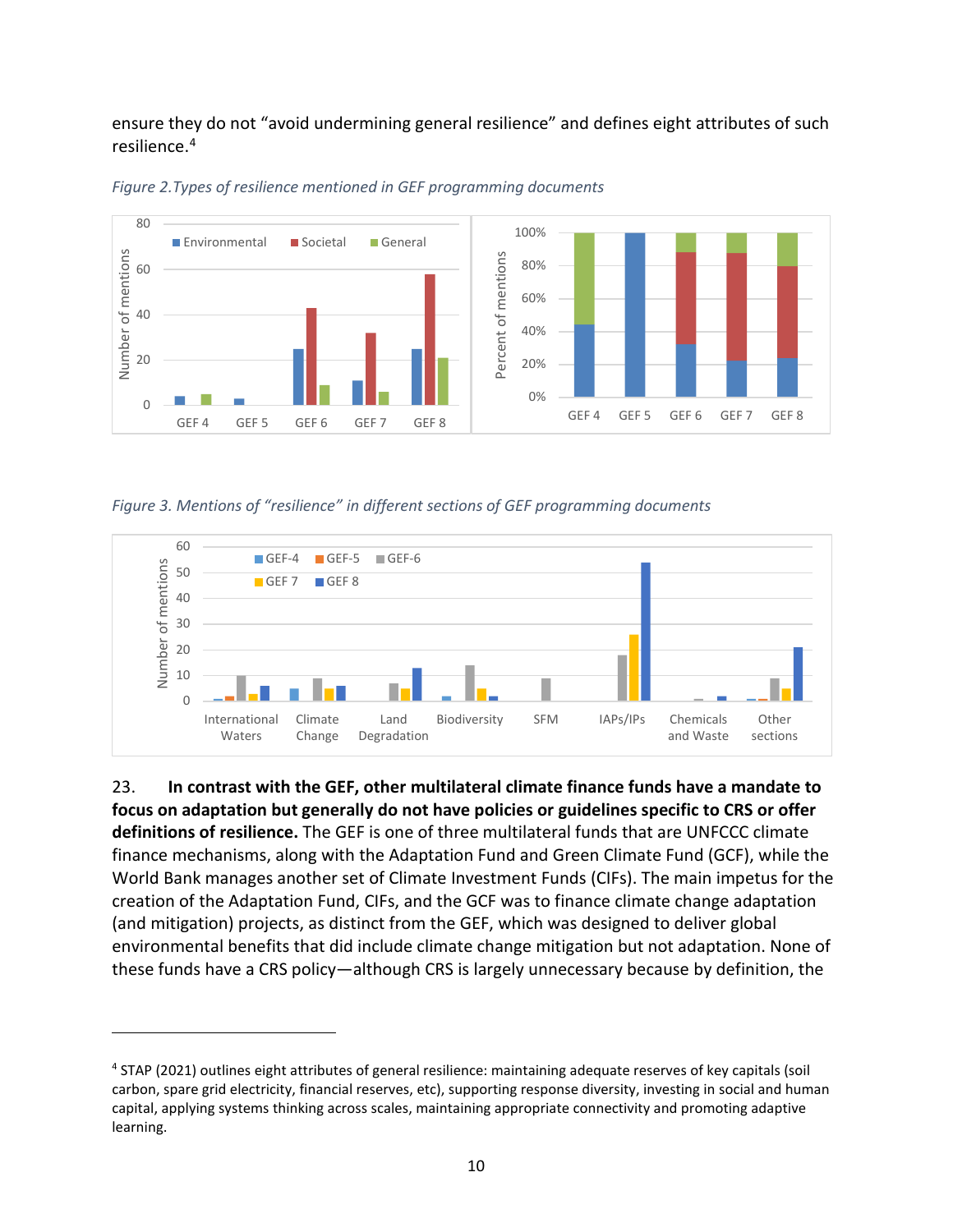projects must address climate change adaptation. For example, the GCF has a "climate rationale" for all projects, which provides a justification for investing in the intervention in terms of expected climate change adaptation (or mitigation) benefits (see Annexes for a more detailed comparison of multilateral climate fund strategies and guidance).

24. None of the funds offer a working definition of resilience either, although the language is used quite often in their strategy documents. One of the Adaptation Fund's Strategic Results Framework's main outcomes is "increased ecosystem resilience in response to climate changeinduced stresses" (Adaptation Fund 2019), while the GCF's paradigm shift objective for adaptation is "increased climate-resilient sustainable development" (Binet et al. 2021). Bilateral funding agencies (as well as multilateral organizations, many of which are GEF Agencies), which tend to have a broader range of environmental objectives than the multilateral climate funds, do often have CRS and adaptation or resilience integration guidance for their initiatives (GIZ 2019, USAID 2017, Tanner et al. 2007).

25. **The GEF's early interventions focused on climate change adaptation through the Strategic Priority for Adaptation**. At its Seventh Conference of the Parties (COP 7) in 2001 the UNFCCC created the LDCF and the SCCF, two funds focused on climate change adaptation, and requested that the GEF operate them. Then in COP 8, the Convention requested that the GEF report in future COPs not only on adaptation in the LDCF and SCCF but also on "efforts to address adaptation in the climate change focal area and to mainstream it into other focal areas of the GEF." In preparation for operationalization of the LDCF and SCCF, the GEF established the Strategic Priority for Adaptation (SPA) in 2003 [\(Figure 4\)](#page-19-0). The SPA aimed to add adaptation financing (\$50 million from the climate change focal area) to projects from other focal areas which were principally aimed at achieving their own global economic benefits. This strategy of the SPA was a "double increment" concept, in which the first increment to achieve global environmental benefits was funded by the GEF focal areas; the second increment to ensure the robustness of these benefits in the face of climate change was funded by the SPA funds (GEF 2005). The GEF IEO evaluation of the SPA noted that projects had difficulty articulating the double increment concept that included both global environmental benefits and adaptation benefits. SPA projects included mostly "no-regret" measures that would provide a benefit (development, environment, or adaptation) regardless of climate change—meaning adaptation co-benefits in GEF projects were highly possible. The evaluation recommended that the GEF should "continue providing incentives to carry on the mainstreaming of resilience and adaptation into the GEF focal areas" (GEF IEO 2010). The Management Action Record after the evaluation rated the progress on the recommendation as "medium," noting the development of multi-trust fund and IAP projects but a lack of follow-up on a framework plan for incorporating climate change resilience in the project design process (GEF IEO 2015).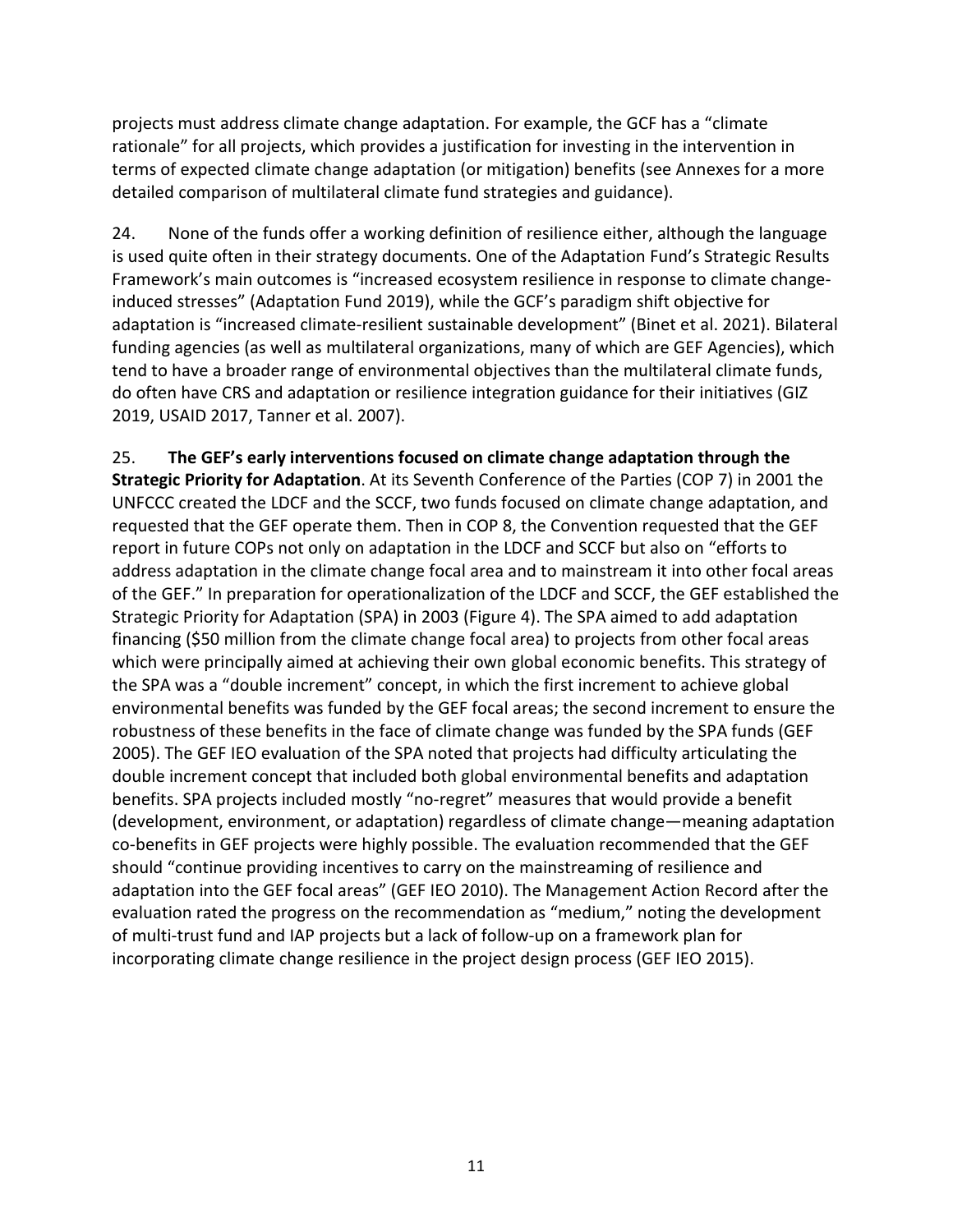<span id="page-19-0"></span>

*Figure 4. Timeline of significant events related to the integration of resilience, climate change adaptation and climate risks in the GEF Trust Fund.*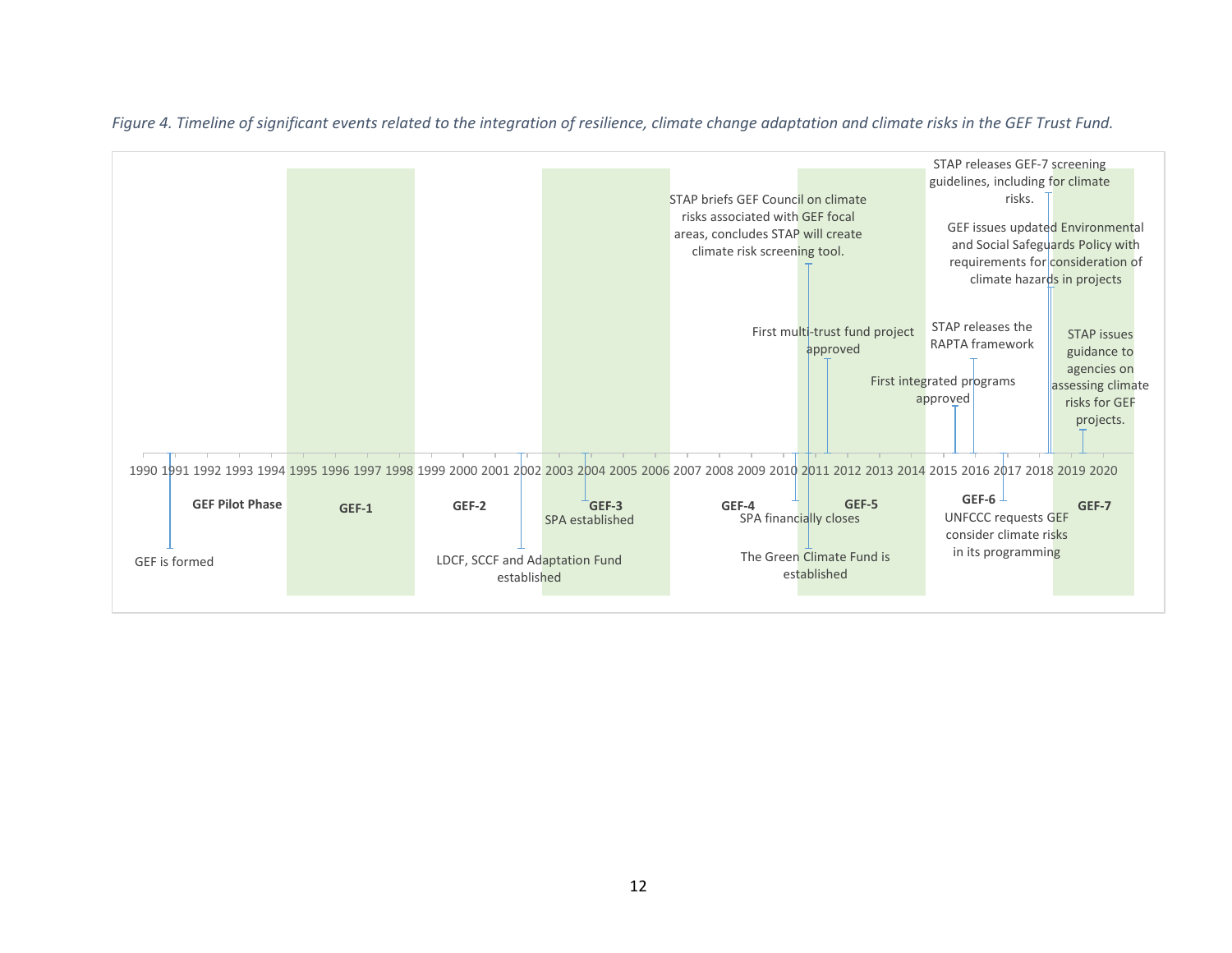26. **After the SPA ended disbursement, climate change adaptation programming in the GEF Partnership was concentrated in the LDCF and SCCF rather than the GEF.** Around the time that the SPA closed at the beginning of GEF-5, the UNFCCC at COP 13 requested the GEF to "take fully into account lessons learned" from the SPA to "help inform on how the GEF could best support climate adaptation activities" (GEF 2019a). As part of the response to the GEF IEO evaluation of the SPA, the GEF Secretariat updated the GEF Council in 2012 on their progress in developing a framework to systematically consider climate risks in GEF projects. The proposed framework would have specific screening steps built into the project cycle at the project identification form (PIF) and CEO Endorsement stages (GEF 2012). However, such a framework was not further developed in GEF-5, and at this point the GEF made a strategic decision to concentrate its climate adaptation programming in the LDCF and SCCF, as mentioned in the GEF-5 Adaptation Strategy: "in order to avoid duplication between the GEF Trust Fund and the new funds, it is proposed to channel all GEF-managed adaptation financing resources through the LDCF and the SCCF" (GEF 2010a). The idea of the double increment was not continued; instead, LDCF and SCCF projects focused directly on achieving adaptation benefits and GEF projects focused solely on global environmental benefits.

27. **STAP began to produce more guidance related to resilience, climate change adaptation and climate risks starting in GEF-5, paving the way for integrating the concepts into the IAP and impact programs.** At the beginning of GEF-5 in 2010, STAP issued guidance recognizing that climate change was becoming an important risk to the achievement of global environmental benefits and sustainability across all focal areas and reviewing specific risks for each (STAP 2010). The guidance, which was presented to the GEF Council, recommended that the GEF should mainstream resilience to climate change across the GEF-5 strategy and in the project cycle and that STAP should develop a "rapid climate change risk screening tool" to assess potential climate risks for project proposals. In GEF-6, STAP developed the Resilience, Adaptation Pathways, and Transformation Assessment (RAPTA) framework, which went further to integrate resilience into project design (O'Connell et al. 2015). The RAPTA framework included guidelines for integrating resilience and adaptation into project design from the very beginning using an intensive design phase involving broad stakeholder engagement and systems analysis. Although the resilience piece of RAPTA was not designed to be specific to climate change, the framework used the GEF-6 Food Security IAP in Sub-Saharan Africa as a test case that directly with addresses the impacts of climate change.

<span id="page-20-0"></span>28. **GEF-7 brought an intense focus on CRS in the GEF, spurred by STAP and UNFCCC guidance.** After STAP's report outlining the risks from climate change to global environmental benefits, the UNFCCC at COP-22 also requested GEF to "take into consideration climate risks in all its programs and operations, as appropriate, keeping in mind lessons learned and best practices" (GEF 2019a). STAP had been carrying out CRS since GEF-5, but it was not required for project design teams (GEF Agencies) until the effective date (July 1, 2019) of the GEF Environmental and Social Safeguards Policy in GEF-7. The policy required Agencies to "consider systematically in screening" the "short- and long-term risks posed by climate change and other natural hazards" using established methodologies while also addressing significant risks in design and implementation (GEF 2019b). Following the issuance of the policy, STAP created further guidance to Agencies on how to carry out the CRS (STAP 2019).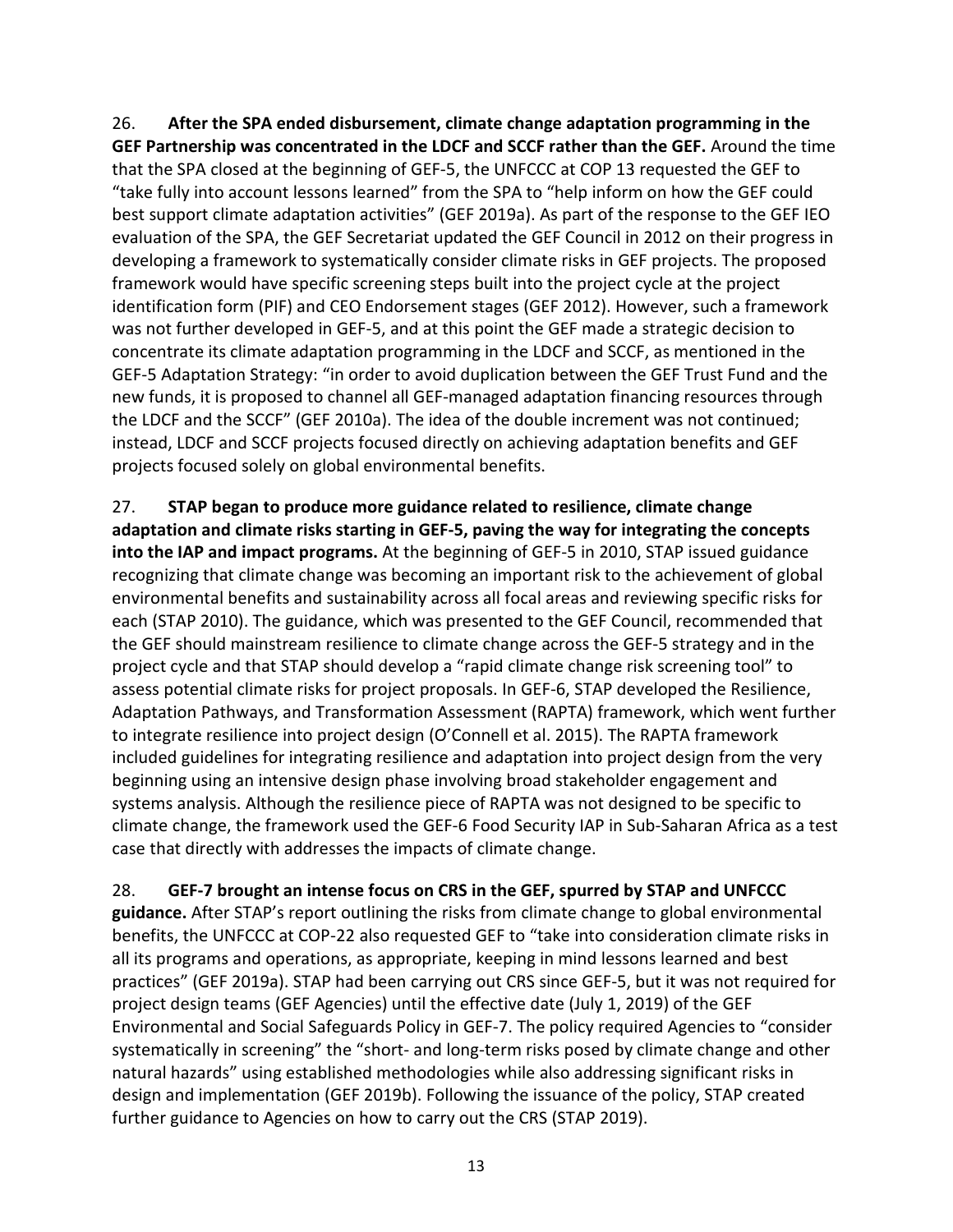29. **The 2019 safeguards policy places the responsibility of CRS on the GEF Agencies, with STAP providing guidance and both STAP and the GEF Secretariat ensuring quality.** According to the 2019 safeguards policy, Agencies must have in place policies, procedures, systems, and capabilities to ensure they consider climate change and disaster risks in project design processes (GEF 2019b). They must also have their own CRS procedure in place to apply to GEF projects. The structure of CRS was generally defined by STAP guidelines after the issuance of the safeguards policy (STAP 2019). The guidance suggests that at minimum, Agencies have a risk screening process that includes four steps: hazard identification, assessment of vulnerability and exposure, risk classification, and a risk mitigation plan. STAP suggests a category ranking from low to very high be used to describe a project's level of climate risk and that risk screening cover a minimum of 30 years from the planned project start date. A preliminary risk assessment should be done prior to PIF submission, and projects that are medium- or high-risk should conduct a detailed evaluation of climate change risks and risk management options prior to CEO Endorsement. Different locations, activities, and outcomes should be considered for very high-risk projects. STAP completes a screening of projects at the PIF stage to ensure the projects' CRS includes the major elements mentioned in the guidelines.

30. When they review project design at the PIF and CEO Endorsement stages the GEF Secretariat ensures that STAP guidelines for CRS are followed in project design and that CRS is of high quality. The Secretariat reported in interviews that they judge the quality of project CRS based on the STAP (2019) guidance, ensuring that: 1) a screening is done at the PIF stage to identify climate risks, and 2) a comprehensive analysis is done in the project preparation phase prior to CEO Endorsement with detailed climate information analysis and further discussion with key stakeholders, including discussion of mitigation options. The Secretariat also notes that some projects and focal areas have lower exposure to climate risks (such as low-carbon transport and energy access or projects supporting enabling policy and regulatory frameworks) and therefore applies more or less scrutiny to the CRS as the project type indicates.

31. **Agencies have different histories, sizes, and areas of expertise that influence the extent to which they integrate resilience, climate change adaptation and climate risk** [\(Table](#page-22-0)  [3\)](#page-22-0). Generally, they can be divided into the following groups: 1) Agencies that already integrated CRS into their portfolio regardless of the timing of the GEF's policies (the updated 2019 safeguards policy) and guidance (from both the GEF and STAP), 2) Agencies that have integrated some elements of CRS into their portfolio, but the STAP guidance also provided a welcomed framework or came at an opportune time to integrate into existing policies or tools for use across their organization, and 3) Agencies that did not have prior CRS similar to or aligned with STAP guidance, and therefore formed new units, practices, or internal processes in order to incorporate this. Based on this typology, four Agencies developed their own tools and processes for integrating climate risks into projects as part of safeguards prior to GEF guidance or policy. Most Agencies fall in the second group, while two nongovernmental organizations and the national-level Agencies fall into the third group.<sup>[5](#page-21-0)</sup>

<span id="page-21-0"></span><sup>5</sup> Note that not all national-level Agencies could be interviewed.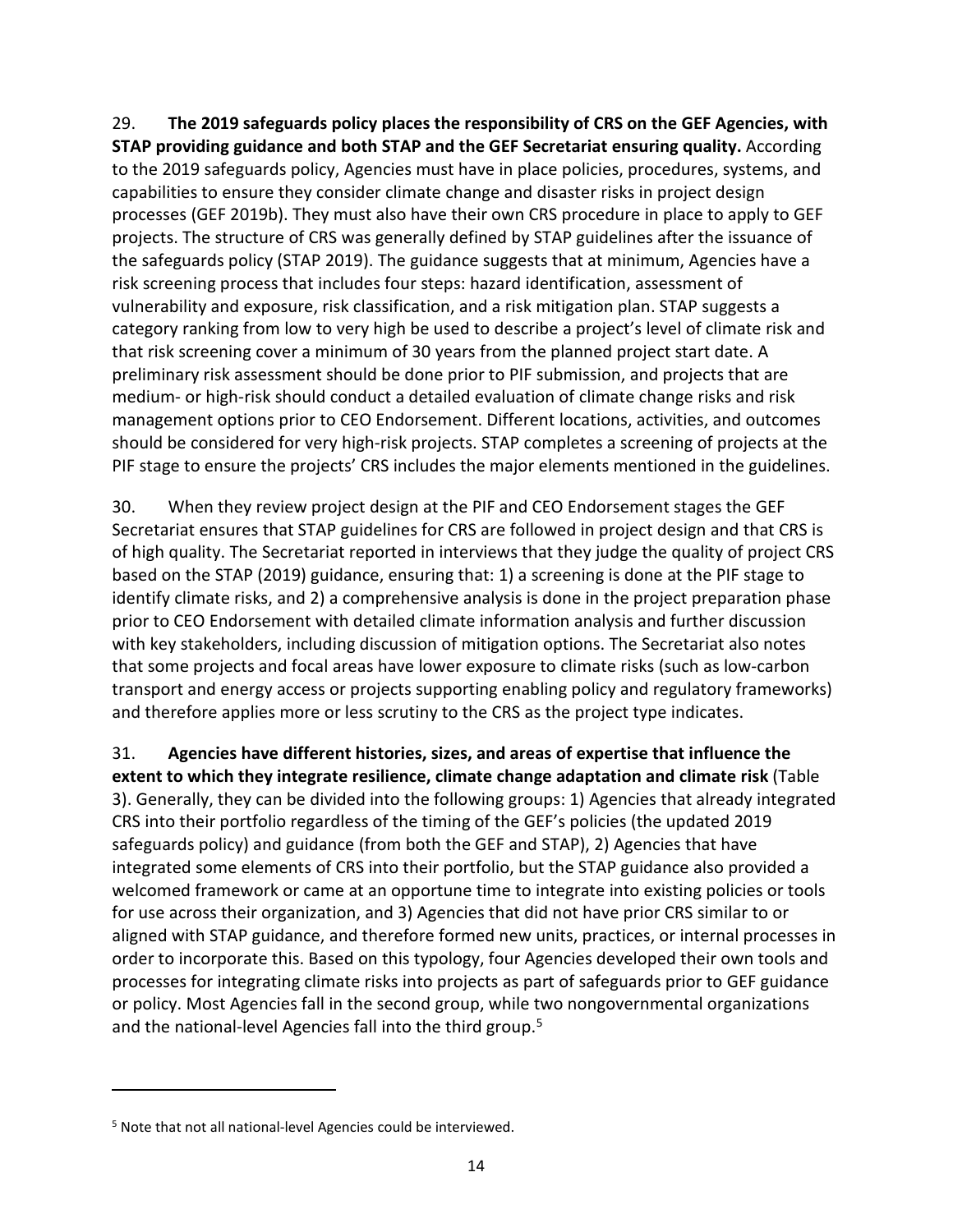<span id="page-22-0"></span>*Table 3. Comparison of GEF Agencies' approaches to climate risk screening and integration of climate adaptation and/or resilience.*

| <b>GEF</b><br>Agency | <b>Climate Risk</b><br><b>Screening</b><br>addressed | <b>Strategy addressing climate adaptation</b><br>and resilience (most recent)             | Additional related Tool(s), Guidance, or<br><b>Reports</b>                                                             | <b>Additional</b><br>Tool(s): Sector<br>or Focus |
|----------------------|------------------------------------------------------|-------------------------------------------------------------------------------------------|------------------------------------------------------------------------------------------------------------------------|--------------------------------------------------|
|                      | through                                              |                                                                                           |                                                                                                                        |                                                  |
|                      | safeguards                                           |                                                                                           | Group 1: Agencies that addressed climate risk screening (CRS) and integrated resilience before GEF guidance and policy |                                                  |
| ADB                  | 2015 whole                                           | Strategy 2030 (ADB 2018), climate and                                                     | 2017 Aware™                                                                                                            | Risk: (largely)                                  |
|                      | portfolio                                            | disaster resilience as 1 of 7 operational<br>priorities                                   | (process underway to replace it)                                                                                       | Infrastructure                                   |
| <b>IDB</b>           | 2014 started;<br>2019 whole                          | Inter-American Development Bank Group<br>Climate Change Action Plan 2021-2025             | In the process of developing a climate risk-<br>resilience tool for the whole project cycle                            | Risk & Resilience:<br>multiple, largely          |
|                      | portfolio                                            | (IDB 2021)                                                                                | (2021)                                                                                                                 | infrastructure                                   |
| <b>EBRD</b>          | 2008 started;                                        | <b>EBRD's Green Economy Transition</b>                                                    | Internal tool for CRS; covers physical climate                                                                         | Risk: finance,                                   |
|                      | 2010 whole<br>portfolio                              | approach for 2021-25 (2020); climate<br>resilience a key pillar                           | risks and carbon transition risks (EBRD 2019)                                                                          | physical, other                                  |
| WB                   | 2014 loans;                                          | Action Plan on Climate Change                                                             | Risk & Resilience: Multiple CRS sector tools;                                                                          | Risk and                                         |
|                      | 2017 all IBRD                                        | Adaptation and Resilience (2019)                                                          | Climate Change Knowledge Portal (CCKP),<br>Resilience Rating System (2021)                                             | resilience:<br>multiple                          |
|                      |                                                      |                                                                                           | Group 2: Agencies that had addressed some elements of CRS and resilience integration before GEF guidance and policy    |                                                  |
| <b>AfDB</b>          | 2012 started;                                        | Climate Change Action Plan of the African                                                 | Resilience Booster Tool (developed by the WB                                                                           | Resilience:                                      |
|                      | 2014-2019                                            | Development Bank (AfDB), v2, 2016-2020                                                    | under the Africa Climate Resilient Investment                                                                          | multiple                                         |
|                      | rapid portfolio                                      | (AfDB 2017)                                                                               | Facility) (2021)                                                                                                       |                                                  |
|                      | analysis                                             |                                                                                           |                                                                                                                        |                                                  |
| FAO                  | 2010 started;<br>2019 whole                          | FAO Strategy on Climate Change (2017)                                                     | Self-evaluation and Holistic Assessment of<br>climate Resilience of farmers and Pastoralists                           | Resilience: Food                                 |
|                      | portfolio                                            |                                                                                           | (SHARP) (2014, updated 2021)                                                                                           | security,<br>livelihoods                         |
| <b>IFAD</b>          | 2012 started:                                        | Strategy and Action Plan on Environment                                                   | Climate Adaptation in Rural Development                                                                                | Resilience: Food                                 |
|                      | 2015 screening                                       | and Climate Change 2019-2025 (2018)                                                       | Assessment Tool (2019)                                                                                                 | security,                                        |
|                      | tool for whole                                       |                                                                                           |                                                                                                                        | livelihoods                                      |
|                      | portfolio                                            |                                                                                           |                                                                                                                        |                                                  |
| <b>IUCN</b>          | 2016                                                 | Nature 2030: one nature, one future: a                                                    | Global Standards (and principles) for Nature-                                                                          | Resilience:                                      |
|                      | (GEF & GCF<br>projects)                              | programme for the Union 2021-2024<br>(IUCN 2021)                                          | based Solutions (IUCN 2019)                                                                                            | Natural resource<br>management                   |
| <b>UNDP</b>          | 2015 started;                                        | UNDP Strategic Plan, 2018-2021 (2017)                                                     | Community Based Resilience Analysis (CoBRA)                                                                            | Resilience:                                      |
|                      | 2021 updated                                         | (seven adaptation thematic program                                                        | (v 2 2017)                                                                                                             | livelihoods                                      |
|                      | (CRS under                                           | areas)                                                                                    |                                                                                                                        |                                                  |
|                      | development)                                         |                                                                                           |                                                                                                                        |                                                  |
| <b>UNEP</b>          | 2020 updated,                                        | The Medium-Term Strategy 2018-2021                                                        | Ecosystem-based Adaptation Briefing Note                                                                               | Resilience:                                      |
|                      | whole portfolio                                      | (2016) (two of seven main priority areas)                                                 | Series (multiple dates)                                                                                                | Natural resource<br>management                   |
| <b>UNIDO</b>         | 2015                                                 | Medium-Term Programme Framework                                                           | Promoting climate                                                                                                      | Resilience & Risk:                               |
|                      | (GEF & GCF                                           | 2018-2021 (2017) (safeguarding the                                                        | resilient industry (2015) (publication)                                                                                | industry                                         |
|                      | projects)                                            | environment one of four strategic                                                         |                                                                                                                        |                                                  |
|                      |                                                      | priorities)                                                                               |                                                                                                                        |                                                  |
|                      |                                                      | Group 3: Agencies without CRS and resilience integration prior to GEF guidance and policy |                                                                                                                        |                                                  |
| <b>CI</b>            | 2017 started;<br>2019 (GEF and                       | Protecting Nature to Halt Climate<br>Catastrophe (1 of 3 core program areas)              | Resilience Atlas online tool (2015)                                                                                    | Resilience: food<br>security,                    |
|                      | GCF projects)                                        |                                                                                           |                                                                                                                        | livelihoods                                      |
| <b>WWF</b>           | 2019 pilot                                           | Climate is one of six high level strategic                                                | Climate Change Vulnerability Assessment for                                                                            | Resilience & Risk:                               |
| US                   | (voluntary)                                          | priority areas (2021)                                                                     | Species online tool (2016)                                                                                             | Natural resource                                 |
|                      |                                                      |                                                                                           |                                                                                                                        | management                                       |

Note: ADB = Asian Development Bank, IDB = Inter-American Development Bank, EBRD = European Bank for Reconstruction and Development, WB = World Bank, AfDB = African Development Bank, FAO = Food and Agriculture Organization of the United Nations, IFAD = International Fund for Agricultural Development, IUCN = International Union for Conservation of Nature, UNDP = United Nations Development Programme, UNIDO = United Nations Industrial Development Organization, CI = Conservation International, WWF = World Wildlife Fund.

Five Agencies were not included in the table. The three GEF national implementing Agencies were invited to interview for this study, but only the Foreign Economic Cooperation Office, Ministry of Environmental Protection of China replied by email and indicated that they did not have specialized tools for climate risk screening or specific strategies for integrating climate adaptation or resilience. The other two— Brazilian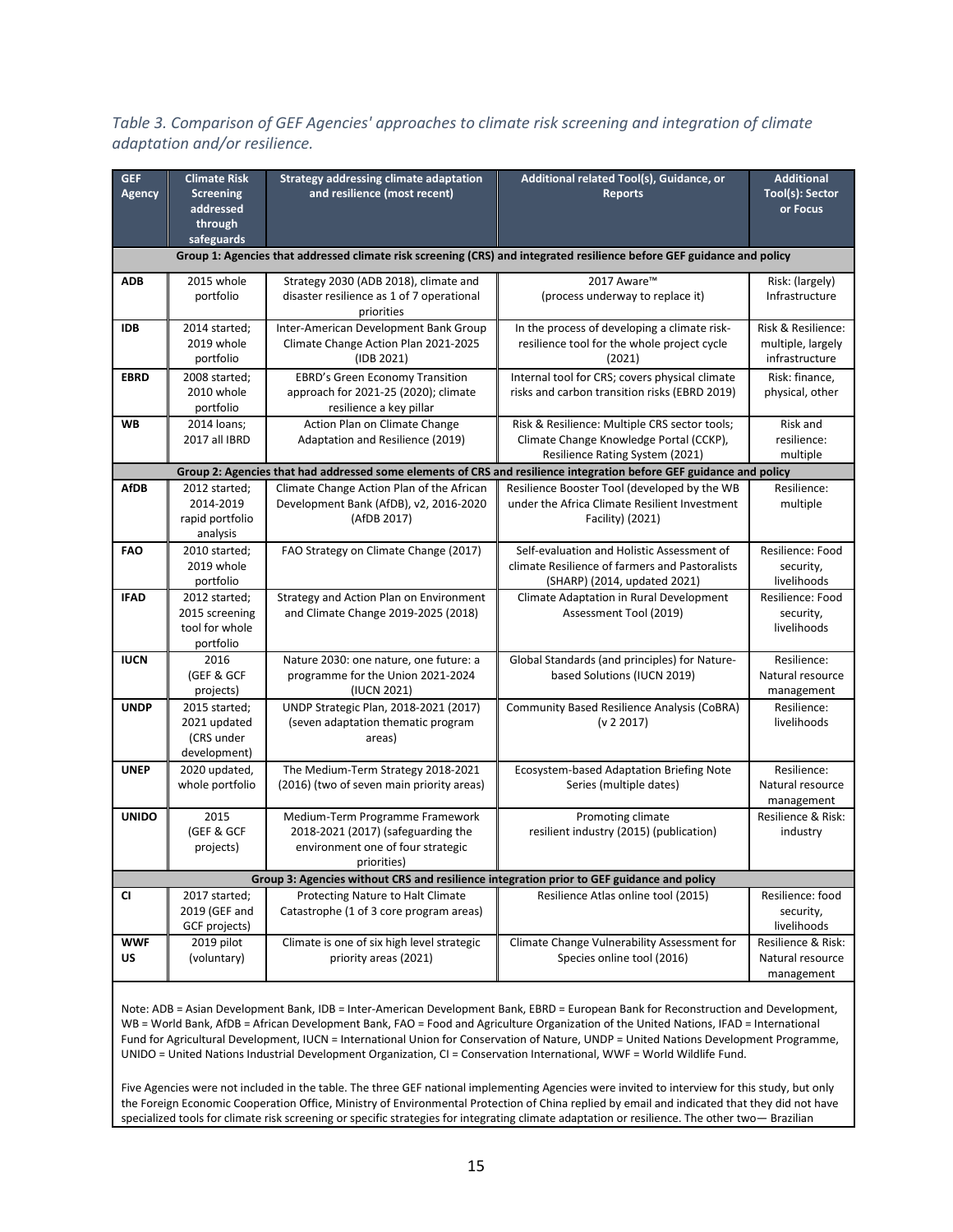Biodiversity Fund, Development Bank of Southern Africa —did not respond to requests to interview, and there is insufficient information on their websites to understand their CRS and resilience integration measures. Finally, two regional implementing Agencies, Development Bank of Latin America (CAF) and West African Development Bank, were also not included in the analysis/table above. According to its website, the Development Bank of Latin America was in the process of procuring support to develop a climate risk screening tool in 2019. It's unclear whether this work was completed or whether they have a tool/guide/strategy for integrating climate adaptation or resilience either, though they have related programs of work in water and infrastructure, for example. For the West African Development Bank, no documentation was found on their website about their strategies and/or policies related to CRS and/or integrating climate adaptation and resilience.

32. **Agencies are generally positive about the GEF CRS guidance and policies, although there is some confusion about the quality review process.** Feedback from Agency interviews on STAP's CRS guidance was consistently positive on two points. First, the Agencies appreciated that the CRS guidance sets a succinct standard for expectations across all Agencies. Second, Agencies appreciated that the guidance is flexible (not prescriptive), because many already have their own safeguards and risk screening tools. However, setting the basic standard is useful to the extent that it can already be met, and without additional resources or guidance, especially for Agencies with already existing methods for CRS. Four of the Agencies interviewed felt that the feedback from reviews was inconsistent (between the GEF Secretariat and STAP) or unclear (about what proof is required to show that the exercise has been fulfilled); meaning additional clarity on meeting the general expectations was still needed.

### 33. **Inter-Agency collaboration facilitated by the GEF Secretariat and STAP was**

**appreciated by the Agencies.** The Secretariat and STAP also organized a training for Agencies in September 2020 on strategies for completed CRS for GEF projects. From Agency interviews it was clear that this type of training and cross-Agency collaboration was appreciated and that more would be welcome. This was expressed by three Agencies who have technical expertise and their own tools and processes but are open to data sharing and a more streamlined engagement for forming partnerships and collaborative relationships. Agencies with limited expertise in resilience, climate change adaptation and climate risks requested additional support (budgetary or technical), because the CRS process is financed through their operational budget. Agencies tend to set themselves up institutionally for the CRS process and expectations mandated by their largest funders. With few exceptions, all Agency projects follow the same CRS protocol now for GEF projects that they do for their wider portfolio of projects, which is simpler for staff and less expensive. Therefore, they are able to create policies and approaches that meet multiple standards of different funders and the priorities of organization leadership all at once.

<span id="page-23-1"></span>34. **There is no guidance on how monitoring of CRS should be conducted during project implementation**. The safeguards policy states that "significant risks and potential impacts" should be addressed "throughout the design and implementation of projects and programs" (GEF 2019b). However, GEF IEO (2021b) notes that the policy does not require reporting on safeguards through the Project Implementation Reports during project implementation. The STAP guidance on CRS indicates that risk management plans should be developed to manage risks, although it doesn't provide guidance on the structure. Consequently, the monitoring of climate risks is largely left to the Agencies.

### <span id="page-23-0"></span>**2. Resilience, climate change adaptation and climate risks in the GEF portfolio**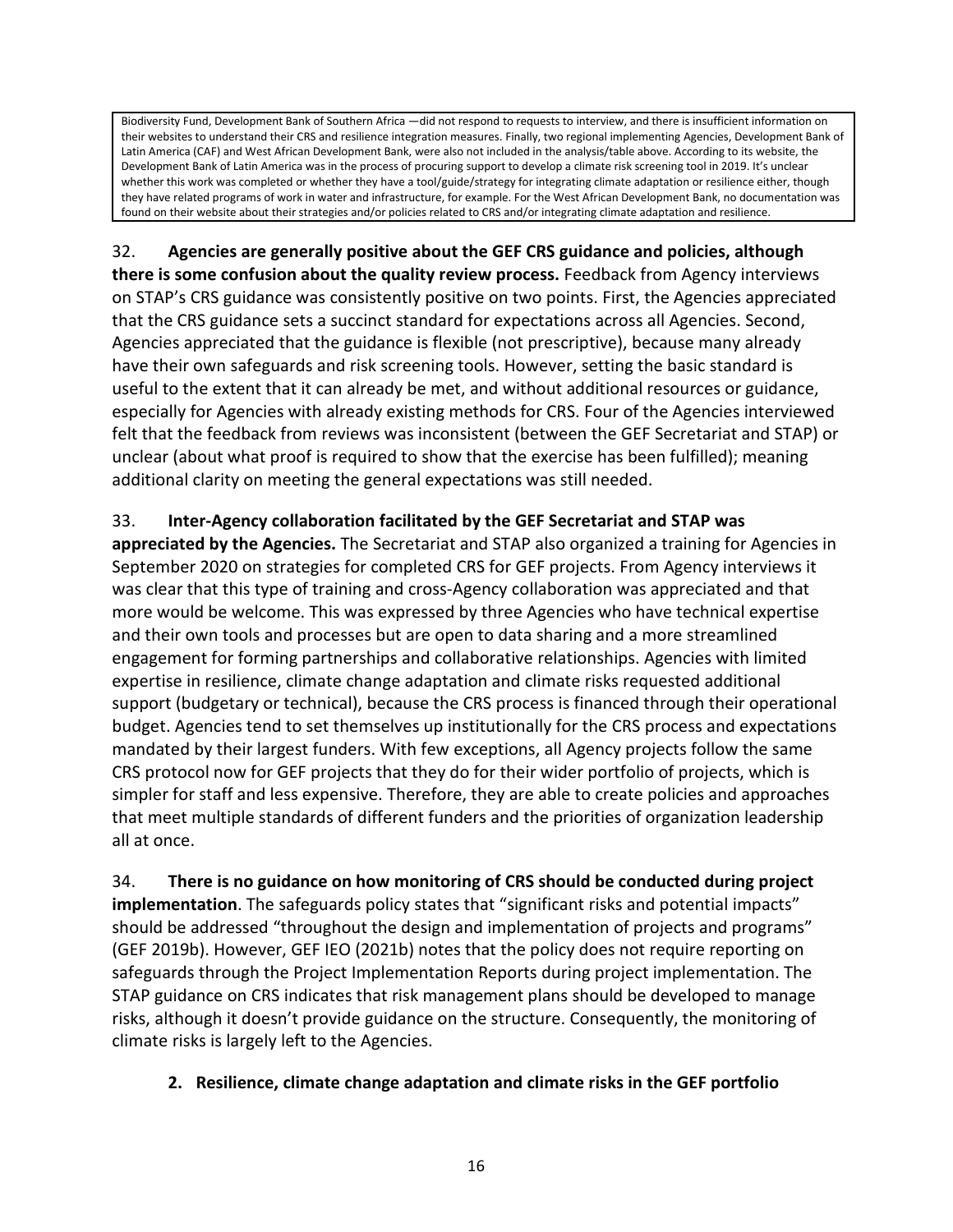35. **Before the adoption of the 2019 safeguard policy, many GEF projects identified climate risks, but the CRS was not mainstreamed across the GEF**. STAP (2010) provided the first measure of climate risks in GEF projects when it screened 35 GEF-4 projects to see if they "explicitly address current climate variability or risks" or "respond to future climate change risks." It found that 67 percent of projects address current variability or risks and 92 percent respond to future risks, but only 29 percent had "argumentation of climate threats" that were "scientifically sound." This sample may represent an overestimate of addressing climate risks, however, because the projects selected are few in number and were not randomly selected; only projects that dealt with climate-sensitive issues and related global environmental benefits were included.

36. **Consistent with the evolution in GEF strategies, the terms "adaptation" and "resilience" are used increasingly in project titles and components**. Consistent with the evolution in GEF strategies, the use of both "adaptation" and "resilience" is increasing—44 GEF-7 projects (almost 6 percent of all GEF-7 projects) have "resilience" in their title (up from a total of only two projects from GEF-1 to GEF-4) and 53 projects (7 percent of all GEF-7 projects) use the term in component names. The use of these terms (especially in more recent replenishments) in important locations, such as the project title and component names, shows that addressing climate impacts, although not a key objective of the GEF, is critical in some projects [\(Figure 5\)](#page-24-0).



#### <span id="page-24-0"></span>*Figure 5. Percentage of GEF projects with terms "adaptation" and "resilience."*

Source: GEF Portal.

Note: Component data was only available from GEF-5 to GEF-7. Mentions of adapt\*" were screened to include only mentions related to climate change.

**Fewer than half of GEF projects in portfolio reviews mentioned or took into account resilience in project design.** The IEO did a review of almost 300 GEF-5 projects as part of OPS-5, finding that almost 40 percent of projects "took resilience to climate change into account in their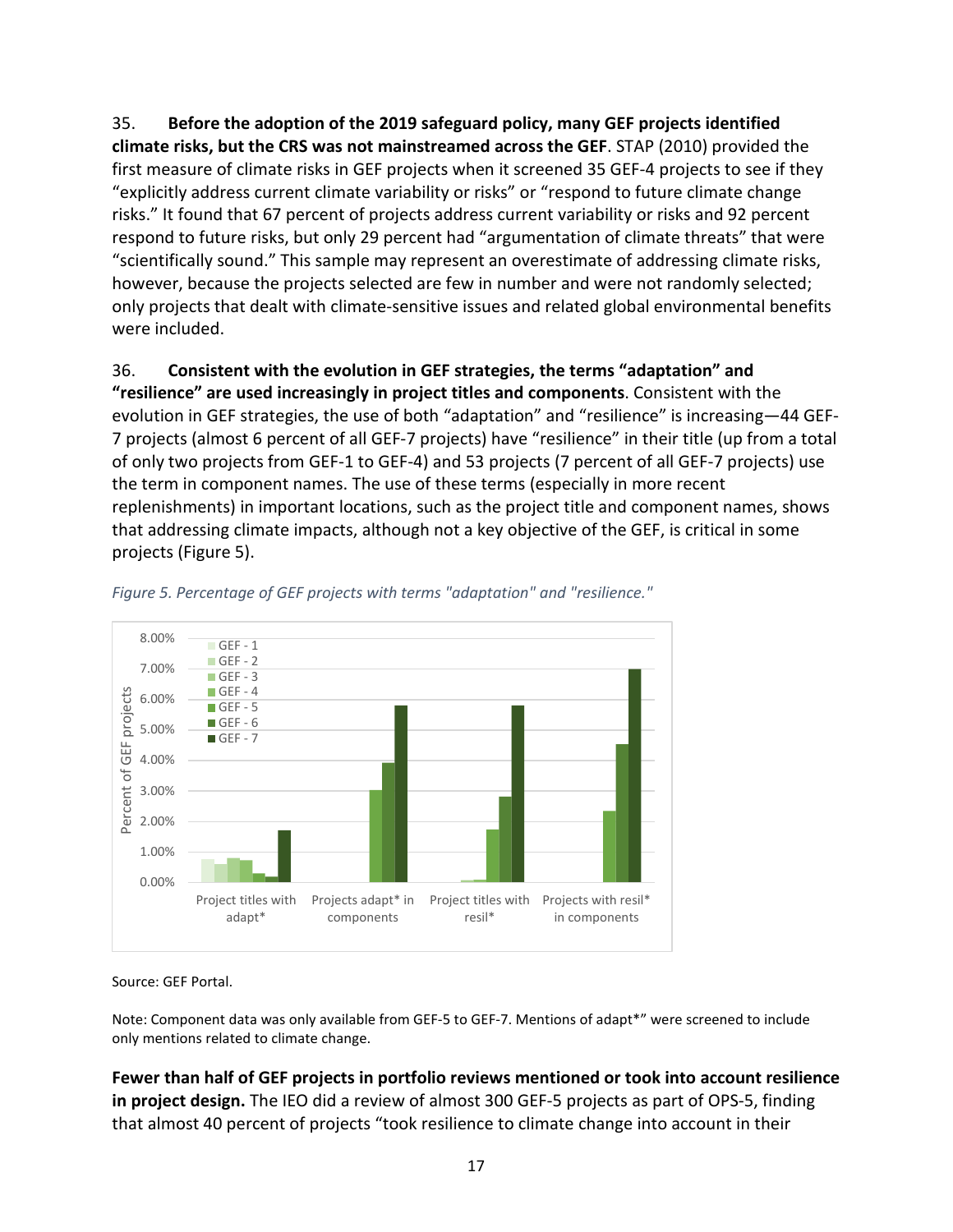design," meaning project documents of these projects addressed "potential major risks, including the consequences of climate change" (GEF IEO 2013) [\(Table 4\)](#page-25-0).<sup>6</sup> These results are further confirmed by the portfolio review of more 700 projects from various GEF periods up until GEF-6 (with GEF-4 and GEF-5 most represented) which found that 38 percent of projects considered "resilience or resilience thinking" in project design. The proportion of reviewed projects found to have evidence of resilience stayed more or less the same since GEF-3, with International Waters (64 percent) and multi-focal area (60 percent) projects showing the highest inclusion [\(Figure 6\)](#page-26-0).

| <b>Document</b>                                                      | Period of<br>review                                 | Indicators of inclusion of climate<br>risk, adaptation or resilience                                                                                                                                                                        | <b>Methodological notes</b>                                                                                                                                                                                                                           |
|----------------------------------------------------------------------|-----------------------------------------------------|---------------------------------------------------------------------------------------------------------------------------------------------------------------------------------------------------------------------------------------------|-------------------------------------------------------------------------------------------------------------------------------------------------------------------------------------------------------------------------------------------------------|
| <b>GEF IEO</b><br>(2013)                                             | 296 GEF-5<br>projects                               | • 40% of projects reviewed for<br>quality-at-entry "took into                                                                                                                                                                               | Definition of resilience in this review<br>likely comparable to climate change                                                                                                                                                                        |
|                                                                      |                                                     | account" climate resilience                                                                                                                                                                                                                 | adaptation.                                                                                                                                                                                                                                           |
| <b>GEF IEO</b><br>2019, GEF<br>IEO 2020a,<br><b>GEF IEO</b><br>2020b | 702<br>projects<br>from Pilot<br>$phase -$<br>GEF 6 | • 38% of GEF projects considered<br>"resilience or resilience thinking" in<br>project design<br>• Of those which did, 28% integrated<br>resilience as risk management, 34%<br>as a co-benefit and 38% into a<br>multiple benefits framework | Included only projects in the three<br>portfolios: Africa Biomes, least<br>developed countries and small island<br>developing states. The definition of<br>resilience likely also included, but was<br>not specific to, climate change<br>adaptation. |
| <b>GEF</b><br>Portal/this<br>study                                   | 399 GEF 7<br>projects                               | • 42% of approved GEF GEF projects<br>"target climate change adaptation<br>as key objective" and 3% as a<br>"principal objective" according to<br>the Rio Markers indicators                                                                | Rio Markers are self-reported by<br>project teams rather than reviewed by<br>a third party (as in the case of GEF IEO<br>and STAP). They are specific to climate<br>change adaptation rather than<br>resilience.                                      |

<span id="page-25-0"></span>Table 4. GEF IEO reviews of climate adaptation and resilience integration in GEF projects

<span id="page-25-1"></span> $6$  The review did not provide definitions to differentiate resilience to climate change from climate change adaptation, nor did it discuss resilience of systems, and therefore was probably using the term "resilience" in a narrow way similar to the meaning of climate change adaptation. It found that biodiversity was the focal area with the most projects "considering" climate resilience, with 64 percent of its reviewed projects taking climate resilience into account.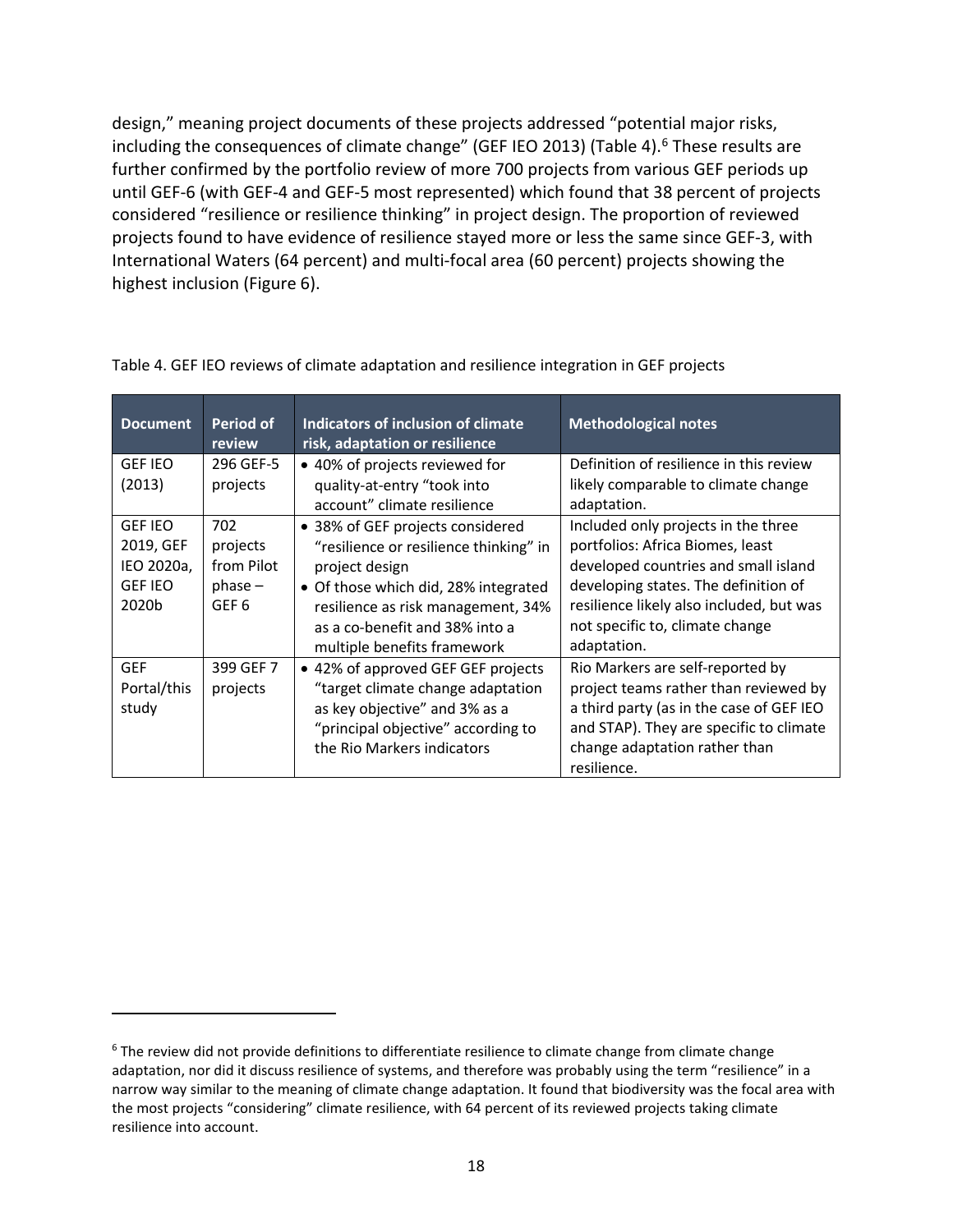<span id="page-26-0"></span>*Figure 6.Percent of IEO-reviewed projects with evidence of resilience or resilience thinking in project design, by GEF phase and focal area.*



Note: The graphed data include 702 projects.

37. **Most GEF focal areas were commonly represented in the 34 projects with high integration of climate adaptation and resilience reviewed for this study; chemicals and waste was the exception.** Among all focal area objectives included in the reviewed projects, climate change mitigation focal area objectives appeared 34 times while biodiversity and land degradation objectives appeared 28 times each. A chemicals and waste area objective appeared only once—in a Sustainable Cities IAP project. Among the top objectives, a GEF-5 land degradation objective dealing with land use management appeared 17 times, the most of any objective, although biodiversity, climate change mitigation, sustainable forest management, and international waters objectives were all in the top six [\(Table 5\)](#page-27-0). None of the indicators associated with these focal area objectives explicitly measure climate adaptation or resilience. Some, such as area with vegetation cover maintained, could be used to measure elements of adaptation to climate change (because vegetation cover can mitigate the impacts of floods), but fall short of measuring broader systems resilience.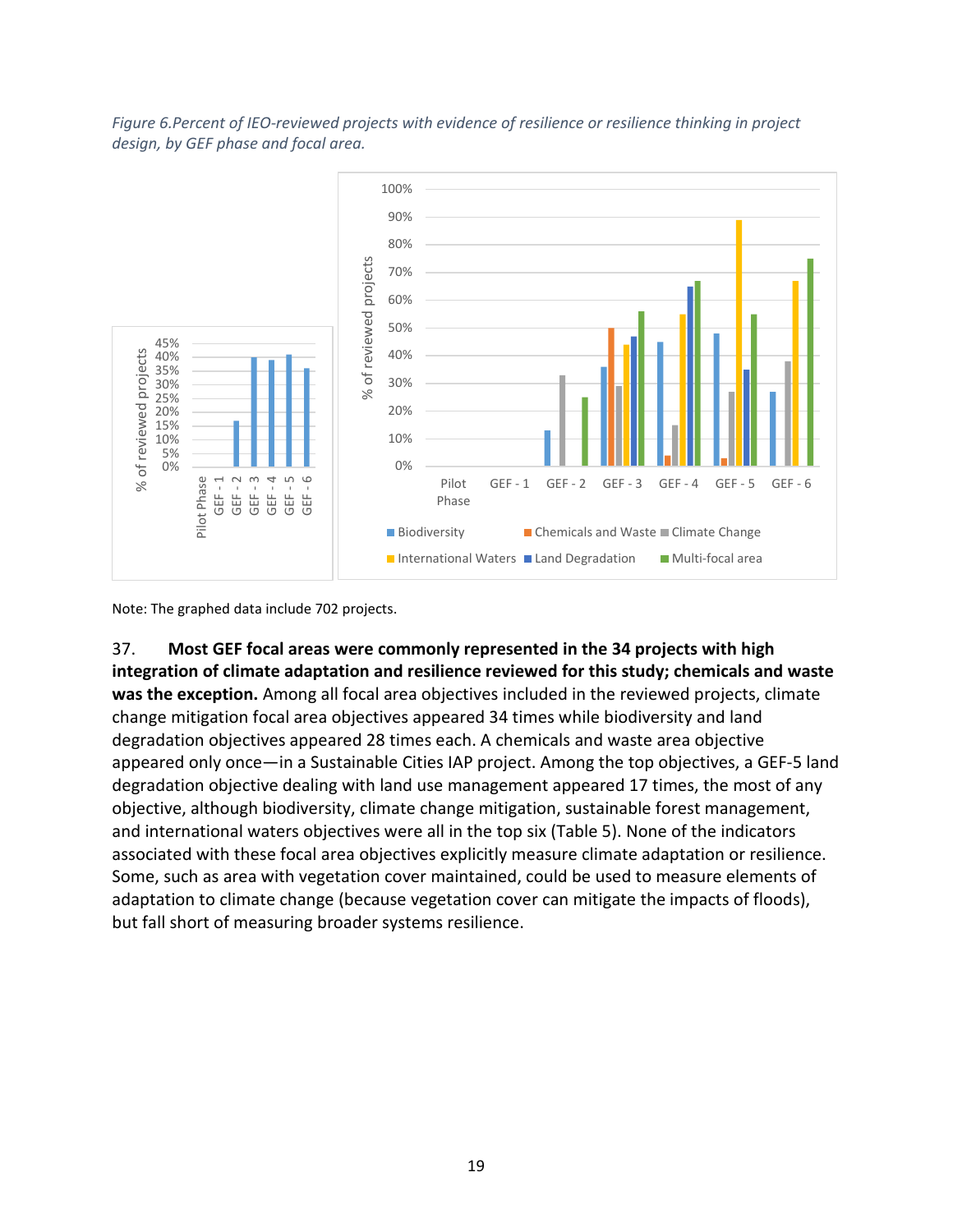<span id="page-27-0"></span>*Table 5. Focal area objectives most addressed in projects with high inclusion of climate adaptation or resilience reviewed for this study*

| <b>GEF phase</b>  |                                                                              |                                                                        |
|-------------------|------------------------------------------------------------------------------|------------------------------------------------------------------------|
| and objective     | <b>Objective</b>                                                             | <b>Representative indicator</b>                                        |
|                   | Reduce pressures on natural resources                                        | Area under effective land use management                               |
|                   | from competing land uses in the wider                                        | with vegetative cover maintained or                                    |
| <b>GEF-5 LD-3</b> | landscape                                                                    | increased                                                              |
|                   |                                                                              | Protected area management effectiveness                                |
|                   | Improve sustainability of protected area                                     | score as area recorded by Management                                   |
| <b>GEF-5 BD-1</b> | systems                                                                      | <b>Effectiveness Tracking Tool</b>                                     |
|                   | Promote conservation and enhancement of<br>carbon stocks through sustainable |                                                                        |
|                   | management of land use, land-use change                                      | Number of countries adopting good                                      |
| GEF-5 CCM-5       | and forestry                                                                 | management practices in LULUCF                                         |
|                   | Reduce pressures on forest resources and                                     | Forest area under FSC certification measured                           |
| GEF-5 SFM-1       | generate sustainable flows of forest<br>ecosystem services                   | in hectares, enhanced carbon sinks form<br>reduced forest degradation. |
|                   |                                                                              | Cooperation frameworks agreed and include                              |
|                   | Catalyze multi-state cooperation to rebuild                                  | sustainable financing, measurable results for                          |
|                   | marine fisheries and reduce pollution of                                     | reducing land-based pollution, habitat, and                            |
|                   | coasts and Large Marine Ecosystems while                                     | sustainable fisheries from local                                       |
| <b>GEF-5 IW-2</b> | considering climate variability and change                                   | demonstrations                                                         |
|                   | Maintained Forest Resources: reduce the                                      | Area of high conservation value forest                                 |
|                   | pressured on high conservation value                                         | identified and maintained, number of                                   |
|                   | forests by addressing the drivers of                                         | incentive mechanisms to avoid the loss of                              |
| GEF-6 SFM-1       | deforestation                                                                | high conservation value forests implemented.                           |

Note: BD = Biodiversity, CCM = Climate change mitigation, FSC = Forest Stewardship Council, IW = International Waters, LD = Land degradation, SFM = Sustainable Forest Management

38. **The 34 reviewed projects with high integration of climate adaptation or resilience included a variety of climate adaptation and resilience-related activities, focusing especially on on-the-ground actions.** Among the reviewed projects, activities deemed to be related to climate adaptation and resilience were categorized into several groups [\(Figure 7\)](#page-28-0).<sup>[7](#page-27-1)</sup> The most common climate adaptation or resilience–related activity group was on-the-ground actions in which infrastructure, including natural infrastructure, was constructed or manipulated. These activities, which had the ability to directly lead to climate adaptation, included tree planting, climate-smart agriculture practices, and construction of irrigation systems. Policy and planning activities were also common; these included creating or improving laws and plans related to climate adaptation and resilience or subnational or community land use planning. Disaster

<span id="page-27-1"></span> $7$  Project activities were deemed to be related to climate adaptation or resilience if their successful implementation would lead to a reduction of the impact of a shock or stress in the project implementation area caused or worsened by or predicted to be caused or worsened by climate change in the future.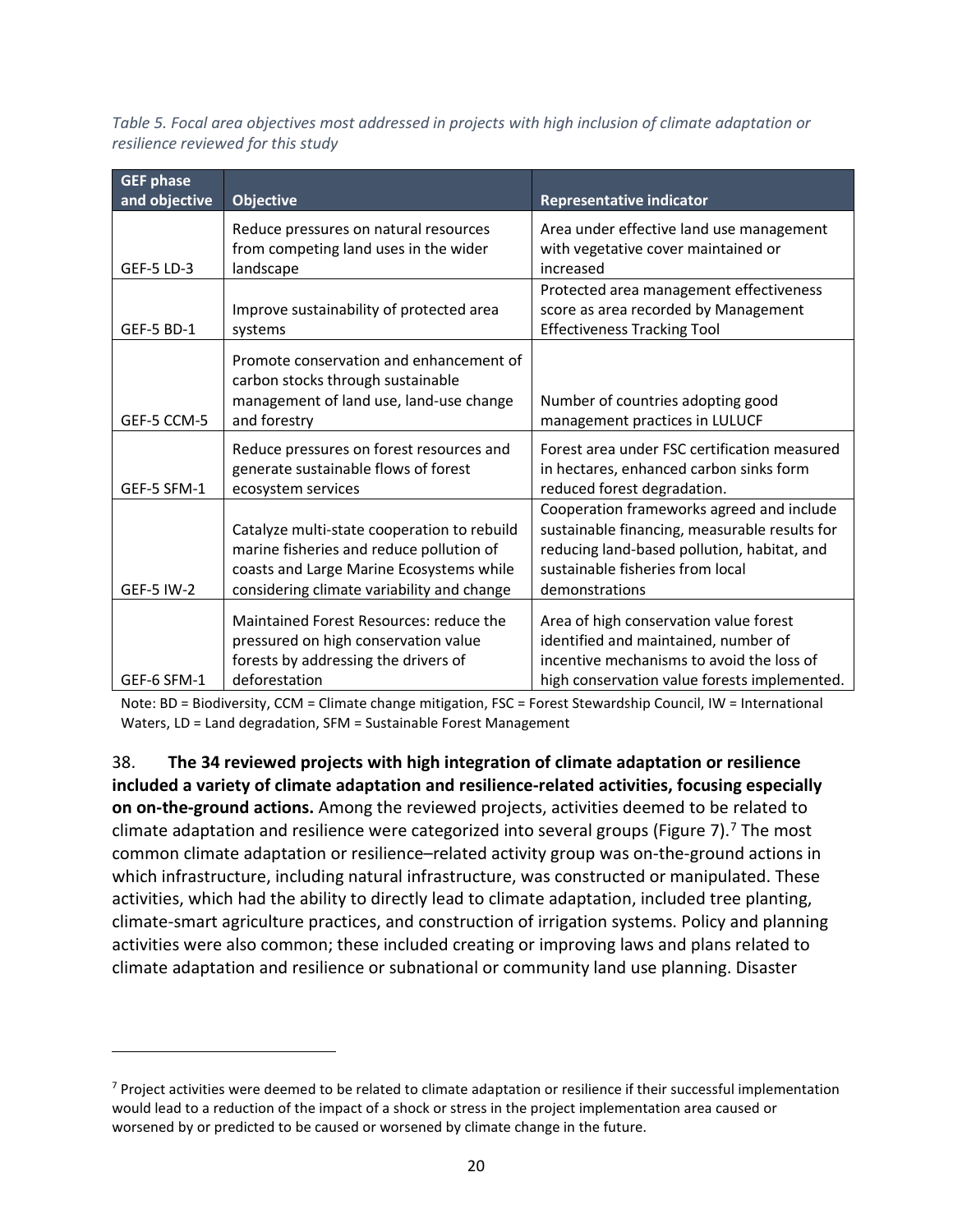preparedness interventions, such as early warning systems and financing activities including insurance schemes or risk sharing, were relatively uncommon.



<span id="page-28-0"></span>*Figure 7. Number of activities related to climate adaptation or resilience by activity type*

Note: The number of activities is based on a review of 34 projects.

39. **Flooding and drought were the most common climate change impacts addressed by the projects.** The GEF projects with high integration of adaptation or resilience reviewed for this study addressed several climate change impacts, the most common being increased frequency and intensity of rain events and subsequent flooding and droughts including resulting wildfires. Habitat range changes were also common among biodiversity projects and both habitat changes and sea-level rise were key among International Waters projects. Glacial melt and pests and diseases caused by climate change were rarely addressed compared to the others.

<span id="page-28-1"></span>40. **Climate change was a common risk included in the design documents of the 34 projects reviewed for this study with a high degree of climate adaptation and resilience integration but less than one third included specific additional mitigation actions**. Of the 34 GEF-5 and GEF-6 projects with high climate adaptation or resilience inclusion reviewed in depth for this study (see the Methodology section for a detailed description on how these projects were chosen), 71 percent included climate change as a long-term risk to project outcomes in a risk matrix in project design documents while only 26 percent identified climate shocks as a risk during project implementation. Eighty-four percent of projects described the climate impacts that would face the region in which the project area was located. More involved CRS processes, as required by the 2019 safeguards policy, were not done for these earlier projects, and inclusion of data from climate change models or uncertainties around temperature or rainfall predictions was rare. Some of these projects that did not include climate risks in their project risk matrices focused on technology transfer, financial mechanisms, and regional policy rather than on-the-ground implementation, meaning they were likely less directly vulnerable to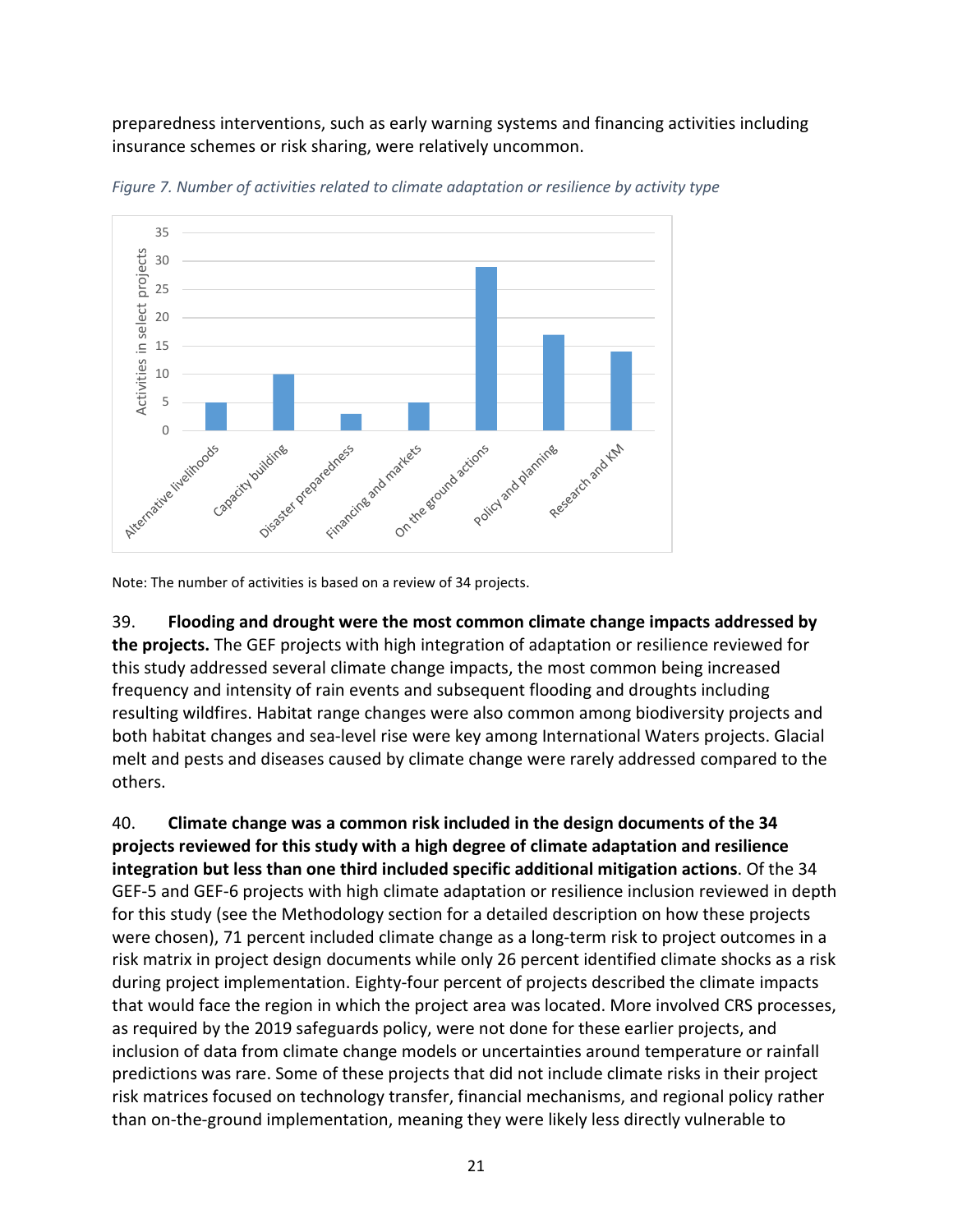climate risks. Only 29 percent of projects included a specific and additional mitigation plan to address climate risks beyond what was already included in project activities (see Box 1 for specific project examples).

#### *Box 1. Examples of climate risk mitigation measures in GEF-5 and GEF-6 projects*

In GEF-5 and GEF-6, projects were not yet required to go through a specific CRS process. Instead, most included a risk matrix in project design documents (PIFs and CEO Endorsement Request documents) with 1-2 sentences on mitigation measures that would be taken to address the identified risks. For the reviewed projects that identified climate change as a risk, many simply pointed to ways that already-included project activities would strengthen climate resilience as a co-benefit and thus make the impacts of climate change less acute. This was done especially for the MTF projects, as these already had climate change adaptation built into the project concepts and therefore had less additional need to address climate risks.

Biodiversity focal area projects also took this path in some cases, making the argument that protecting ecosystems through expansion of protected areas also builds climate adaptation as a co-benefit, thus warding of climate risks. For example, the project 'Conserving biodiversity and reducing habitat degradation in protected areas and their buffer zones' (GEF ID 5078), implemented in St. Kitts and Nevis aimed to expand and strengthen the protected area system in the country. As a mitigation measure to climate change risk, the risk matrix for the project noted that expanding protected areas "increased their likelihood of persisting in the face of climate change" and allow species "more area in which to find suitable habitat niches in the face of changing climatic conditions." Such protected area expansion was not a direct response to climate risk—instead, it was already a main goal of project aimed to improve biodiversity.

Other projects responded to climate risks by adding specific considerations or activities to mitigate the impacts of the risks. A pair of climate change mitigation focal area projects provide examples: the project 'Integrated landscape management for improved livelihoods and ecosystem resilience in Mount Elgon' (GEF ID 5718), implemented in Uganda noted in their risk mitigation measures that the project would ensure that "interventions are made in communities on geologically stable slopes" to avoid losing investments in areas that are vulnerable to floods, which could increase in frequency and intensity with climate change. Similarly, the project 'Promoting solar photovoltaic systems in public buildings for clean energy access, increased climate resilience and disaster risk management' in Barbados (GEF ID 5453) ensured that their solar power installations emphasized their ability to withstand extreme conditions and that the public buildings on which they would be installed could be used as disaster shelters, where the solar power could provide off-grid electricity in times when the main power grid could be compromised.

41. GEF-7 brought the beginning of the use of the Organisation for Economic Co-operation and Development's Development Assistance Committee (OECD DAC) Rio Markers, in which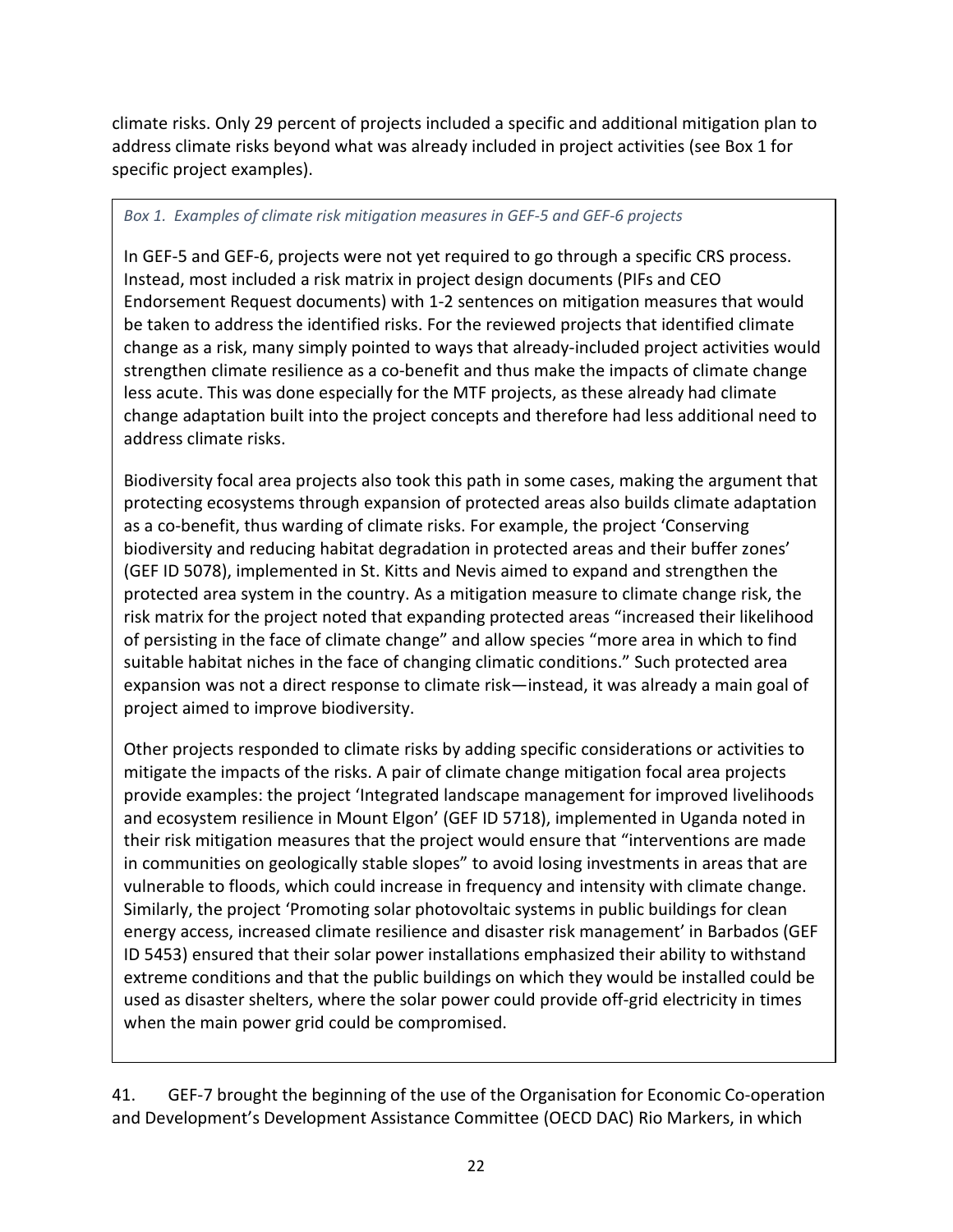Agencies classify their projects into three categories based on their integration of climate change adaptation: "does not target climate change adaptation," "targets as a significant objective," and "targets as the principal objective" (OECD n.d.).<sup>[8](#page-30-0)</sup> An analysis of all GEF-7 projects to date (as of August 2020) found that 42 percent of approved GEF projects target climate change adaptation as a significant objective and 3 percent target it as a principal objective. In one sense this may represent increasing inclusion of climate adaptation and resilience, because the earlier IEO portfolio reviews looked only at whether projects took resilience thinking into account or showed some evidence of it in project design, while the Rio Markers show projects that have climate change adaptation as at least a significant objective. The Rio Markers are self-reported by project teams, however, so they are less objective than reviews done by an outside body such as IEO or STAP.

42. **In GEF-7, CRS is mainstreamed, but quality is still uneven across GEF Agencies**. The GEF Secretariat noted that although the new safeguards policy has increased the share of projects performing CRS in GEF-7 compared with earlier phases, both the Secretariat and STAP note that certain Agencies perform more in-depth screenings than others. FAO and the World Bank were given as examples of Agencies that are leaders in CRS, with both having tools that are used by other Agencies. One FAO project in particular was given as an example of an in-depth, improved CRS (Box 2).

<span id="page-30-0"></span><sup>8</sup> According to OECD (n.d.), an activity is targeting climate change adaptation as a **principal objective** when the climate change adaptation is "explicitly stated as fundamental in the design of, or the motivation for, the activity." Projects achieving this qualification would promote adaptation in their documentation and as "one of the principal reasons for undertaking" the project, and the project would not be funded if not for the adaptation objective. A project is targeting climate change adaptation as a **significant objective** when climate change adaptation is "explicitly stated but is not the fundamental driver or motivation for undertaking it," though the project has been "formulated or adjusted to help meet the relevant climate concerns."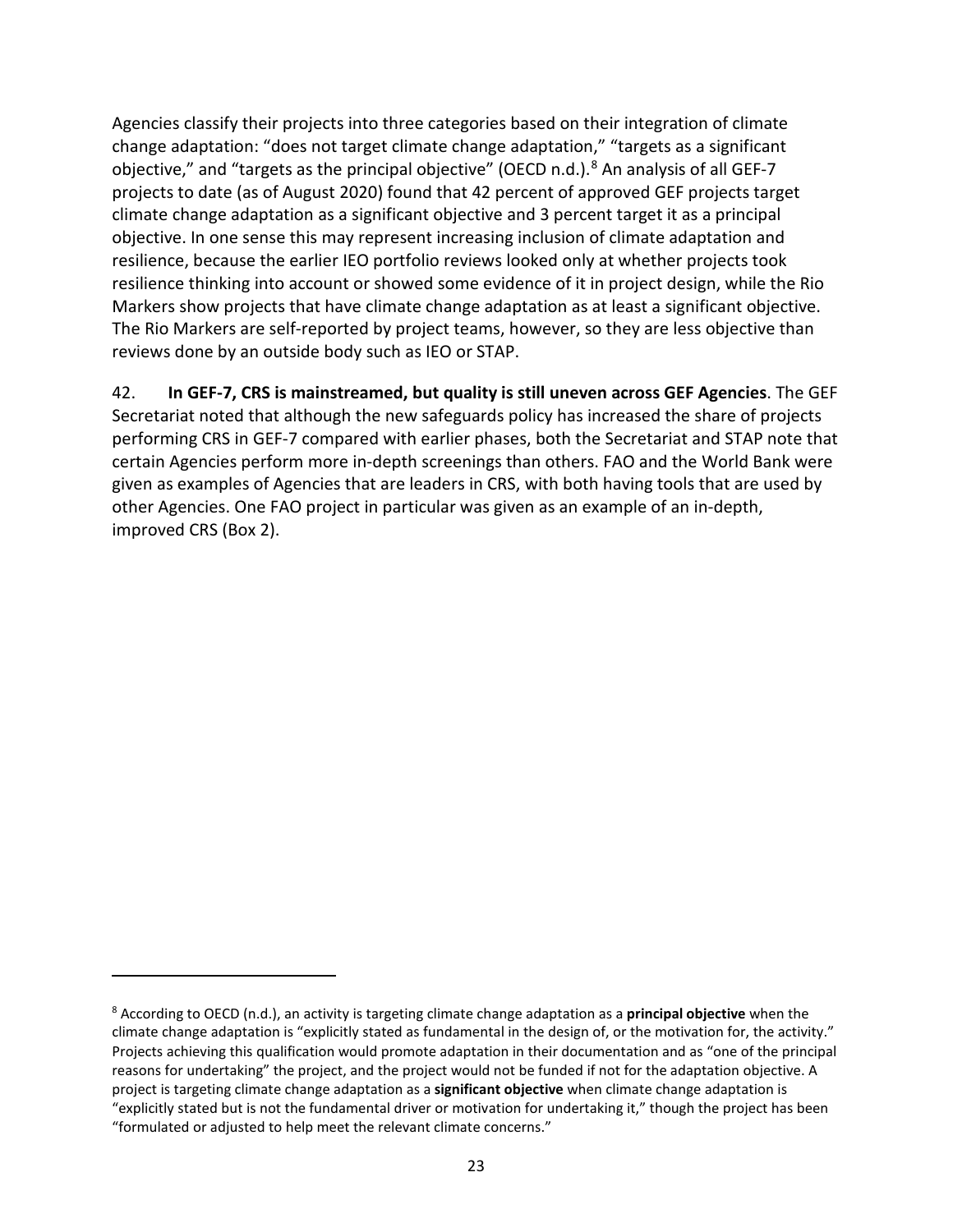#### *Box 2. Example of climate risk screening in GEF-7*

The 'Sustainable management and restoration of the Dry Forest of the Northern Coast of Peru' project (GEF ID 10541) implemented by FAO gives an example of the increased CRS implemented in GEF-7. The project completed an initial CRS during the PIF stage (it has not yet completed its project preparation phase-PPG) which goes beyond the simple risk matrices done for GEF-5 and GEF-6 projects (see Box 1). The PIF document does include a risk matrix in which climate risks are detailed, but there is also an annexed document outlining the CRS. The CRS document describes the current climate shocks that exist in northern Peru along with the ranges of predicted temperature and precipitation change (noting uncertainty as well—rainfall may decrease or increase by 2030). It is noted that northern Peru is predicted to endure a higher temperature increase than other regions and increased drought will cause stress to the dry forests there. There is no specific reasoning given as to why the overall climate risk is rated as 'moderate' for the project, but it is noted that the ND-GAIN database rates Peru in general as having both a 'medium' amount of vulnerability and adaptive capacity to climate change.

The CRS document also points out activities already included in the project that should improve the dry forest ecosystem's climate resilience and includes recommendations for further measures to be included. These measures include embracing a more multisectoral, multi-level and multi-stakeholder governance approach, fomenting data sharing of agroclimatic services between government institutions and promoting sustainable production practices of the dry forests. The PIF notes that a climate risk specialist will be hired during the PPG phase to elaborate an even more in-depth CRS.

43. **Integration of resilience in projects has increased over successive GEF replenishments.** The portfolio review of over 700 projects from previous IEO evaluations further classified the 38 percent of projects that considered resilience or resilience thinking in design into three levels of resilience integration [\(Figure 8\)](#page-32-0), based on definitions in Bierbaum et al. (2014): resilience as risk management, resilience as a co-benefit, and resilience integrated into a multiple-benefits framework. Bierbaum et al. (2014) considered resilience as risk management to be a "firstlevel" consideration along the lines of CRS, in which resilience is viewed purely as mitigating risk to project outcomes. The co-benefit approach uses "win-win" solutions such as nature-based solutions, which address outcomes related to global environmental benefits but also improve system resilience. Integration of resilience into a multiple-benefits framework is the highest level of integration, because a systems approach is used in which resilience is linked to other system properties to achieve several objectives and benefits together. Of all the projects that considered resilience or resilience thinking in project design, the share of projects integrating resilience into multiple-benefits frameworks grew steadily over time from none in GEF-3 to 58 percent in GEF-6 [\(Figure 9\)](#page-32-1). Projects that considered resilience only as risk management dropped from between 40 percent and 50 percent in GEF-2-4 to between 15 percent and 21 percent in GEF-5 and GEF-6, as did projects considering resilience as a co-benefit—from 60 percent in GEF-2 to 24 percent in GEF-6. Multi-focal area projects had the highest share (55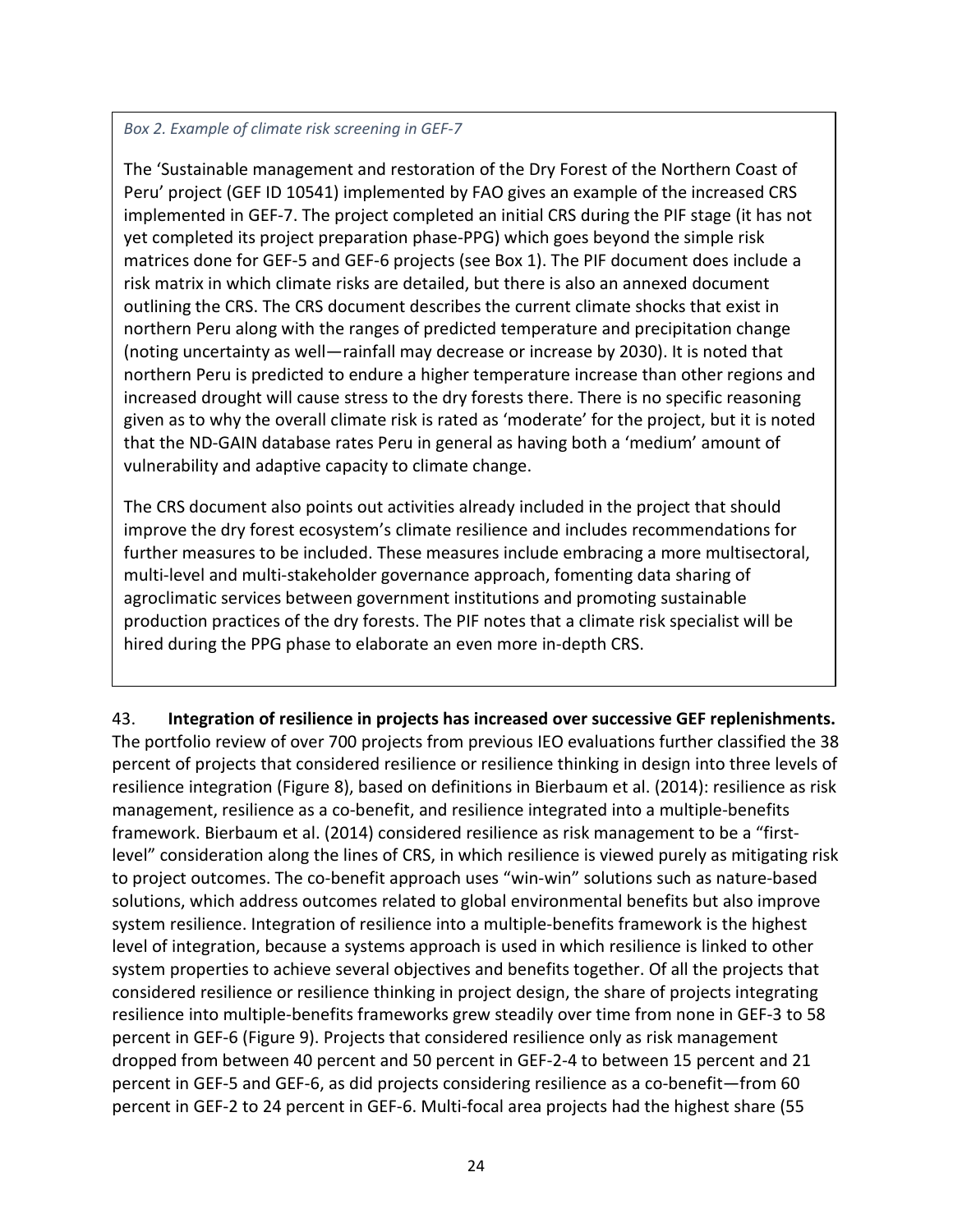percent) of projects integrating resilience in a multiple-benefits framework, while the chemicals and waste focal area had the highest share (67 percent) of projects that considered resilience only as risk management.



<span id="page-32-0"></span>*Figure 8: Percentage of IEO-reviewed projects with resilience or resilience thinking and the extent to which resilience was integrated*

Note: The graphed data include 702 projects.

<span id="page-32-1"></span>



Note: The graphed data include 266 projects.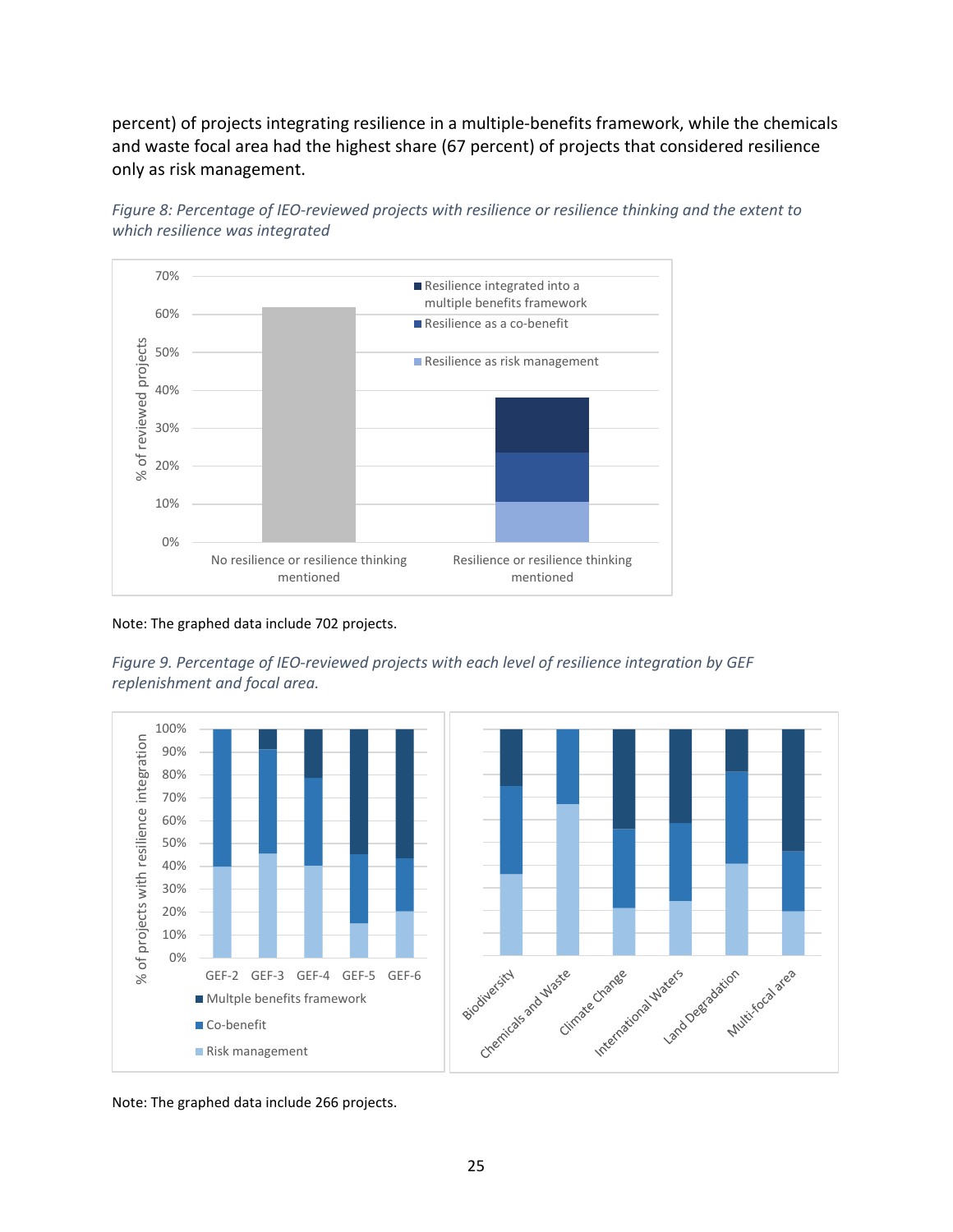### 44. **Climate adaptation and resilience are integrated to varying degrees in most GEF**

**projects**. There are three major types of projects that integrate climate change adaptation and resilience into project design:

- (a) **Multi-trust fund projects**. MTF projects combine funding from the GEF and LDCF or SCCF, meaning they aim to achieve global environmental benefits from GEF focal areas and also climate change adaptation goals related to the two other funds.
- (b) **Single or multi-focal area projects**. These projects are funded entirely through GEF focal areas and focus on achieving global environmental benefits; however, some also include climate change adaptation or resilience themes if they are deemed key to also achieving the global environmental benefits in the projects' area of thematic and geographical interest.
- (c) **Integrated approach pilot or impact program projects.** IAP and impact program projects, because they are multi-focal area and holistic in design, address resilience as a major theme of the projects.

45. Multi-trust fund projects have commonly been mentioned in GEF strategies and Convention guidance since GEF-5 as a vehicle for integrating adaptation into the GEF. The GEF has cited the use of MTF projects (GEF + LDCF or SCCF) to respond to requests from both the UNFCCC and the UNCCD to integrate climate change adaptation into their programming linked to the conventions (GEF 2019a, UNCCD 2011). The UNFCCC noted the possibility of combining the LDCF and SCCF funds focusing on adaptation with GEF funds supporting climate change mitigation; the UNCCD would then focus on sustainable land management to combat land degradation while also improving climate change adaptation and resilience in communities and ecosystems. The first MTF projects were approved in GEF-5 (13 in total) although only one was approved in GEF-6 due to funding difficulties for the LDCF and the SCCF, but the GEF-7 adaptation strategy makes common reference to MTF projects and more than 15 MTF projects have been approved so far in GEF-7 (GEF 2018b).

46. **Multi-trust fund projects aim to achieve both climate change adaptation and global environmental benefits and present a unique opportunity for synergies but can also cause complexity in design.** Generally, certain components or activities of MTF projects address LDCF or SCCF objectives, and others address GEF focal area objectives to achieve global environmental benefits. In this sense, the project components are divided into adaptation and focal area objectives, although in many cases, as seen in the project review for this study, some activities achieve synergies by addressing both at once. Some stakeholders observed that these present a unique opportunity within the GEF to address multiple benefits more holistically than can be done through GEF focal area projects. However, others noted that the MTF project design process can be more complex because they need to satisfy the requirements of multiple trust funds and meet the trust funds' differing approval processes. The GEF IEO has carried out several evaluations of the LDCF and the SCCF, with some conclusions relevant to addressing climate change impacts in the GEF (Box 3).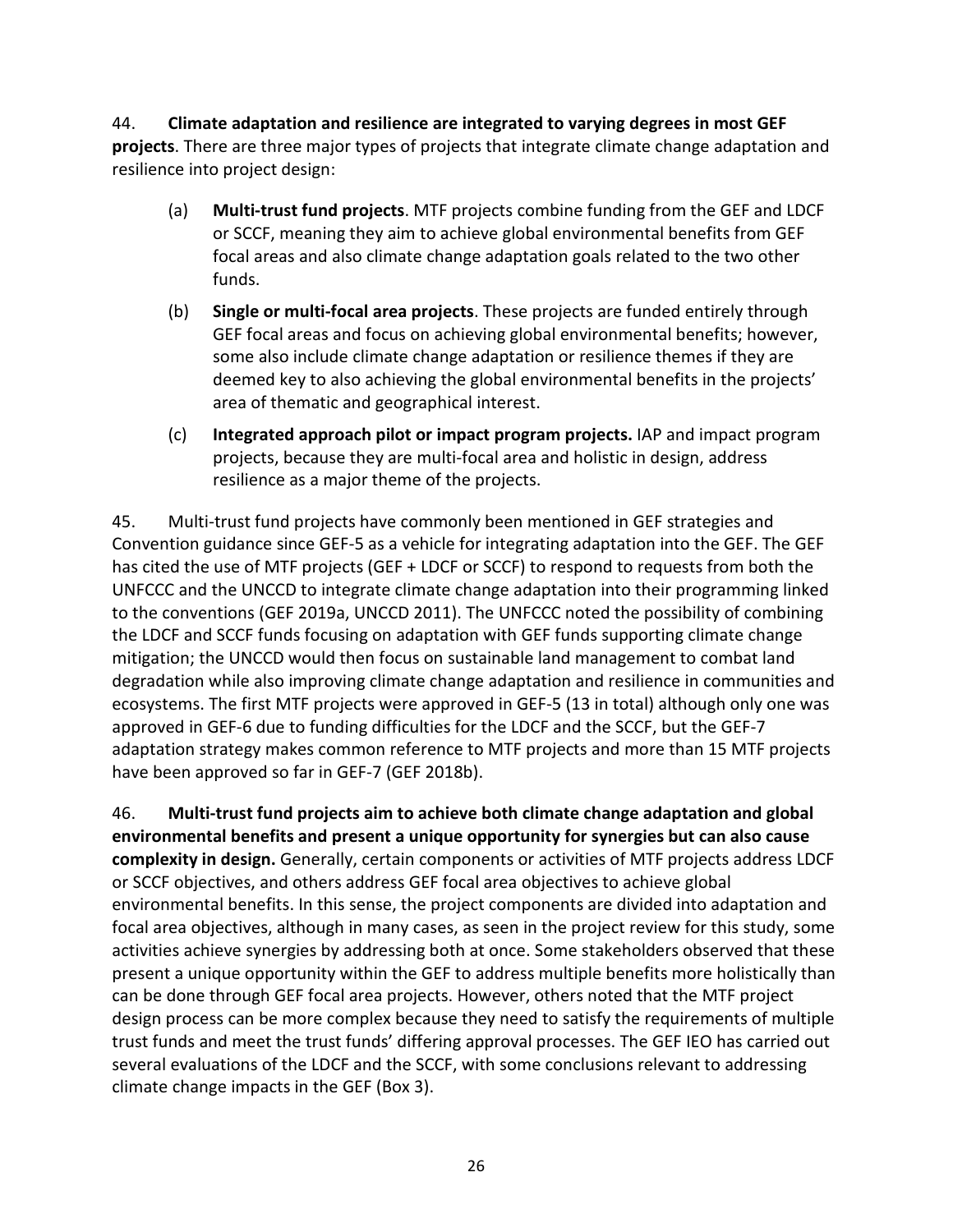#### *Box 3. Findings from LDCF and SCCF evaluations*

Since 2009, four evaluations of the LDCF and two for the SCCF (with a third ongoing) have been completed (Foreign Ministry of Denmark 2009, GEF IEO 2012, GEF IEO 2014, GEF IEO 2016, GEF IEO 2018a and GEF IEO 2020c). Several of these evaluations contain findings that relate to climate change adaptation and resilience in the GEF Trust Fund projects. The most common finding, mentioned in several evaluations, is the limiting nature of the ad-hoc funding mechanism for the two small funds, in which replenishment doesn't have a specific cycle as the GEF does. This limits transparency and reliability of project selection and has led to underfunding, especially in the case of the SCCF. The different funding cycles limits the effectiveness of MTF projects as well, and the 2020 LDCF evaluation noted that this imbalance "hindered mainstreaming adaptation and resilience in GEF Trust Fund projects." As a result, the LDCF and SCCF moved to approving projects in batches based on agreed upon priorities which has helped raise the numbers of MTF projects in GEF-7 compared to GEF-6.

Several evaluations have looked at the LDCF's and SCCF's impact on integrating climate adaptation and resilience into the GEF but have come to differing conclusions. The 2016 LDCF evaluation concluded that LDCF projects contribute to GEF focal areas—especially biodiversity and land degradation—and their GEBs even in the absence of funding from those focal areas. The 2018 SCCF evaluation, by contrast, noted the limited relevance of SCCF projects for the GEF Trust Fund, with the exception of sustainable land management in the land degradation focal area. This points to a more natural linkage between climate RAR change adaptation and certain GEF focal areas, especially land degradation.

47. Stakeholders of the MTF case study project Climate Change Adaptation to Reduce Land Degradation in Fragile Micro-watersheds Located in the Municipalities of Texistepeque and Candelaria de la Frontera (GEF ID 4616), implemented by FAO in El Salvador, noted the complexity of project design. Having to deal with demands from both the SCCF and the land degradation focal area of the GEF created confusion and stress during design but this was ultimately overcome. This project was also the first MTF project implemented by FAO in El Salvador, so staff may have experienced a learning curve. The design team decided to use the MTF format for two reasons: 1) they believed it would make for a more competitive proposal, and 2) the project area they were working in, considered the dry belt of El Salvador, had undergone several recent natural disasters and was considered highly vulnerable to climate change, thus lending itself well to both land degradation and climate change adaptation activities.

48. **MTF projects generally have more thorough descriptions in project design documents of the expected climate change impacts on their project areas than GEF focal area projects do.** All the MTF projects reviewed for this study included description of the predicted climate change impacts on their projects' area of intervention in project design documents (PIFs and CEO Endorsement Requests), compared to only 83 percent of IAPs and impact programs and 72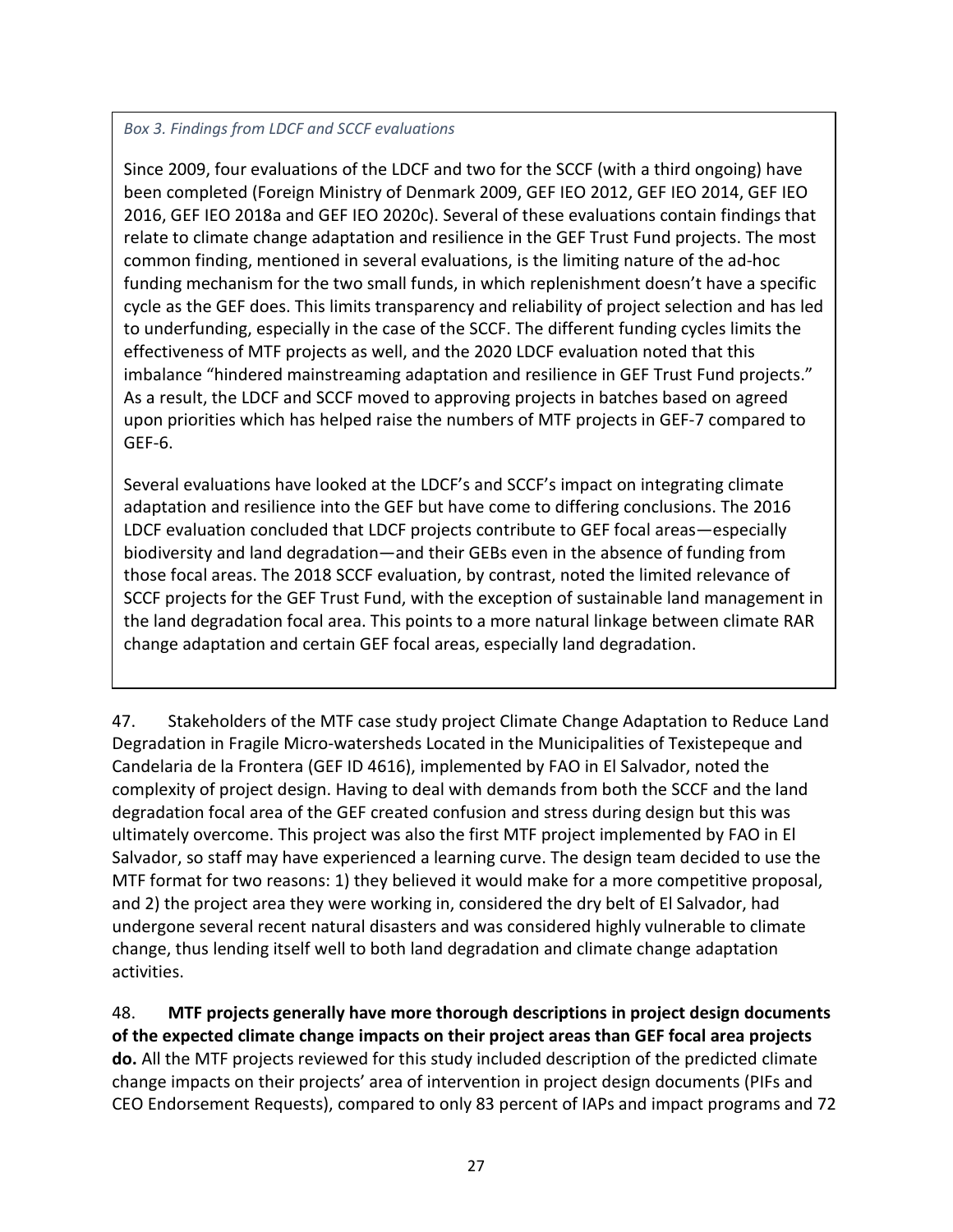percent of focal area–only projects. Several MTF projects included data from downscaled global circulation models that gave ranges of potential change in temperature and precipitation regimes for their region. None of the reviewed focal area–only projects had such detail in their project design documents. This finding is likely related to the need felt in MTF projects to further address the risks from climate change because of their adaptation funding from the LDCF and SCCF. In comparison to the MTF projects, focal area project design documents from the reviewed GEF-5 and GEF-6 projects tended to have less description of the strategies to mitigate the impacts of climate change. Often, there was only mention of existing climaterelated issues such as droughts and floods but no explanation of how climate would change in the future; or broad statements that climate change would affect ecosystems or regions without details on the actual impacts or on measures to mitigate them. This is likely because much of the description of the environmental issues in these projects focused on the focal area–specific threats rather than on climate change.

49. **The Tonga case study project is a positive example of a multi-focal area project that integrated climate adaptation into its planned project activities during project design**. The Integrated Environmental Management of the Fanga'uta Lagoon Catchment project (GEF ID 5663) implemented by UNDP in Tonga was a multi-focal area project (international waters, climate change, land degradation, and biodiversity) and was part of the Ridge-to-Reef program. The project design team realized after initial stakeholder consultations that protection of the lagoon's watershed was dependent on adaptation, given the area's high vulnerability to climate change. The team pointed to the Tonga's unique ability to use all their resources in select focal areas, which gave this multi-focal area project the flexibility in project design to address climate change adaptation. Activities linked to adaptation included mangrove restoration, coastal fishery and land use management, and ecotourism to provide alternative livelihoods and increased incomes. Some of these elements went beyond adaptation to build system resilience: increasing incomes and providing alternative livelihoods could, if successful, improve the socioeconomic state of certain vulnerable populations, which would make them resilient to a wide range of shocks or stresses.

<span id="page-35-0"></span>50. **Among IAPs and impact programs, the GEF-6 Food Security IAP has had the most direct links to climate adaptation and resilience and has included these elements in design and monitoring**. The GEF IEO completed a formative evaluation of the integrated approach and found varied integration of resilience across several IAP and impact program child projects (GEF IEO 2021a). Among the three IAPs, 52 percent of child projects were found to reference resilience related to climate risks, while 42 percent had resilience-based indicators. The Food Security IAP had higher integration of resilience, with 85 of child projects referencing climate resilience and 77 percent reporting resilience-focused indicators. The GEF-7 Sustainable Cities impact program was found to have more resilience integrated into design than the GEF-6 Sustainable Cities IAP, including activities to enable cities to adapt to natural disasters, such as flooding, which are expected to become worse with climate change. The Resilience, Adaptation Pathways, and Transformation Approach (RAPTA) tool was designed for and piloted in the Food Security IAP leading to resilience design in certain child projects. The GEF IEO (2021a) also pointed out the role of the hub project in the program which has issued guidance on measuring food security resilience indicators (although these are not directly addressing climate change,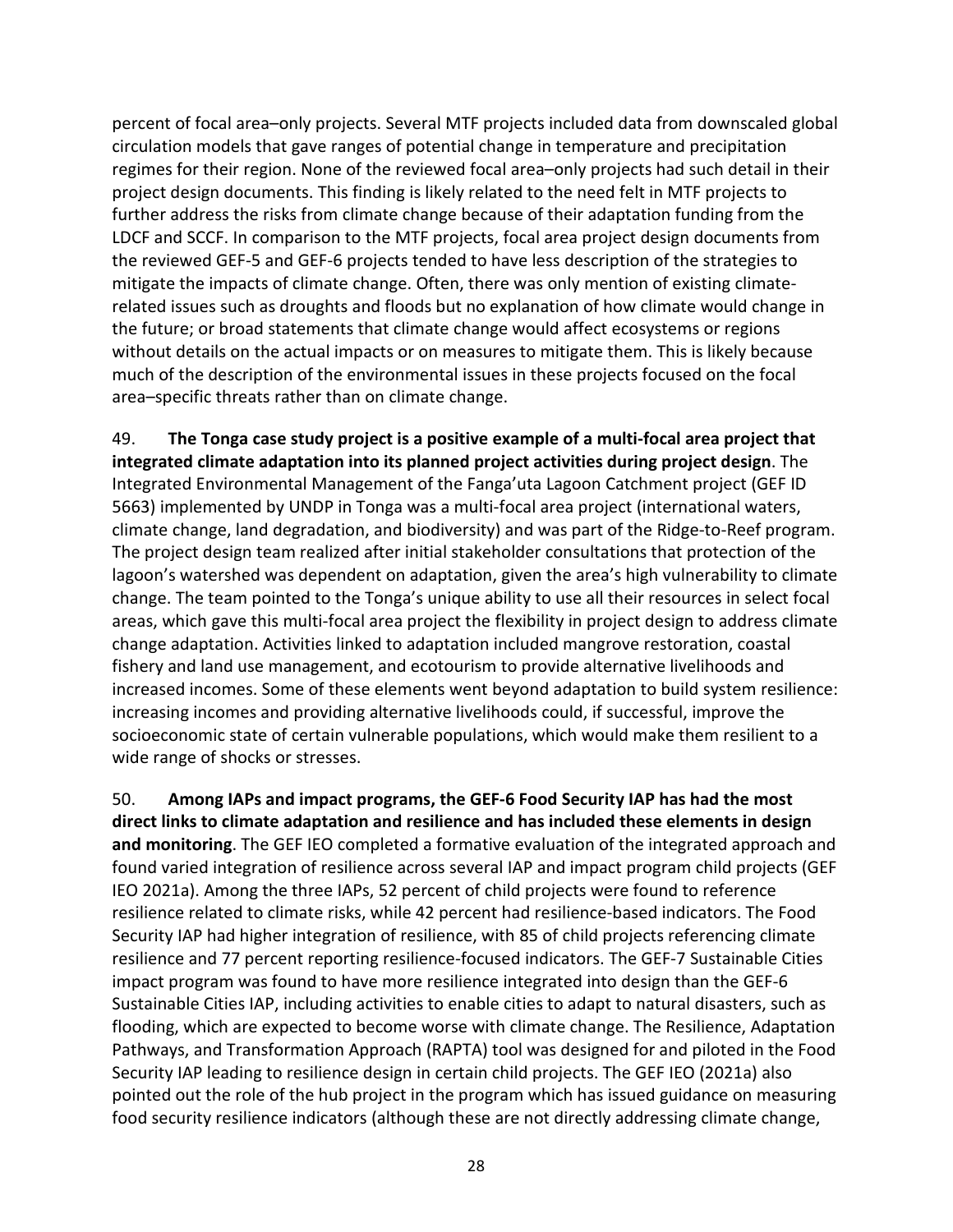they are related in many cases) and monitoring resilience through the use of the self-evaluation and holistic assessment of climate resilience of farmers and pastoralists (SHARP) tool in seven projects.

51. **The RAPTA framework developed by STAP helps Agencies integrate resilience into project design from the concept phase**. RAPTA was designed to help project designers integrate resilience, along with adaptation and transformation into projects from the very beginning to help ensure that outcomes are more robust and sustainable over time (O'Connell et al. 2016). The framework aims at broad integration of systems resilience, not just resilience to the impacts of climate change, but it was designed specifically for the Food Security IAP in which addressing climate change impacts is a key issue. There are seven components to RAPTA: scoping, engagement and governance, theory of change, system description, system assessment, options and pathways, and learning. The framework is designed to be used iteratively; different steps can be repeated and done in different orders if necessary. RAPTA is designed to augment rather than replace GEF project design, placing heavy emphasis on understanding the system in which the project will work and on broad stakeholder engagement.

52. **Stakeholders interviewed as part of the Food Security IAP Ethiopia case study noted the unique approach of the IAP allowed for more integration of resilience.** The Integrated Landscape Management to Enhance Food Security and Ecosystem Resilience Food Security IAP child case study project (GEF ID 9135) implemented by UNDP in Ethiopia had unique resilience integration in project design for two reasons. The first reason was that the IAP program allowed for integration of resilience in a way that the design team said was not possible through normal focal area projects, because the food security focus lent itself much more to tackling systemslevel socioeconomic and landscape issues than, for instance, enhancing biodiversity conservation did. In addressing food security in Ethiopia and many parts of Sub-Saharan Africa, resilience to climate change is an obvious issue to take into account. The second reason was that the RAPTA framework was used in project design.

53. **RAPTA was piloted in the case study Ethiopia Food Security IAP project, where the project team found it very useful and influential during project design**. According to project documents and project staff, RAPTA had a large influence on the design of the project. The design team organized six field-level assessments to carry out stakeholder engagement, system assessments, and pathway definitions as part of the RAPTA process. According to the design staff, the framework helped them better understand the local contexts and systems before designing specific activities, allowing local community members to be co-designers of the project. This went beyond usual project design, in which designers generally have a preconceived notion of what the solutions to local issues should be. These consultations led the design team to consider more strongly the impact of peace and security on community resilience—from violent extremism to conflict over pastoral resources, the need for nonfarm alternative livelihoods to take pressure off the landscape, and the importance of water availability—which consistently came up as a top issue for local communities. The result was inclusion of activities related to seasonal enclosures for livestock, inclusion of neighboring communities to manage intercommunity land conflicts, small-scale irrigation, and additional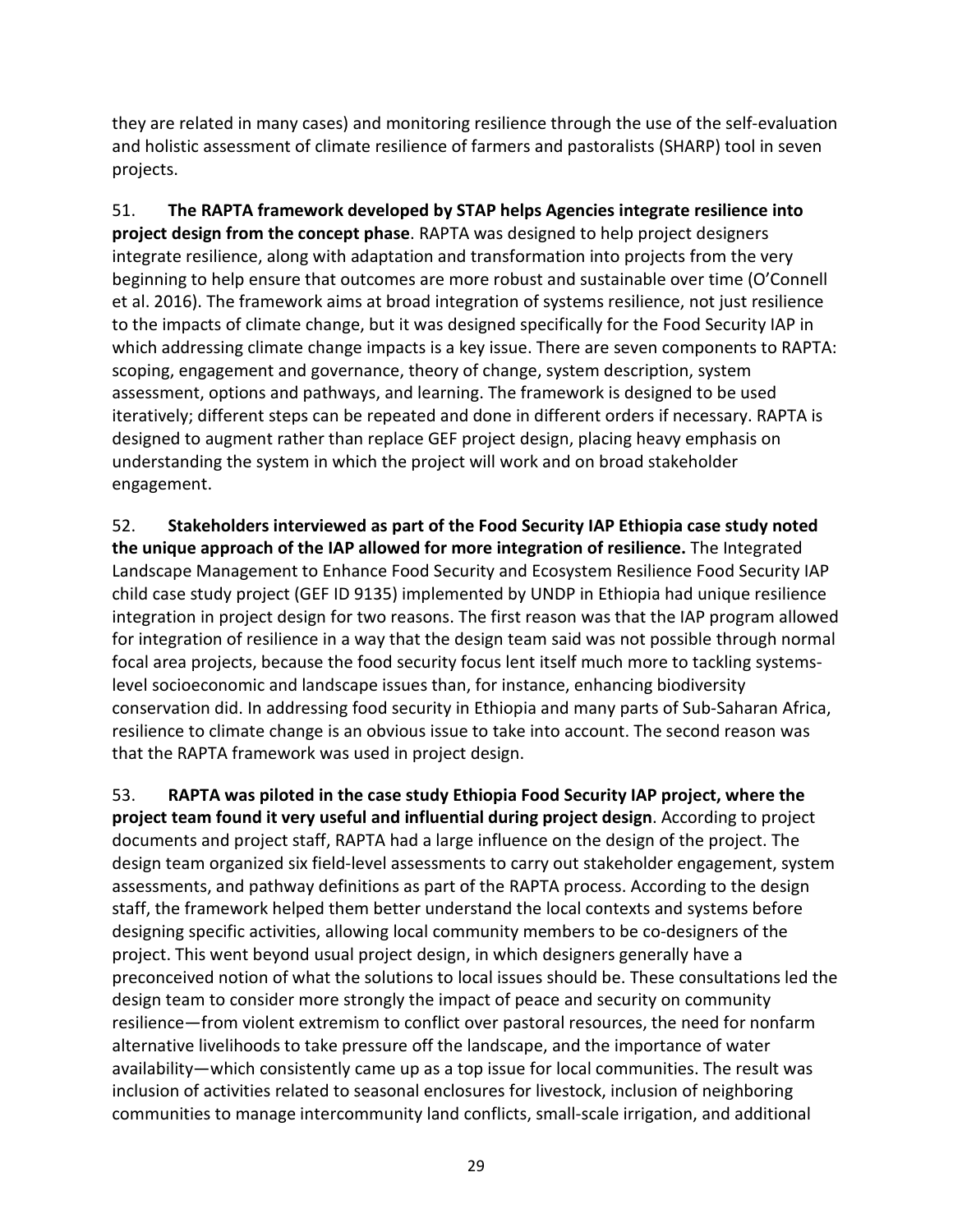alternative livelihood activities such as flour milling and sheep rearing. Multi-stakeholder platforms were created at the local level to help manage local activities and increase local ownership of the project. Project staff were very positive about RAPTA, noting that it helped build their capacity to use systems thinking in project design and helped them create a more robust project, even compared to other Food Security IAP projects in neighboring countries.

54. **The integration of resilience in the IAPs and impact programs has allowed for more flexibility in design and implementation.** The focus in the IAPs and impact programs on resilience to multiple shocks in addition to climate change was useful when the COVID-19 pandemic hit in early 2020. The pandemic was not a climate shock but, as stakeholders have pointed out, it is difficult to predict what type of shocks will arise; and thus planning for resilience and flexibility generally is key in project design. Additionally, the GEF Secretariat staff noted that through inclusion of resilience in program and project design, the child projects have been able to reach additional climate change adaptation and resilience-earmarked cofinancing from Agencies and outside partners such as multilateral development banks.

55. **However, RAPTA is also seen by some as onerous to implement and has largely not been used in the GEF beyond the Ethiopia project.** Despite a positive experience with RAPTA for the Food Security IAP project, Ethiopia project staff noted that they did not use RAPTA to design child projects for the Food and Land Use Food Systems, Land Use, and Restoration impact program in GEF-7, although they are considering its use for LDCF projects in East Africa. Many Agency and GEF Secretariat staff noted that RAPTA is a complex tool that needs specific expertise and heavy intellectual and time investment—therefore, it has not been widely adopted across the Partnership (although it is being used in non-GEF contexts, especially by subnational government in Australia).<sup>[9](#page-37-2)</sup> In Ethiopia, its implementation benefited from the increased attention attached to the piloting process: STAP staff visited the country during the design of RAPTA, getting inputs from some UNDP colleagues who were also on the Ethiopia project design team. Additionally, another UNDP resilience tool, Community-based Resilience Analysis (CoBRA) was also designed in the same Ethiopia project areas, so project staff were already familiar with resilience concepts and their application. Such attention may not be possible on a case-by-case basis if RAPTA were to be broadly adopted across the GEF. Several stakeholders suggested that aspects of RAPTA, or modules, could be used individually for projects or built into PIF and CEO Endorsement documents to encourage resilience thinking without the need to implement the entire framework.

## <span id="page-37-0"></span>**3. The relationship between integrating resilience, climate change adaptation and climate risks into projects and project outcomes and sustainability**

<span id="page-37-1"></span>56. **Measuring the impact of integrating resilience, climate change adaptation and climate risks on GEF project outcomes and sustainability is challenging due to the lack of counterfactuals and the lack of a long record of monitoring data.** Several limitations become evident in efforts to measure how integration of resilience, climate change adaptation and

<span id="page-37-2"></span><sup>&</sup>lt;sup>9</sup> The Queensland government has created [a modified version of RAPTA](https://www.qra.qld.gov.au/resilient-queensland/queensland-resilience-adaptation-pathways-and-transformation-approach-project) to inform disaster risk reduction.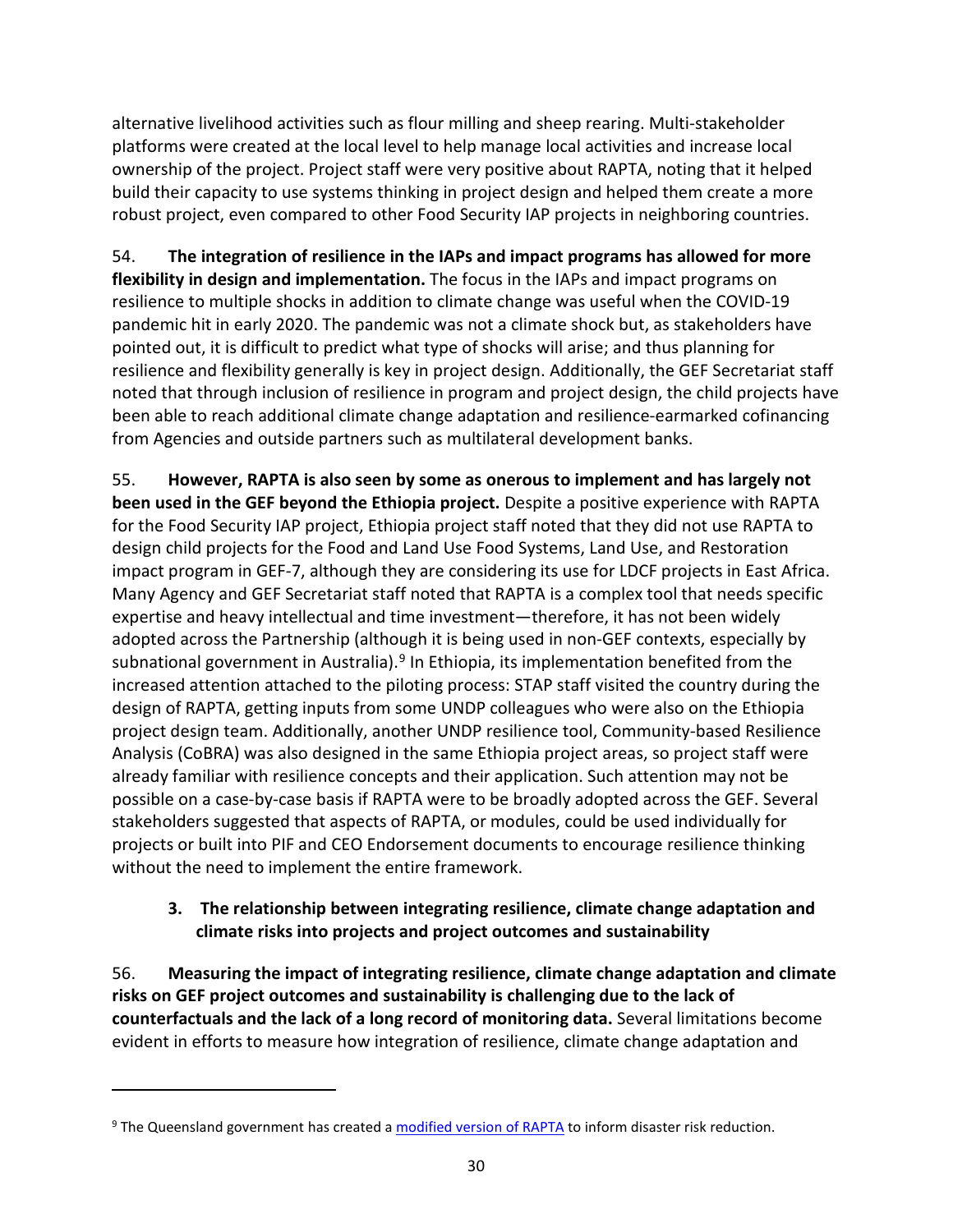climate risks into projects affected project outcomes: the long time it takes for adaptation and resilience efforts come to fruition, the relative recency and lack of monitoring data for risk in the GEF, the difficulty of attributing shocks to climate change, the large spatial variability of the impact of disturbances, and the large number of variables that go into making a project successful and achieving outcomes. This study focuses on evidence of correlation or association between projects that did have evidence of integrating adaptation and resilience and outcome achievement and sustainability. Such correlations can be useful for understanding whether projects that do integrate adaptation and resilience into their design or implementation are also successful.

57. **Evidence from completed projects shows a positive correlation between integration of resilience in project design and project outcomes.** To test for correlation between inclusion of resilience in project design and project outcome ratings, data on inclusion of resilience in project design from the previous IEO portfolio review of more than 700 projects was merged with performance data from the GEF IEO Terminal Evaluation Review database, resulting in a dataset of 266 projects for analysis (only projects that were rated for inclusion of resilience and were present in this database could be included). The analysis controlled for factors including year of implementation start, grant size, and country context, as well as factors found to be significantly correlated with satisfactory project outcomes in past IEO evaluations, such as quality of project implementation, quality of execution, and realization of over half of initial cofinancing commitments (GEF IEO 2018b). The analysis showed a statistically significant correlation at a 90–95 percent confidence level (all results are shown in the Annexes) between inclusion of resilience or resilience thinking in project design and satisfactory project outcomes. The correlation was found to have a higher confidence level (statistically significant at a 95–99 percent confidence level) for projects which had integrated resilience in design at a high level (projects categorized as having integrated resilience into project design as a co-benefit or into a multiple benefits framework).

58. **SPA projects had higher outcome ratings than other GEF projects of the same time period (GEF-3 and GEF-4)**. An analysis of results of SPA project results shows the relative success of the GEF's early climate change adaptation initiative. Ninety-six percent of SPA projects with ratings available were rated in the satisfactory range for achievement of outcomes, and 70 percent rated in the likely range for sustainability of project benefits. This compares to 80 percent of all other non-SPA projects approved during GEF-3 and GEF-4 rated in the satisfactory range for outcomes, and 63 percent of these projects rated in the likely range for sustainability of benefits. The high ratings of SPA projects point to a correlation between GEF projects that did include climate adaptation objectives and project success.

59. **Among the GEF-5 and GEF-6 projects with high climate adaptation or resilience integration reviewed for this study, MTF projects had generally higher project implementation and outcome ratings than focal area and IAP projects**. Across the 34 projects reviewed for this study with high integration of climate adaptation or resilience, MTF projects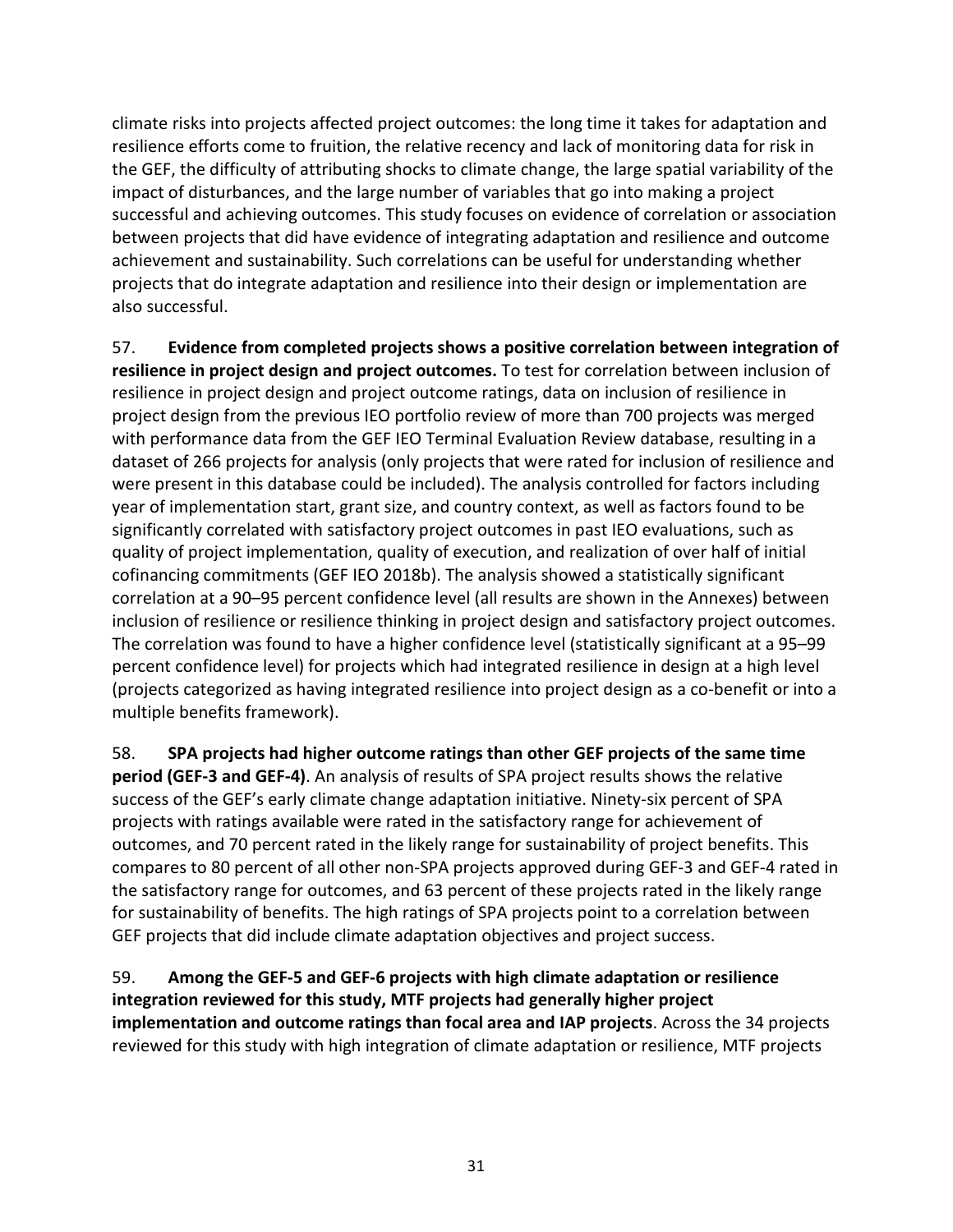on average had higher ratings<sup>[10](#page-39-1)</sup> than focal area and IAP projects for project, implementation reports, midterm reviews, and terminal evaluations [\(Figure 10\)](#page-39-0).



<span id="page-39-0"></span>

Note: IAP = integrated approach pilot. These results are based on 34 reviewed projects.

60. **The indicators in GEF projects linked with climate adaptation and resilience most likely to be met were related to alternative livelihoods, policy and planning, and research and knowledge management**. The GEF does not have any mainstreamed project indicators that measure adaptation or resilience specifically when not in an MTF project. However, some project indicators in the 34 projects with high integration of adaptation or resilience reviewed for this study did measure aspects of adaptation and resilience. Overall, targets for 60 percent of indicators linked to climate adaptation or resilience<sup>[11](#page-39-2)</sup> in the reviewed projects were either fully met according to the terminal evaluation or on track to be fully met according to the midterm review (midterm reviews were only used when terminal evaluations were not yet available). Indicators tracking the success of alternative livelihood indicators were the most likely as a category to be met: 70 percent of targets were fully met or on track to being fully met, followed by targets measuring success of policy and planning activity indicators (69

<span id="page-39-1"></span> $10$  Objectives and outcome ratings are based on a five-point scale between highly unsatisfactory (1) and highly satisfactory (5). Project implementation reports rate progress on development objectives and implementation progress. The midterm review rating is based on progress toward project objectives, and terminal evaluation ratings are based on achievement of project outcomes.

<span id="page-39-2"></span> $11$  For the project review in this study, indicators were considered to be directly linked with climate adaptation or resilience if they measured the success of an activity that specifically aimed to improve or promote climate change adaptation or resilience to a specific impact of climate change (such as increasing intensity of flood or drought) in the project area. If an indicator's target was altered during project implementation, its completion was based on the most recent target value.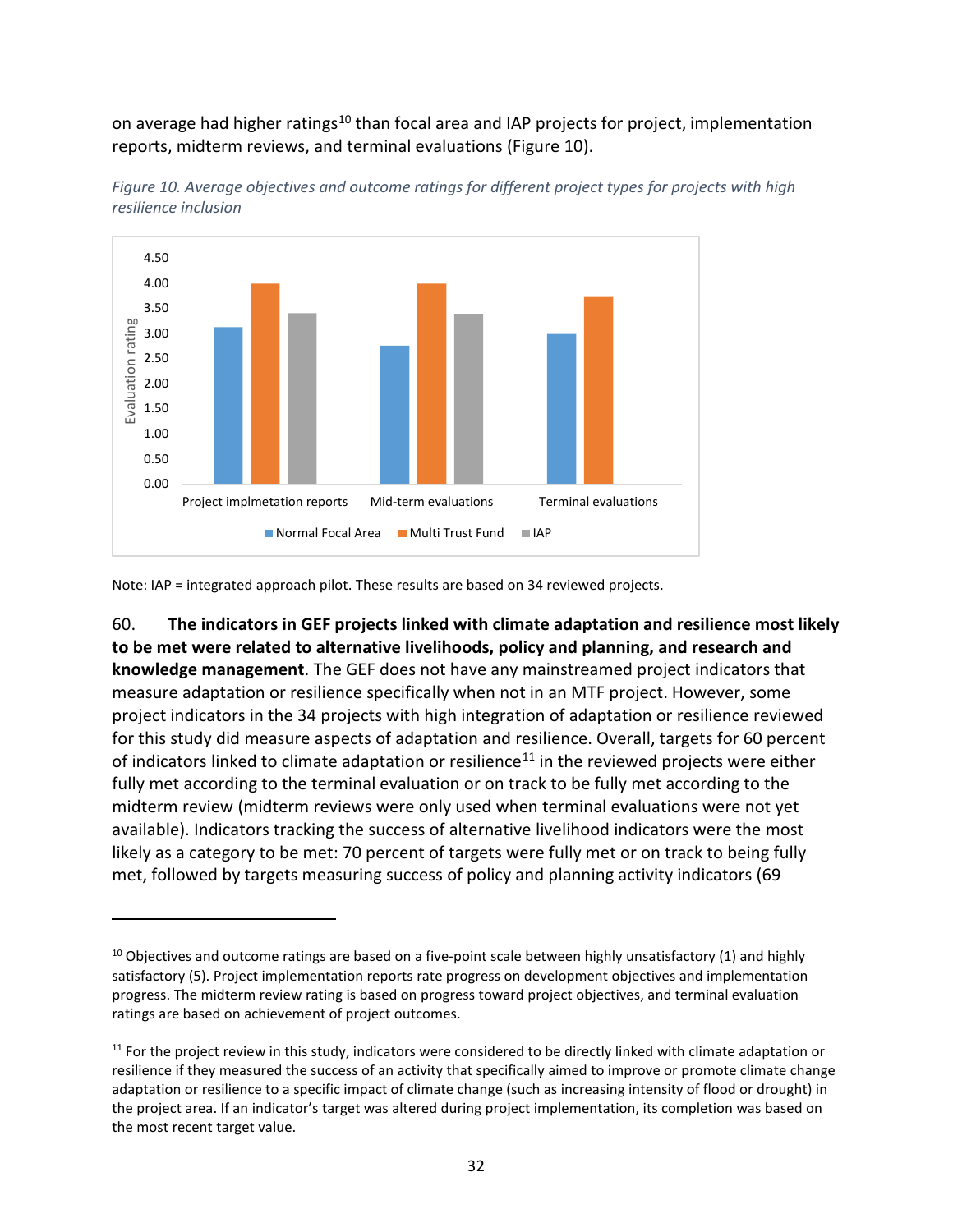percent) and research or knowledge management activity indicators (68 percent) [\(Figure 11\)](#page-40-0). Indicators with the least success in meeting targets were those related to independently measured indicators such as remotely sensed vegetation greenness or water quality (see Box 4 for examples), which were only 36 percent met or on track to being met, and capacity building activity indicator targets, which were met or on track to being met 48 percent of the time.

<span id="page-40-0"></span>



Note: data from 34 projects reviewed for this study.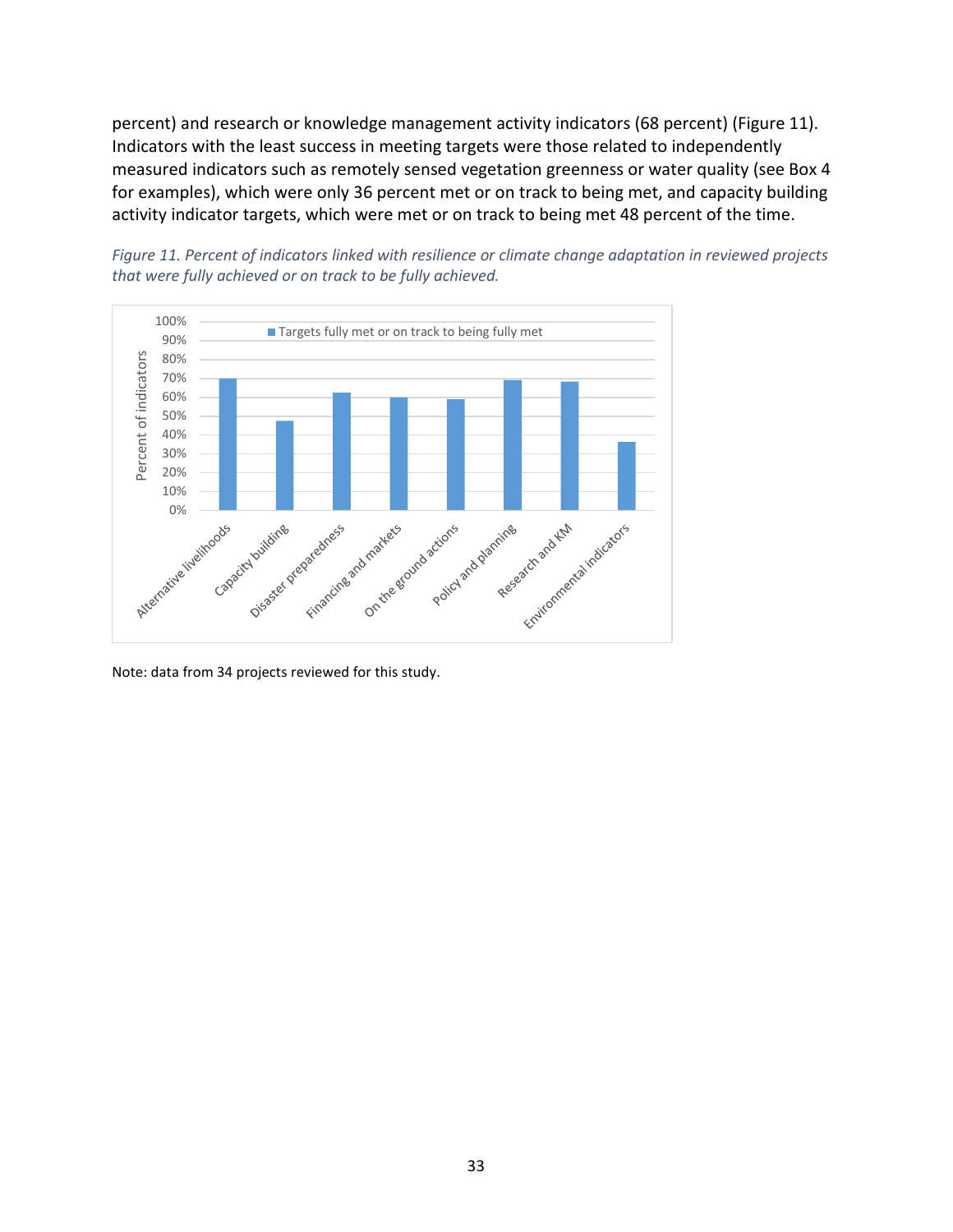#### *Box 4. Environmental indicators and climate adaptation and resilience: Opportunities and Challenges*

Environmental indicators of general environmental health that a project hopes to improve are a good and unbiased way to measure overall trends in environmental degradation and GEB achievement beyond narrower project objectives or outcomes. In terms of climate adaptation and resilience, they can be a helpful measure of how ecosystems or ecosystem service provision to society threatened by climate change are changing over time. If ecosystems or ecosystem service provision are not changing negatively in ways that are expected by climate change or quickly bouncing back to sustainable levels after climate shocks, this could be an indicator of strong or improved climate adaptation or resilience. However, these indicators are not without disadvantages. They can be difficult to measure and establishing baselines for such indicators is difficult if previous, non-project monitoring was not in place prior to project implementation. Furthermore, trends in environmental indicators are difficult to attribute to project activities given that they are influenced by many factors, many of which may not be related to the project.

Examples of environmental indicators from reviewed projects show these difficulties. The 'Implementing a Ridge to Reef approach to protecting biodiversity and ecosystem functions within and around protected areas' project in Grenada (GEF ID 5069) hoped to improve turbidity and sediment build up in marine protected areas, which could show the success of upstream erosion control project activities that improve adaptation to climate change (erosion is expected to increase with more intense storms due to climate change). However, the MTR noted that the project did not measure turbidity at the project start so no baseline was established. This was partially due to a lack of equipment to measure turbidity from government partners. Additionally, stakeholders pointed out that burst sewer pipes, something outside the project's influence, would negatively impact turbidity measurements. The 'Establishing integrated models for protected areas and their comanagement' project in Afghanistan (GEF ID 4839) aimed to improve vegetation cover in project areas through SLM interventions, which would make the ecosystem and its service provision better adapted to increasing floods and droughts due to climate change. Some areas did see an increase in vegetation cover but others underwent drought during project implementation leading to a decrease in cover despite project activities.

61. **Several reviewed GEF projects experienced climate shocks during implementation which negatively impacted project outcomes.** Twenty-six percent of the reviewed projects were affected in some way by climate shocks during implementation (see Box 5 for examples). These shocks included hurricanes or cyclones, droughts, and wildfires. It is not known whether these shocks were influenced by climate change, but they were like the types of shocks that are expected to become more frequent with climate change. Thus, they provide a good test case for understanding whether projects that aim to build climate adaptation and resilience are doing so in the short term. Furthermore, if a project is detrimentally affected by a shock during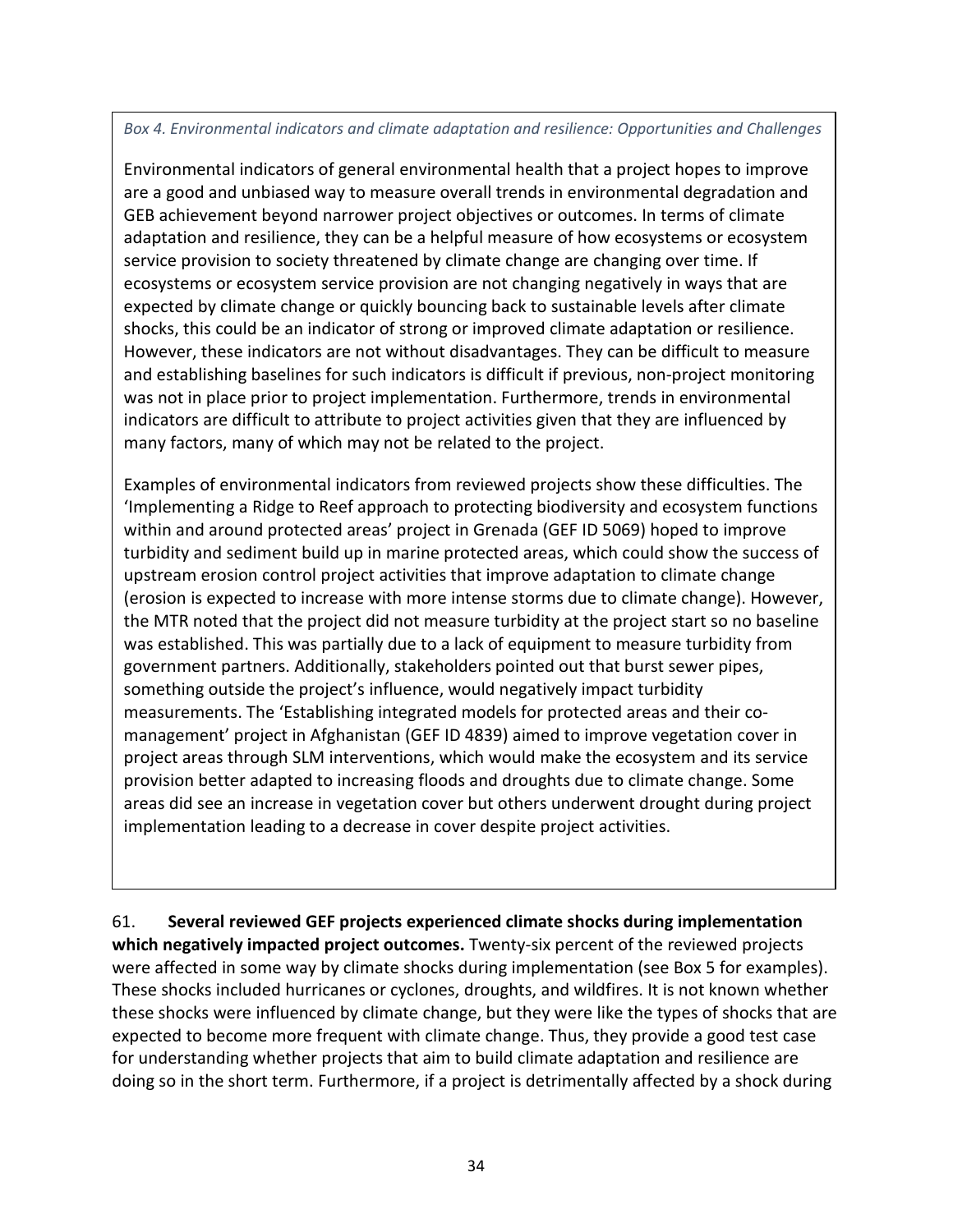implementation, its ability to achieve its goals will be diminished, as well its ability to improve resilience for future shocks.

### *Box 5. GEF project responses to climate shocks during project implementation*

Climate shocks during implementation impacted projects in different ways. Several projects experienced drought during implementation which caused loss of planted seedlings, failure to meet vegetation cover improvement targets (see Box 3) and diversion of resources. The 'Agriculture production support project' in Chad (GEF ID 4908) was an example of the latter, where a drought during project implementation caused a diversion of resources from some project components to another which was already designed to provide emergency provisions. This was the only project in which emergency provisions was part of project activities from design (although it was not a GEF-funded component), responding to a drought that occurred prior to project implementation. However, another drought caused further diversion of resources to this component. The existence of the component proved useful though, as a system was already in place to provide emergency relief—the TE said the project "played a role in ensuring stability and reduce the immediate vulnerability of the population" during the drought.

Hurricane Matthew impacted the implementation of two reviewed projects in Haiti in 2016. The 'Increasing resilience of ecosystems and vulnerable communities to CC and anthropic threats through a Ridge to Reef approach to BD conservation and watershed management' project (GEF ID 5380) responded to the devastating hurricane by reorienting microprojects to respond to the needs of target populations, for example by building boats and reforestation and erosion control of hurricane-impacted areas. The impact of the hurricane caused a decrease in and a delay of project activities. The hurricane hit the 'Ecosystem approach to Haiti Cote Sud' project (GEF ID 5531) less than six months into implementation. According to the TE, the storm caused "significant setbacks" as project staff had to "redirect their efforts towards the provision of assistance to local partners, under very difficult circumstances." The project design documents did take note of climate and climate change risks and had disaster risk management and resilience-building activities built into the project design. However, the risk management plan did not include measures to deal with climate shocks so early in implementation.

62. The impacts of the shocks varied from delaying project start-up and provision of supplies to loss of project infrastructure and failure to meet indicator targets. The case study project in El Salvador experienced droughts and pests during implementation that caused several impacts on the project activities and beneficiaries, such as lower maize yields, loss of project-provided seeds and seedlings and loss of grasses planted for rangelands. These adversely affected completion of project indicators on maize yields and area planted with grass. Project staff noted that they did use some drought-adapted seeds to avoid this issue, but blamed a lack of capacity of the beneficiaries, who did not take the proper steps to manage and prevent die-off of the seedlings. In the Tonga case study project, the project encouraged ecotourism by building signs and a community center. However, Cyclone Gita damaged the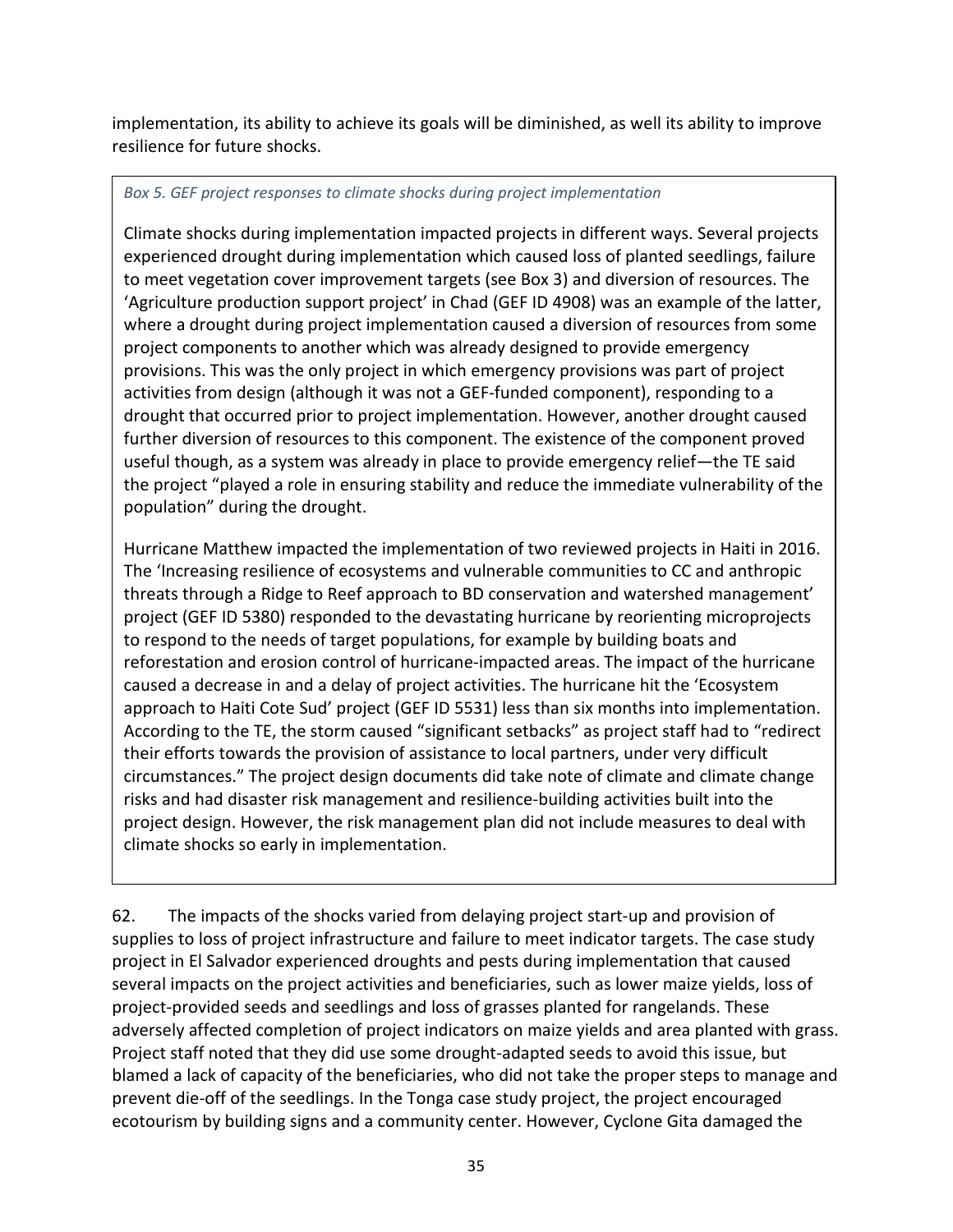center and destroyed many of the signs during project implementation. Project staff noted that the remains of the signs were later collected by the government after the project was completed and salvageable materials redistributed, although the roof of the community center has not yet been replaced by the community members.

63. None of the reviewed projects had a specific emergency response plan in place at project design to deal with the impacts of these shocks on project implementation, though several did have activities that were related to building resilience among beneficiaries to possible similar shocks in future. This suggests that project design teams regard climate change shocks as occurring in the future but were a lower risk or an unmitigable risk if they occurred during implementation. However, climate adaptation and resilience building activities were designed to build capacity and resilience over several years rather than to deal with shocks during implementation; therefore, enough time might not have elapsed for the projects to achieve their goals before being tested by these shocks.

64. **The evidence indicates the need to build in and encourage flexibility and adaptive management to avoid the detrimental impacts of climate and other shocks**. Because of the uncertainty around both the exact impacts of climate change and the exact nature and timing of the shocks and changes that specific ecosystems and societies will face in the future, designing projects to address just one potential future scenario is largely seen as a limited view folly. When dealing with climate data, for example, one global circulation model may point to an increase and another to a decrease in future precipitation for the same location. For this reason, it is best practice to build flexibility, redundancy, and adaptive management into projects and their activities so that not only can the project change course, if necessary, but beneficiaries are prepared for a range of future scenarios. In the case of climate data, this means using a variety of data sources, such as historical climate patterns in addition to global circulation models to uncover a range of scenarios, is preferable (Fielder et al. 2021). For projects, this could mean building in scenario analysis to determine solutions that are acceptable for as large a range as possible of future scenarios (Nissan et al. 2019) or building flexible risk-sharing mechanisms, such as insurance, that give beneficiaries access to financing whenever a future shock may occur. At the project management level, some donors combat uncertainty by including or investing in flexible funding mechanisms that allow quick disbursements of funds if a certain trigger event occurs or if a threshold is crossed. One example often used for climate shocks is a crisis modifier, in which a development project focused on a climate (or otherwise)-vulnerable region or sector maintains a certain amount of funding to be used only if a shock occurs during implementation (Peters and Pichon 2017).

65. **The case studies demonstrated successes during project implementation with climate adaptation and resilience activities.** The El Salvador project trained technicians and family leaders in reducing risks of climate change impacts: creating microwatershed plans, establishing household gardens, increasing vegetation cover to conserve soil, and increasing water availability through construction of rainwater harvesting reservoirs and tanks. The terminal evaluation for the Tonga case study project noted that the project planted 20 ha and rehabilitated 69 ha of mangroves during the project, although sapling survival was below 20 percent, and the mangroves were destroyed to create a park and a road at the end of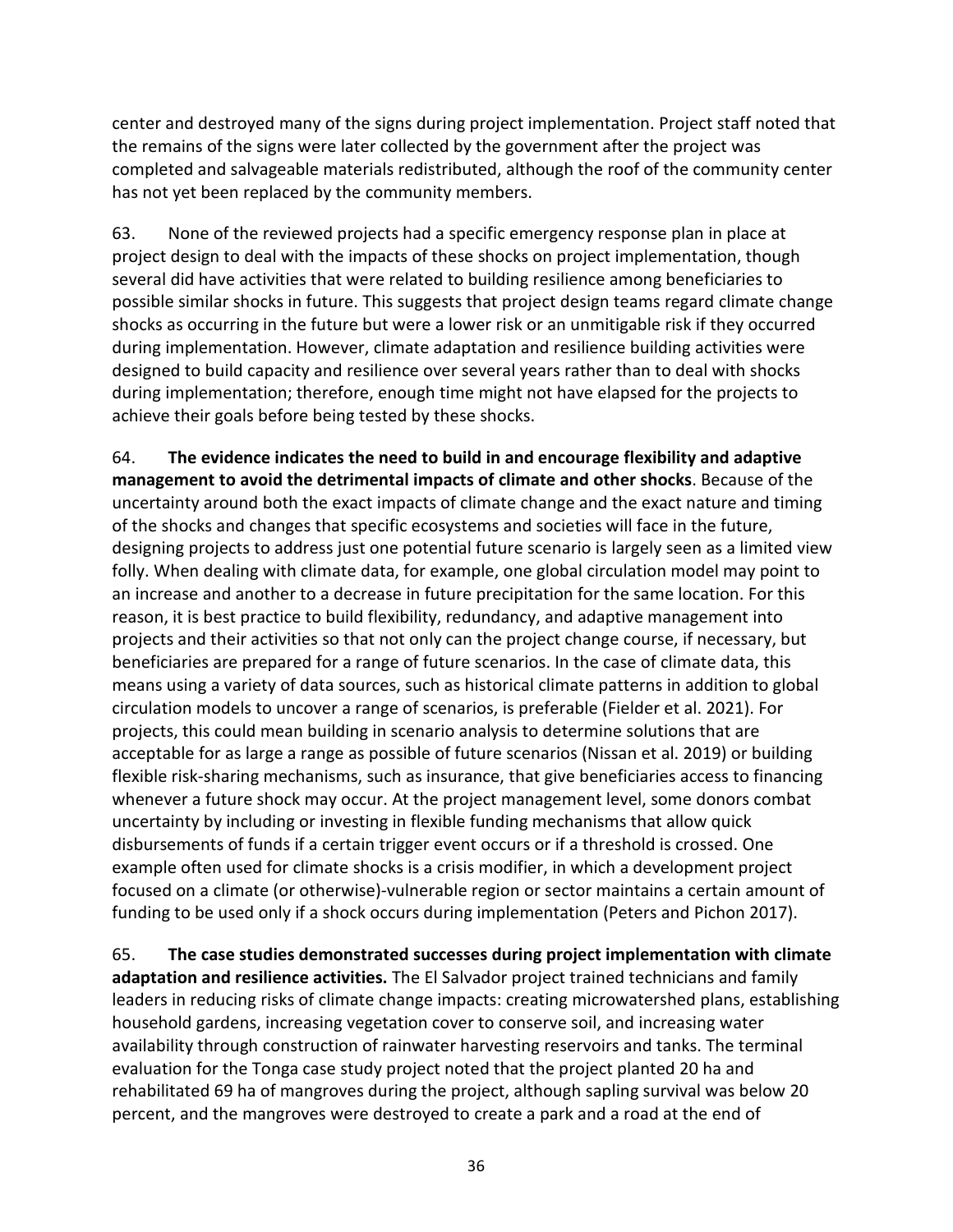implementation. The project trained many people in tree planting and monitoring skills, planted fruit tree plantations, and developed community fishery management plans.

66. Measures were also taken to ensure resilience past project completion. The terminal evaluation for the El Salvador case study project rated the project's outcomes to be unlikely to be sustainable due to the "lack of a comprehensive exit strategy," noting there were no commitments by local parties to continue the work done by the project. However, project staff still in the country noted that beneficiaries of the project have informed them they are now harvesting from the fruit trees planted during the project, selling moringa seeds from projectplanted trees, and benefitting from the rainwater harvesting infrastructure the project helped to build. Project staff also noted that watershed committees established during the project are still active. The terminal evaluation for the Tonga project noted that involvement of local institutions improved the likelihood of sustainability. This still seems to be the case, as the former project manager now works for the government and is able to visit and continue work in former project sites routinely. Community management committees established by the project are still active, and the coastal management plans have been replicated in other communities, according to project staff. One mangrove nursery established by the project is still in use and the signs damaged by the cyclone have been replaced with different funding. The government now performs mangrove monitoring, though they do not have enough funding to do complete monitoring and are unclear as to whether mangrove extent is increasing or decreasing.

### <span id="page-44-0"></span>**VI. CONCLUSIONS AND RECOMMENDATIONS**

## **1. Conclusions**

<span id="page-44-1"></span>67. **When compared to other multilateral funds with a focus on climate change, the GEF is in a unique position to integrate climate adaptation and resilience across its diverse set of environmental focal areas**. Because the GEF Trust Fund does not focus on climate change adaptation or resilience as main goals in the same way that several other funds do, such as the GCF, Adaptation Fund, LDCF, and SCCF, it is not expected to achieve as much in these fields as these peers. This is well understood by the GEF and UNFCCC Secretariats, who point to climate change mitigation rather than adaptation or resilience as the GEF's main goal for the climate change focal area and even the main climate change goal of the impact programs. Nonetheless, there is recognition that climate adaptation and resilience are important and linked to the global environmental benefits, and many stakeholders point to one unique opportunity that the GEF has for inclusion of climate adaptation and especially resilience: to integrate, bring recognition to, and build capacity in climate adaptation and resilience across its diverse set of environmental focal areas. Because GEF focal areas and projects are primarily rooted in and focused on the focal area objectives, they have a unique ability to bring climate adaptation and resilience into a range of environmental projects that may not be in sectors with high capacity and historical consideration of climate adaptation and resilience, such as chemical waste management or reducing ocean plastics.

## 68. **Resilience, climate change adaptation and climate risks are increasingly being integrated into GEF strategies and projects, but the definitions of these terms are not quite**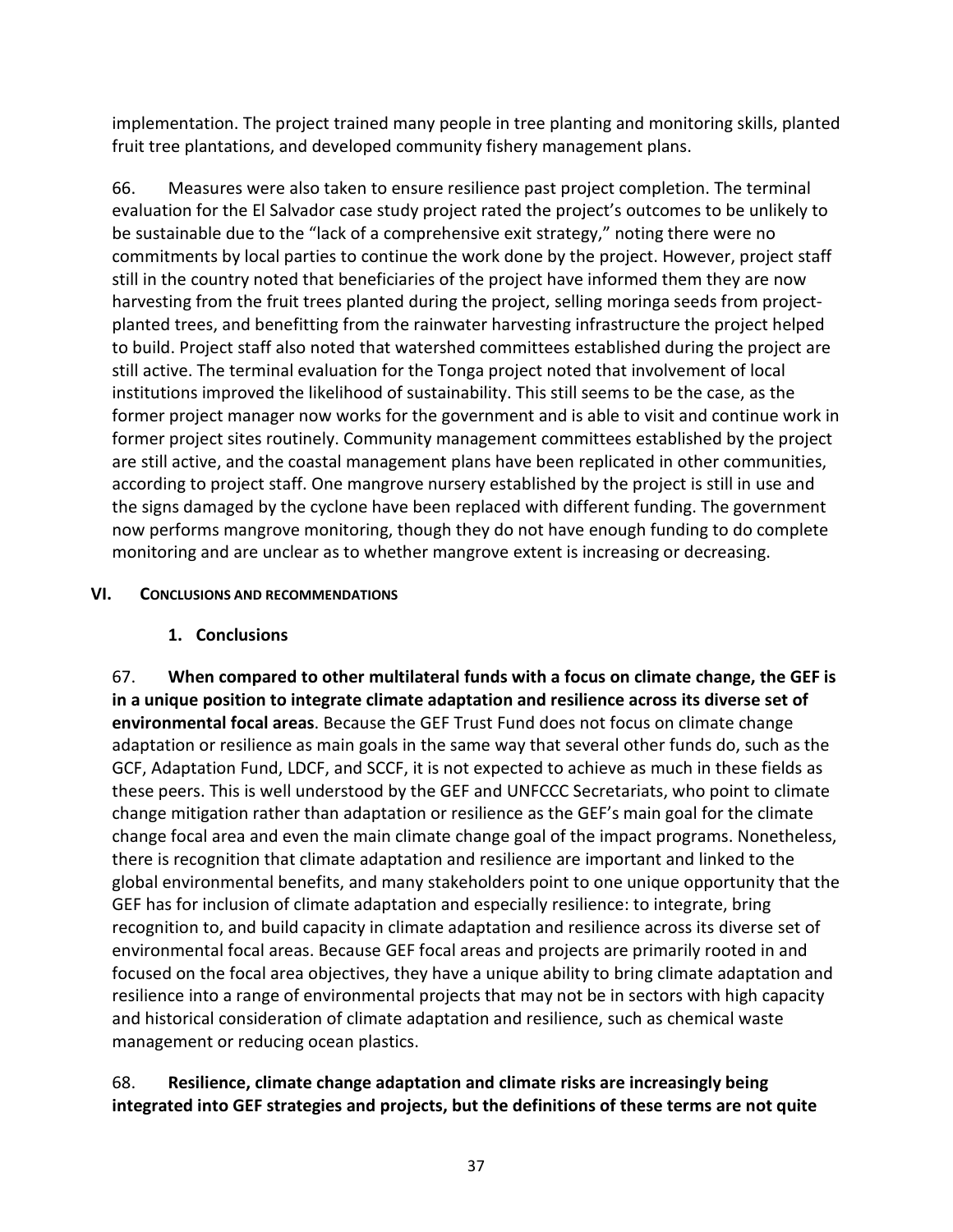**clear, especially for resilience**. Since GEF-5, recognition of the links between resilience, adaptation and climate risks and the GEF focal areas has increased. MTF projects bringing LDCF and SCCF adaptation programming together with GEF programming began in GEF-5 and continue into GEF-7. STAP has increasingly focused GEF attention on CRS, culminating in the UNFCCC requesting that GEF address climate risks and then the revised GEF safeguards policy in 2019 that mandated CRS across the GEF. Resilience is increasingly mentioned in GEF programming documents and GEF project titles and integrated into projects, especially the IAPs and impact programs. However, resilience has not been defined outside the IAPs and is used in many different contexts (as is common in development organization strategies beyond the GEF), from the narrow resilience of a specific ecosystem to specific shocks (such as climate change) to the entire planet's resilience to a broad range of disturbances. The wide range of uses of the term makes it difficult to understand and measure the GEF's work on resilience.

69. **Evidence shows that integration of climate adaptation and resilience into GEF projects is correlated with positive project outcomes**. Statistical analysis clearly demonstrates the positive link between integration of resilience in project design and project outcomes. Similarly, SPA projects, which integrated climate adaptation into their project components and results framework from the design phase, were found to have higher outcome ratings than other GEF-3 and GEF-4 projects. Case study projects also revealed evidence that integration of adaptation and resilience benefited project design and aided sustainability of outcomes. However, some projects, even with high adaptation and resilience integration, were adversely affected by a range of climate shocks during implementation and generally did not have plans to address or adapt to such disturbances.

70. **GEF CRS guidance has mostly been viewed positively by Agencies, with the need for greater clarity on the GEF Secretariat quality review of the CRS**. Agencies were generally positive about the CRS guidance from STAP, especially the breadth of the guidance, which allows Agencies with higher expertise to use their own tools and methodologies. The cross-Agency collaboration organized thus far by the GEF Secretariat and STAP has been useful, and more was suggested. The timing of the CRS process has also worked well: the initial screening at the PIF stage is early enough to build risk management into design and avoids the process becoming a post-design retrofitting exercise. However, some Agencies were confused about the quality review of the CRS—specifically, what exact characteristics the GEF Secretariat was looking for when reviewing the CRS—and others felt they had little knowledge on practical measures to put in place to respond to the risk screening.

71. **The RAPTA framework provides the GEF with a tool for integrating resilience into projects and was well received in the pilot phase, though it has not been widely adopted.** STAP developed RAPTA, tailored for the Food Security IAP, to help GEF projects integrate resilience (including building resilience to the impacts of climate change), adaptation, and transformation into its projects. The early piloting of the framework in the Ethiopia child project was viewed positively: improved stakeholder engagement and systems analysis were noted. However, the framework has not been widely used since and was viewed as difficult to implement due to its complexity.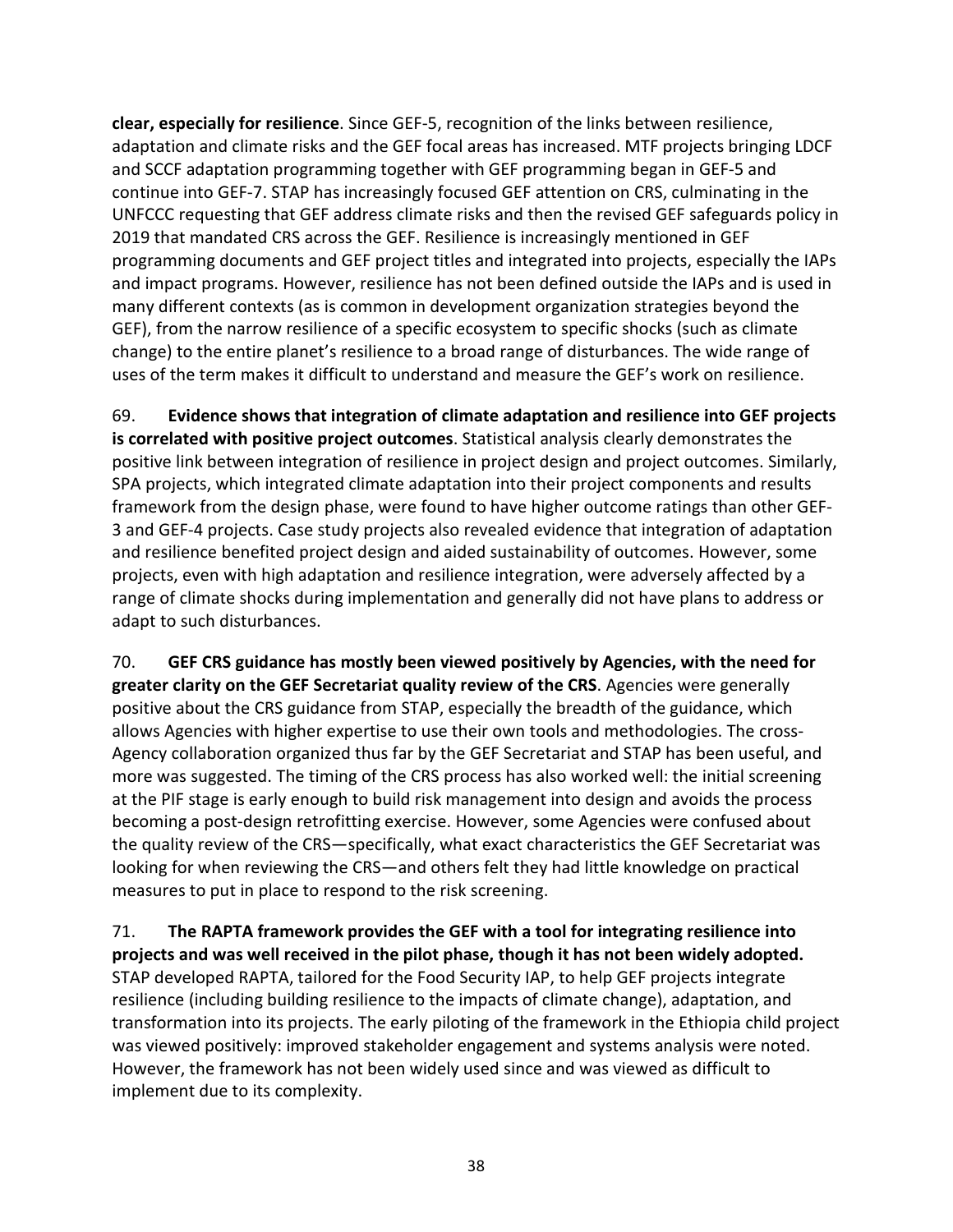## **2. Recommendations**

<span id="page-46-0"></span>72. The findings in this report highlight the useful guidance that the GEF has provided to the GEF Agencies on how to conduct climate risk screening for projects, but points to the absence of guidance on risk mitigation measures (paragraphs [28-](#page-20-0)[34](#page-23-1) and [40\)](#page-28-1). The evidence also indicators limited monitoring of resilience in GEF projects (paragraphs [5,](#page-6-0) [34,](#page-23-1) [50](#page-35-0) and [56\)](#page-37-1).. Therefore, to enhance the integration of resilience, climate change adaptation and climate risks in the GEF Trust Fund, the GEF should:

- 1) Develop guidance on climate risk mitigation measures
- 2) Improve the monitoring of resilience in GEF projects, with attention to the context of each focal area.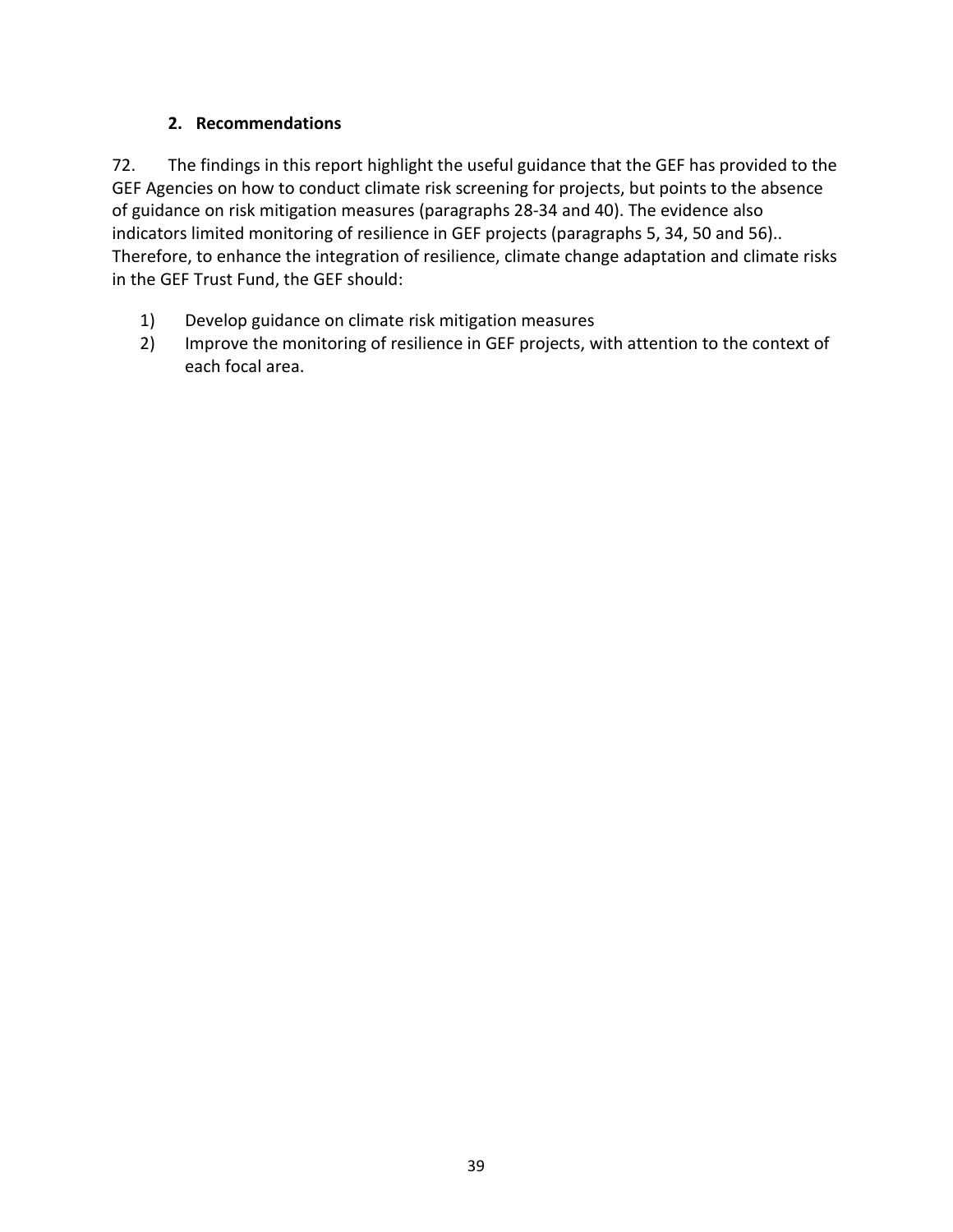#### <span id="page-47-0"></span>**VII. REFERENCES**

AfDB. 2017. ["Africa Thriving and Resilient: The Bank Group's Second Climate Change Action Plan, 2016-](https://www.afdb.org/fileadmin/uploads/afdb/Documents/Publications/AfricanDevelopmentBankClimateChangeActionPlan2016-2020.pdf) 2020 (CCAP2) [Africa Thriving and Resilient: The Bank Group's Second Climate Change Action Plan, 2016–](https://www.afdb.org/fileadmin/uploads/afdb/Documents/Publications/AfricanDevelopmentBankClimateChangeActionPlan2016-2020.pdf) [2020 \(CCAP2\).](https://www.afdb.org/fileadmin/uploads/afdb/Documents/Publications/AfricanDevelopmentBankClimateChangeActionPlan2016-2020.pdf)" Abidjan, Côte d'Ivoire: African Development Bank.

Adaptation Fund. 2016. ["Guidance Document for Implementing Entities on Compliance with the](https://www.adaptation-fund.org/document/guidance-document-implementing-entities-compliance-adaptation-fund-environmental-social-policy/)  [Adaptation Fund Environmental and Social Policy.](https://www.adaptation-fund.org/document/guidance-document-implementing-entities-compliance-adaptation-fund-environmental-social-policy/)"

Adaptation Fund. 2019. ["Strategic Results Framework of the Adaptation Fund.](https://www.adaptation-fund.org/document/strategic-results-framework-of-the-adaptation-fund-amended-in-march-2019/)"

ADB. 2018. ["Strategy 2030: Achieving a Prosperous, Inclusive, Resilient, and Sustainable Asia and the](https://www.adb.org/documents/strategy-2030-prosperous-inclusive-resilient-sustainable-asia-pacific)  [Pacific.](https://www.adb.org/documents/strategy-2030-prosperous-inclusive-resilient-sustainable-asia-pacific)" July 2018. Asian Development Bank, Manila.

ADB. n.d. ["Environmental Safeguards.](https://www.adb.org/site/safeguards/environment)" Asian Development Bank, Manila.

Barandiaran, Melissa, Maricarmen Esquivel, Sergio Lacambra, Gines Suarez, and Daniela Zuloaga. 2018. ["Executive Summary of the Disaster and Climate Change Risk Assessment Methodology for IDB Projects:](https://publications.iadb.org/en/disaster-and-climate-change-risk-assessment-methodology-idb-projects-technical-reference-document)  [A Technical Reference Document for IDB Project Teams.](https://publications.iadb.org/en/disaster-and-climate-change-risk-assessment-methodology-idb-projects-technical-reference-document)" December 2018. Inter-American Development Bank, Washington DC.

Bierbaum, R., M. Stocking, H. Bouwman, A. Cowie, S. Diaz, J. Granit, A. Patwardhan, R. Sims, G. Duron, V. Gorsevski, T. Hammond, L. Neretin, C. Willington-Moore. 2014. ["Delivering Global Environmental](https://www.thegef.org/sites/default/files/publications/STAP-GEF-Delivering-Global-Env_web-LoRes_0.pdf)  [Benefits for Sustainable Development.](https://www.thegef.org/sites/default/files/publications/STAP-GEF-Delivering-Global-Env_web-LoRes_0.pdf)" Report of the Scientific and Technical Advisory Panel to the fifth GEF Assembly, Mexico 2014.

Binet, S., M. de Bruijn, D. Horikoshi, R. Kim, B. Lee, M. Markrich, P. Mwandri, K. Omari-Motsumi, M. Prowse, G. Uvarova. 2021. "Independent Evaluation of the Adaptation Portfolio and Approach of the [Green Climate Fund.](https://ieu.greenclimate.fund/evaluation/adapt2021)" Evaluation Report No. 9. Independent Evaluation Unit, Green Climate Fund. Songdo, South Korea.

Carr, E. R. 2019. ["Properties and Projects" Reconciling Resilience and Transformation for Adaptation and](https://www.sciencedirect.com/science/article/pii/S0305750X19301251)  [Development.](https://www.sciencedirect.com/science/article/pii/S0305750X19301251)" *World Development*: 122 (2019), 70–84.

Conservation International. n.d. ["Protecting Nature to Halt Climate Catastrophe.](https://www.conservation.org/priorities/protecting-nature-to-halt-climate-catastrophe)" Conservation International, Arlington, VA.

Conservation International. n.d. Resilience Atlas. Conservation International, Arlington, VA. https://www.resilienceatlas.org

CIF. n.d. ["Assessing Climate Change Risk of SREP Investments.](https://www.climateinvestmentfunds.org/sites/cif_enc/files/Assessing%20climate%20change%20risk%20of%20SREP%20investments%20final_0.pdf)" Scoping note. Climate Investment Funds, Washington, DC.

EBRD. 2019. ["Environmental and Social Policy \(ESP\).](https://www.ebrd.com/news/publications/policies/environmental-and-social-policy-esp.html)" 25 Apr 2019. EBRD, London.

EBRD. 2020. "Green Economy Transition Approach 2021–2025." EBRD, London.

Eriksen, S., E. L. F. Schipper, M. Scoville-Simonds, K. Vincent, H. Nicolai Adam, N. Brooks, B. Harding, D. Khatri, L. Lenaerts, D. Liverman, M. Mills-Novoa, M. Mosberg, S. Movik, B. Muok, A. Nightingale, H. Ojha,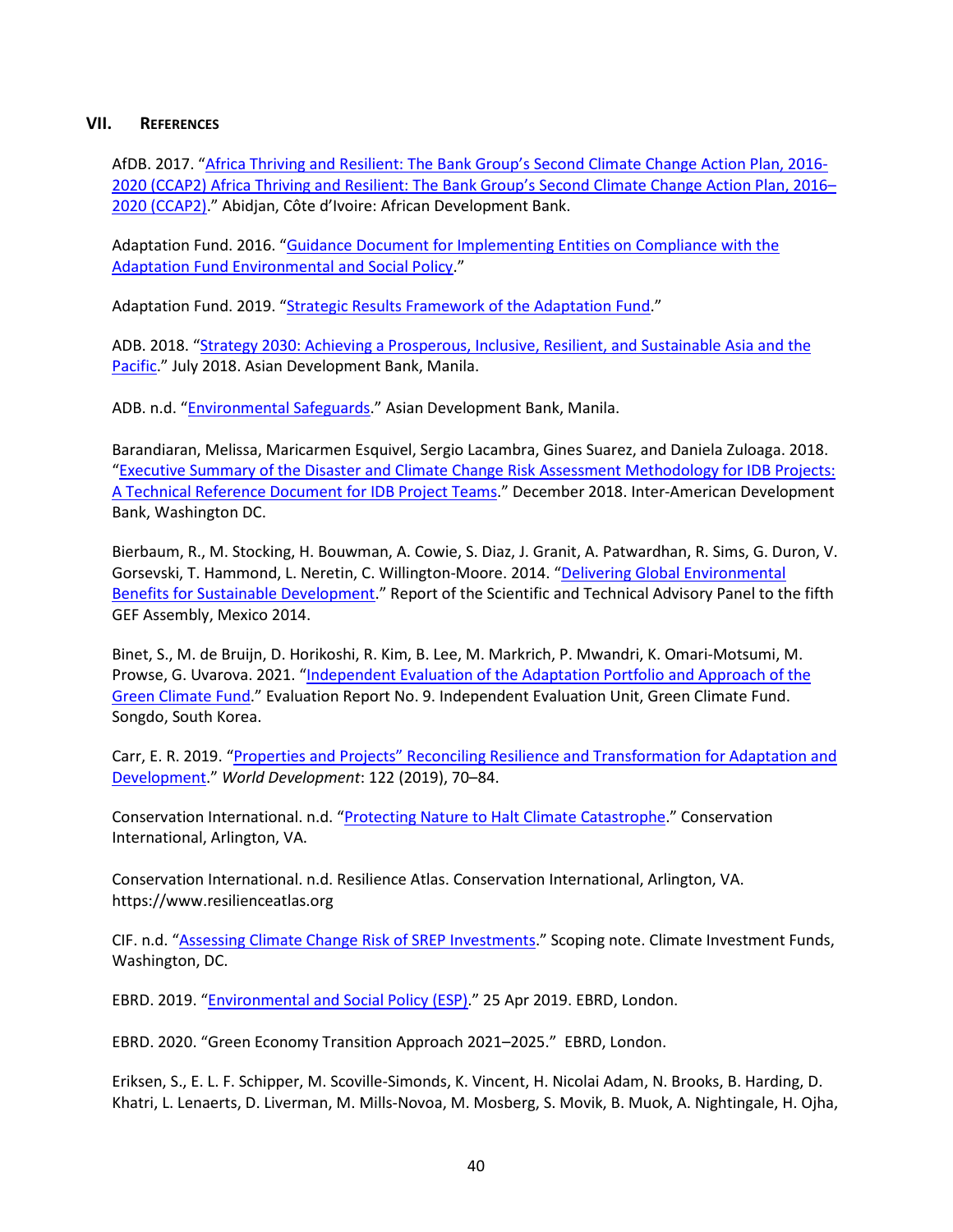L. Sygna, M. Taylor, C. Vogel, J. Joy West, J. 2021. "Adaptation Interventions and Their Effect on [Vulnerability in Developing Countries: Help, Hindrance or Irrelevance?](https://www.sciencedirect.com/science/article/pii/S0305750X20305118) *World Development*: 141 (2021).

FAO (Food and Agriculture Organization of the United Nations). 2017. ["Strategy on Climate Change.](http://www.fao.org/3/i7175e/i7175e.pdf)". FAO, Rome.

FAO. 2021. "Self-evaluation and Holistic Assessment of climate Resilience of farmers and Pastoralists (SHARP)." (updated from 2014 version). FAO, Rome.

FAO. n.d. Environmental and Social Standards. FAO, Rome[. http://www.fao.org/environmental-social](http://www.fao.org/environmental-social-standards/en/)[standards/en/](http://www.fao.org/environmental-social-standards/en/)

Fielder, T., A. J. Pitman, K. Mackenzie, N. Wood, C. Jakob, S. E. Perkins-Kirkpatrick. "Business Risk and the [Emergence of Climate Analytics.](https://www.nature.com/articles/s41558-020-00984-6)" *Nature Climate Change*: 11(2021).

GEF. 2005. ["Operational Guidelines for the Strategic Priority 'Piloting an Operational Approach to](https://www.thegef.org/council-meeting-documents/operational-guidelines-strategic-priority-%E2%80%9Cpiloting-operational-approach)  [Adaptation'.](https://www.thegef.org/council-meeting-documents/operational-guidelines-strategic-priority-%E2%80%9Cpiloting-operational-approach)" GEF/C.27/Inf.10. GEF, Washington, DC.

GEF. 2007. ["Focal area strategies and strategic programming for GEF-4Focal Area Strategies and](https://www.thegef.org/council-meeting-documents/gef-4-focal-area-strategies-and-strategic-programming)  [Strategic Programming for GEF-4.](https://www.thegef.org/council-meeting-documents/gef-4-focal-area-strategies-and-strategic-programming)" GEF Policy Paper. GEF, Washington, DC.

GEF. 2010a. ["Revised Programming Strategy on Adaptation to Climate Change for the Least Developed](https://www.thegef.org/sites/default/files/council-meeting-documents/Program_strategy_V.2_4.pdf)  [Countries Fund and the Special Climate Change Fund.](https://www.thegef.org/sites/default/files/council-meeting-documents/Program_strategy_V.2_4.pdf)" GEF/LDCF.SCCF.9/4/Rev1. GEF, Washington, DC.

GEF. 2010b. ["GEF-5 Programming Document.](https://www.thegef.org/council-meeting-documents/final-gef-5-programming-document)" Sixth Meeting for the Fifth Replenishment of the GEF Trust Fund. GEF/R.5/31/CRP.1. GEF, Washington, DC.

GEF. 2012. ["Enhancing Climate Change Resilience in GEF Projects: Update on GEF Secretariat Efforts.](https://www.thegef.org/council-meeting-documents/enhancing-climate-change-resilience-gef-projects-update-gef-secretariat)" GEF/C.43/Inf.06. GEF, Washington, DC.

GEF. 2014. ["GEF-6 Programming Directions.](https://www.thegef.org/documents/gef-6-programming-directions)" Extract from GEF Assembly Document GEF/A.5/07/Rev.01. GEF, Washington, DC.

GEF. 2018a. ["GEF-7 Replenishment Programming Directions.](https://www.thegef.org/council-meeting-documents/gef-7-programming-directions)" Fourth Meeting for the Seventh Replenishment of the GEF Trust Fund. GEF/R.7/19. GEF, Washington, DC.

GEF. 2018b. ["GEF programming strategy on adaptation to climate change for the LDCF and the SCCFGEF](https://www.thegef.org/documents/gef-programming-strategy-adaptation-climate-change-ldcf-and-sccf-and-operational)  [Programming Strategy on Adaptation to Climate Change for the LDCF and the SCCF.](https://www.thegef.org/documents/gef-programming-strategy-adaptation-climate-change-ldcf-and-sccf-and-operational)" GEF/LDCF.SCCF.24/03. GEF, Washington, DC.

GEF. 2019a. ["United Nations Framework Convention on Climate Change Guidance from the Conference](https://www.thegef.org/sites/default/files/publications/GEF_UNFCCC%20COP%20Guidance2018_CRA.pdf)  [of the Parties and Responses by the Global Environment Facility.](https://www.thegef.org/sites/default/files/publications/GEF_UNFCCC%20COP%20Guidance2018_CRA.pdf)" GEF, Washington, DC.

GEF. 2019b. ["Policy on Environmental and Social Safeguards.](https://www.thegef.org/documents/environmental-and-social-safeguard-standards)" Policy: SD/PL/03. GEF, Washington, DC.

GEF. 2019c. ["Report of the Global Environment Facility to the Fourteenth Session of the Conference of](https://www.thegef.org/sites/default/files/documents/gef_report_unccd_cop14_en.pdf)  [the Parties to the United Nations Convention to Combat Desertification.](https://www.thegef.org/sites/default/files/documents/gef_report_unccd_cop14_en.pdf)" GEF, Washington, DC.

GEF. 2021a. ["GEF-6 Integrated Approach Pilot Programs: Synthesis of Experiences and Emerging Lessons](https://www.thegef.org/publications/gef-6-iap-programs-synthesis-experiences-and-emerging-lessons-addressing-key-cross)  [from Addressing Key Cross-cutting Issues.](https://www.thegef.org/publications/gef-6-iap-programs-synthesis-experiences-and-emerging-lessons-addressing-key-cross)"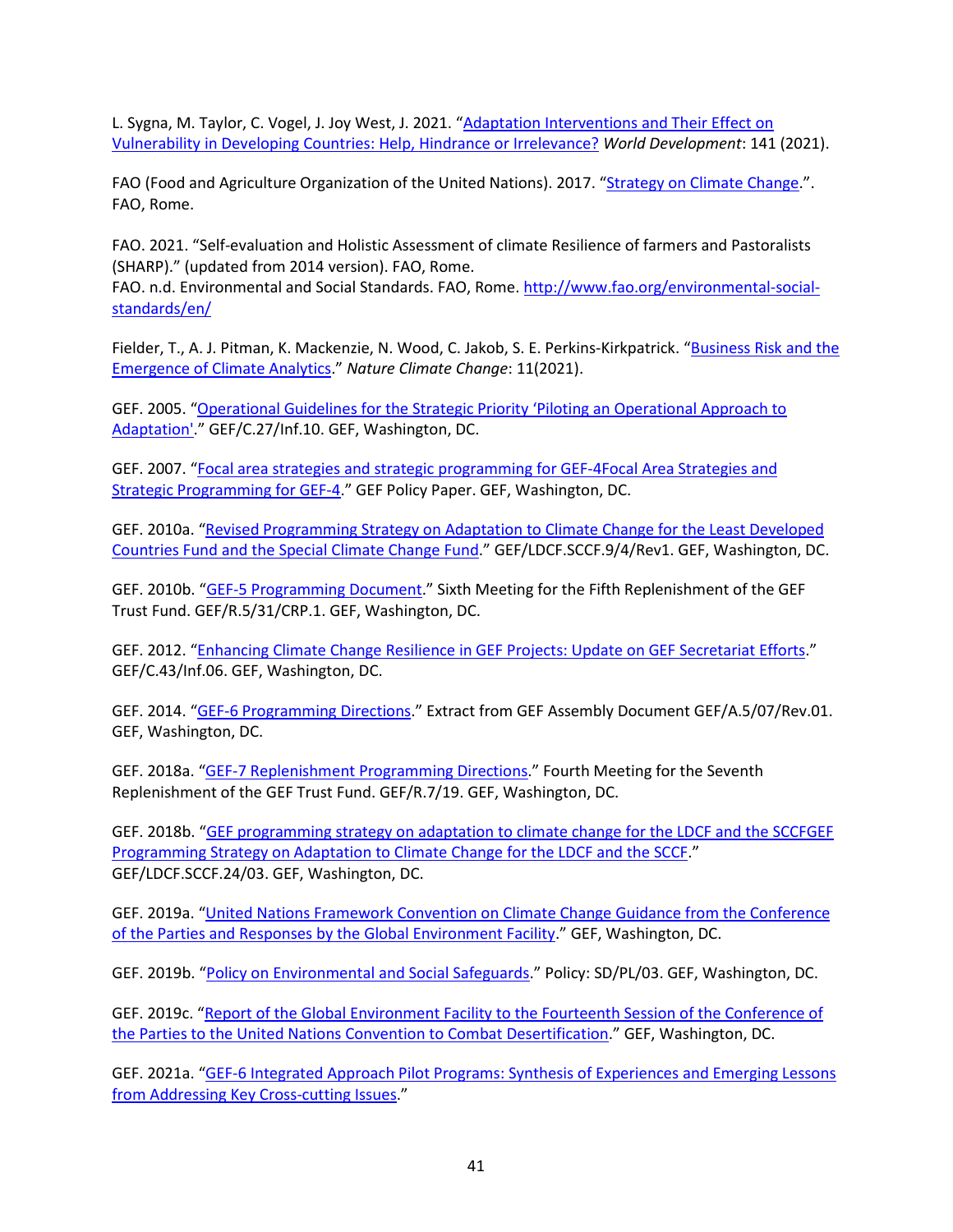GEF. 2021b. ["Strategic Positioning and Programing Directions.](https://www.thegef.org/council-meeting-documents/strategic-positioning-and-programming-directions)" First Meeting for the Eighth Replenishment of the GEF Trust Fund. GEF/R.8/02/Rev.1. GEF, Washington, DC.

GEF IEO. 2010. ["Evaluation of the GEF Strategic Priority for Adaptation.](https://www.thegef.org/council-meeting-documents/evaluation-gef-strategic-priority-adaptation)" Evaluation Report No. 61. GEF IEO, Washington, DC.

GEF IEO. 2012. ["Evaluation of the Special Climate Change Fund.](https://www.thegef.org/council-meeting-documents/evaluation-special-climate-change-fund)" GEF Thematic Evaluation. Evaluation Report No. 73. Washington, DC: GEF IEO.

GEF IEO. 2013. ["Adaptation to Climate Change.](https://www.gefieo.org/sites/default/files/documents/ops5-td19-adaptation-cc.pdf)" OPS5 Technical Document #19. GEF IEO, Washington, DC.

GEF IEO. 2014. "The Least Developed Countries [Fund: Review of the Implementation of NAPAs.](https://www.gefieo.org/evaluations/ldcf-2014-napa)" Unedited. GEF IEO, Washington, DC.

GEF IEO 2015. ["Management Action Record 2014,](https://www.gefieo.org/documents/apr-2014-report-management-action-record-mar)" 2014 Annual Report. GER, Washington, DC.

GEF IEO. 2016. *[Program Evaluation of the Least Developed Countries Fund](https://www.gefieo.org/evaluations/ldcf-2016)*. Evaluation Report No. 106. Washington, DC: GEF IEO.

GEF IEO. 2018. *[Program Evaluation of the Special Climate Change Fund](https://www.gefieo.org/evaluations/sccf-2017)*. Evaluation Report No. 117. Washington, DC: GEF IEO.

GEF IEO. 2018b. *[GEF Project Performance and Progress to Impact](https://www.gefieo.org/evaluations/apr-2016)*. Evaluation Report No. 212. Washington, DC: GEF IEO.

GEF IEO. 2019. *[Strategic Country Cluster Evaluation: Small Island Developing States](https://www.gefieo.org/evaluations/scce-sids)*. Washington, DC: GEF IEO.

GEF IEO. 2020a. *[Strategic Country Cluster Evaluation: Sahel and Sudan-Guinea Savanna biomes](https://www.gefieo.org/evaluations/scce-biomes)*. Washington, DC: GEF IEO.

GEF IEO. 2020b. *[Strategic Country Cluster Evaluation: Least Developed Countries](https://www.gefieo.org/evaluations/scce-ldc)*. Washington, DC: GEf IEO.

GEF IEO. 2020c. *[2020 Program Evaluation of the Least Developed Countries Fund](https://www.gefieo.org/evaluations/ldcf-2020)*. Agenda Item 6. GEF/LDCF.SCCF.29/E/01. Washington, DC: GEF IEO.

GEF IEO. 2021a. *[Formative Evaluation of the GEF Integrated Approach to Address the Drivers of](https://www.gefieo.org/evaluations/environmental-degradation)  [Environmental Degradation](https://www.gefieo.org/evaluations/environmental-degradation)*. GEF/E/C.60/04. Washington, DC: GEF IEO.

GEF IEO. 2021b. [Evaluation of institutional policies and engagement of the GEF](https://www.gefieo.org/evaluations/gef-policies-2020) Evaluation of [Institutional Policies and Engagement of the GEF.](https://www.gefieo.org/evaluations/gef-policies-2020) Agenda Item 11. GEF/E/C.60/06.

GEF STAP (GEF Scientific and Technical Advisory Panel). 2010. "Enhancing Resilience to Reduce Climate [Risks: Scientific Rationale for the Sustained Delivery of Global Environmental Benefits in GEF Focal](https://www.thegef.org/council-meeting-documents/enhancing-resilience-reduce-climate-risks-scientific-rationale-sustained)  [Areas.](https://www.thegef.org/council-meeting-documents/enhancing-resilience-reduce-climate-risks-scientific-rationale-sustained)" A STAP Advisory document. GEF/C.39/Inf.10. GEF, Washington, DC.

GEF STAP. 2014. ["Review of GEF Climate Resilience.](https://www.stapgef.org/resources/report/review-gef-climate-resilience)" Report for the GEF Secretariat. UNE-World Conservation Monitoring Centre Technical Report. Cambridge, UK. GEF, Washington, DC.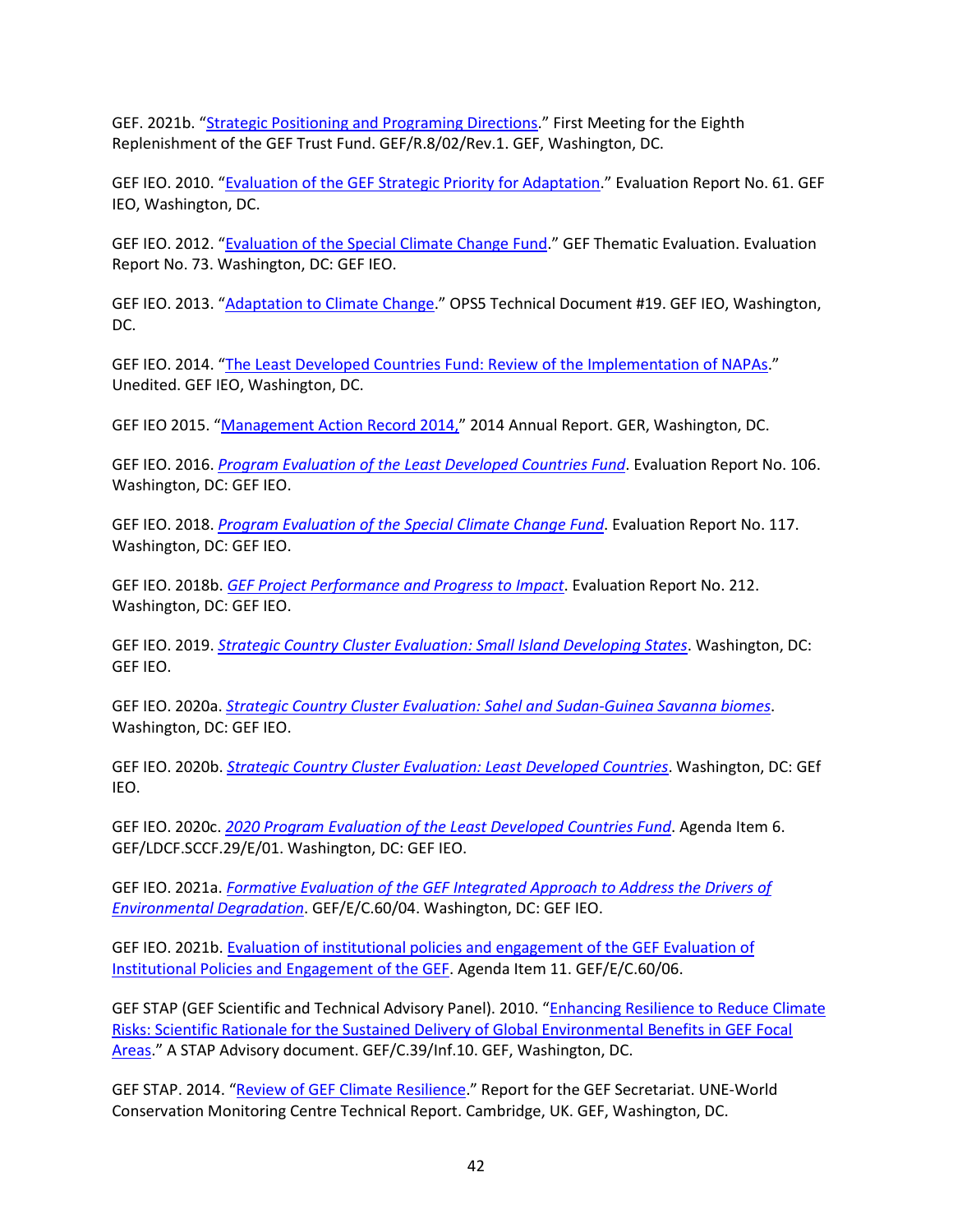GEF STAP. 2019. ["STAP Guidance on Climate Risk Screening.](https://stapgef.org/sites/default/files/publications/Climate%20Risk%20Screening%20web%20posting.pdf)" GEF/STAP/C.56/Inf.03. GEF, Washington, DC.

GEF STAP. 2020. ["Nature-based Solutions and the GEF.](https://www.thegef.org/sites/default/files/council-meeting-documents/EN_GEF.C.59.STAP_.Inf_.06_Natured_Based_Solution_GEF.pdf)" A STAP Advisory Document. GEF/STAP/C.59/Inf.06. GEF, Washington, DC.

STAP. 2021. ["Making GEF Investments Resilient: Information Brief.](https://www.thegef.org/sites/default/files/council-meeting-documents/EN_GEF.STAP_.C.60.Inf_.04_Making_GEF_Investments_Resilient.pdf)" GEF/STAP/C.60/Inf.04.GEF, Washington, DC.

GIZ (Deutsche Gesellschaft für Internationale Zusammenarbeit). 2019. ["Comprehensive climate risk](https://www.giz.de/en/downloads/giz2020-en-comprehensive-climate-risk-management.pdf)  [management.](https://www.giz.de/en/downloads/giz2020-en-comprehensive-climate-risk-management.pdf)" Global Programme on Risk Assessment and Management for Adaptation to Climate Change. Eschborn, Germany.

Hughes, B.B., T. Hanna, L. McNeil, D. K. Bohl, and J. D. Moyer. 2021. Pursuing the Sustainable [Development Goals in a world reshaped by COVID-19.](https://sdgintegration.undp.org/sites/default/files/Foundational_research_report.pdf) Denver, CO, and New York: Frederick S. Pardee Center for International Futures and the United Nations Development Programme.

IDB. 2021. ["Inter-American Development Bank Group Climate Change Action Plan 2021–2025.](https://publications.iadb.org/en/inter-american-development-bank-group-climate-change-action-plan-2021-2025#:%7E:text=Inter%2DAmerican%20Development%20Bank%20Group%20Climate%20Change%20Action%20Plan%202021%2D2025,-Author&text=The%20Climate%20Change%20Action%20Plan,ambition%20continuously%20in%20the%20region.)" IDB, Washington, DC.

IFAD (International Fund for Agricultural Development). 2018. ["Strategy and Action Plan on Environment](https://www.ifad.org/en/-/ifad-strategy-and-action-plan-on-environment-and-climate-change-2019-2025)  [and Climate Change 2019–2025.](https://www.ifad.org/en/-/ifad-strategy-and-action-plan-on-environment-and-climate-change-2019-2025)" October. IFAD, Rome.

IFAD. 2019. ["Climate Adaptation in Rural Development \(CARD\) Assessment](https://www.ifad.org/en/web/knowledge/-/publication/climate-adaptation-in-rural-development-card-assessment-tool) Tool." March. IFAD, Rome.

International Federation of Red Cross and Red Crescent Societies. 2014. ["World Disasters Report 2014:](https://www.ifrc.org/world-disasters-report-2014)  [Focus on Culture and Risk.](https://www.ifrc.org/world-disasters-report-2014)" Imprimerie Chirate: Lyon, France.

IPCC. 2014. [Climate Change 2014: Impacts Adaptation and Vulnerability.](https://www.ipcc.ch/report/ar5/wg2/) Working Group II contribution to the Fifth Assessment Report of the IPCC. Cambridge University Press, Cambridge, UK and New York.

IPCC. 2020. ["The Concept of Risk in the IPCC Sixth Assessment Report: A Summary of Cross-Working](https://www.ipcc.ch/site/assets/uploads/2021/01/The-concept-of-risk-in-the-IPCC-Sixth-Assessment-Report.pdf)  [Group Discussions.](https://www.ipcc.ch/site/assets/uploads/2021/01/The-concept-of-risk-in-the-IPCC-Sixth-Assessment-Report.pdf)" Guidance for IPCC authors.

IPCC. 2021. Climate Change 2021: The Physical Science Basis." Working Group I contribution to the Sixth Assessment Report of the IPCC. Cambridge, UK and New York: Cambridge University Press. In Press.

IUCN. 2021. ["Nature 2030: One Nature, One Future: A Programme for the Union 2021–2024.](https://portals.iucn.org/library/node/49292)" World Conservation Congress. Gland, Switzerland.

IUCN. 2019. ["Global Standards \(and Principles\) for Nature-based Solutions.](https://www.iucn.org/theme/ecosystem-management/our-work/iucn-global-standard-nature-based-solutions)" Multiple reports. Gland, Switzerland.

Li R., H. Zheng, P. O'Connor, H. Xu, Y. Li, F. Lu, B. E. Robinson, Z. Ouyang, Y. Hai, and G. G. Daily. 2021. ["Time and Space Catch up with Restoration Programs that Ignore Ecosystem Service Trade-offs.](https://advances.sciencemag.org/content/7/14/eabf8650)" *Science Advances*: 7(14).

Malhi, Y., J. Franklin, N. Seddon, M. Solan, M. G. Turner, C. B. Field, and N. Knowlton. 2019. ["Climate](https://royalsocietypublishing.org/doi/10.1098/rstb.2019.0104)  [Change and Ecosystems: Threats, Opportunities and Solutions.](https://royalsocietypublishing.org/doi/10.1098/rstb.2019.0104)" *Philosophical Transactions B*: 375, 20190104.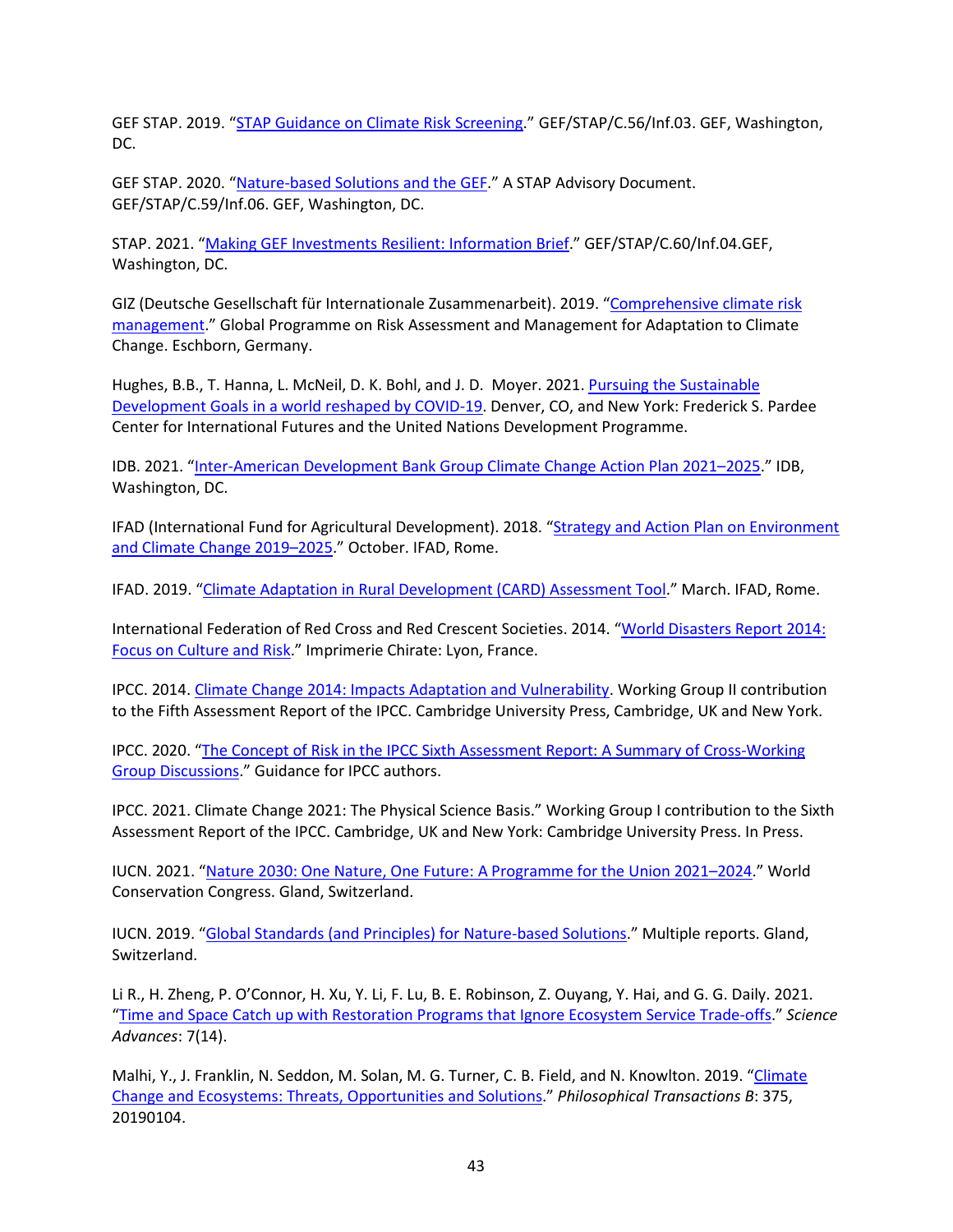Ministry of Foreign Affairs of Denmark. 2009. ["Evaluation of the operation of the Least Developed](https://www.gefieo.org/evaluations/ldcf-2009-climate-change)  [Countries Fund for adaptation to climate change.](https://www.gefieo.org/evaluations/ldcf-2009-climate-change)" Joint External Evaluation.

Nissan, H., L. Goddard, E. Coughlan de Perez, J. Furlow, W. Baethgen, M. C. Thomson, and S. J. Mason. 2019. ["On the Use and Misuse of Climate Change Projections in International Development.](https://onlinelibrary.wiley.com/doi/full/10.1002/wcc.579)" *WIREs Climate Change*: 10(3).

O'Connell, D., B. Walker, N. Abel, and N. Grigg[. The Resilience, Adaptation and Transformation](https://www.stapgef.org/sites/default/files/documents/CSIRO-STAP-Resilience-Adaptation-Transformation-Assessment-Framework-Report.pdf)  [Assessment Framework: From Theory to Application.](https://www.stapgef.org/sites/default/files/documents/CSIRO-STAP-Resilience-Adaptation-Transformation-Assessment-Framework-Report.pdf)" CSIRO, Australia.

O'Connell, D., N. Abel, N. Grigg, Y. Maru, J. Butler, A. Cowie, S. Stone-Jovicich, B. Walker, R. Wise, A. Ruhweza, L. Pearson, P. Ryan, and M. Stafford Smith, M. 2016. ["Designing Projects in a Rapidly Changing](https://www.thegef.org/sites/default/files/publications/RAPTA%20Guidelines%20-%20High%20Resolution.pdf)  [World: Guidelines for Embedding Resilience, Adaptation and Transformation into Sustainable](https://www.thegef.org/sites/default/files/publications/RAPTA%20Guidelines%20-%20High%20Resolution.pdf)  [Development Projects.](https://www.thegef.org/sites/default/files/publications/RAPTA%20Guidelines%20-%20High%20Resolution.pdf)" Version 1.0. Global Environment Facility, Washington, D.C.

OECD DAC (Organisation for Economic Co-operation and Development Assistance Committee). Undated. *[OECD DAC Rio Markers for Climate.](https://www.oecd.org/dac/environment-development/Revised%20climate%20marker%20handbook_FINAL.pdf)* Handbook. The Development Assistance Committee: Enabling Effective Development. Paris: OECD.

Peters, K., and F. Pichon. 2017. ["Crisis Modifiers: a Solution for a More Flexible Development—](https://odi.org/en/publications/crisis-modifiers-a-solution-for-a-more-flexible-development-humanitarian-system/) [Humanitarian System?"](https://odi.org/en/publications/crisis-modifiers-a-solution-for-a-more-flexible-development-humanitarian-system/) Evaluative learning for resilience: lessons from the BRACED experience in the Sahel. UKAID and ODI, London.

Peterson St-Laurent, G., L. E. Oakes, M. Cross, and S. Hagerman. 2021. ["R-R-T \(Resistance-Resilience-](https://www.nature.com/articles/s42003-020-01556-2)[Transformation\) Typology Reveals Differential Conservation Approaches across Ecosystems and Time.](https://www.nature.com/articles/s42003-020-01556-2)" *Communications Biology*: 4, 39.

Stockholm Resilience Center. 2015. ["Applying Resilience Thinking: Seven Principles for Building](https://stockholmresilience.org/download/18.10119fc11455d3c557d6928/1459560241272/SRC+Applying+Resilience+final.pdf))  [Resilience in Social-ecological Systems.](https://stockholmresilience.org/download/18.10119fc11455d3c557d6928/1459560241272/SRC+Applying+Resilience+final.pdf))"

Tanner, T.M., S. Nair, S. Bhattacharjya, S. K. Srivastava, P. P. Sarthi, M. Sehgal, and D. Kull. 2007. [ORCHID:](https://www.ids.ac.uk/download.php?file=files/dmfile/ORCHIDIndiaRR.pdf)  [Climate Risk Screening in DFID India.](https://www.ids.ac.uk/download.php?file=files/dmfile/ORCHIDIndiaRR.pdf) Research Report. Institute of Development Studies, Brighton, UK.

UNCBD. 2006. ["Decision Adopted by the Conference of the Parties to the Convention on Biological](https://www.cbd.int/decisions/cop/?m=cop-08)  [Diversity at its Eighth Meeting.](https://www.cbd.int/decisions/cop/?m=cop-08)" UNEP/CBD/COP/DEC/VIII/30.

UNCBD. 2008. ["Report of the Global Environment Facility.](http://cbd.int/kb/record/meetingDocument/47107?Subject=COOP)" UNEP/CBD/COP/9/9.

UNCCD (United Nations Convention to Combat Diversification). 2011. ["Report by the GEF on its](https://www.unccd.int/official-documents/cric-10-changwon-2011/iccdcric1023)  [Strategies, Programmes and Projects for Financing the Agreed Incremental Costs of Activities Concerning](https://www.unccd.int/official-documents/cric-10-changwon-2011/iccdcric1023)  [Desertification.](https://www.unccd.int/official-documents/cric-10-changwon-2011/iccdcric1023)" ICCD/CRIC(10)/23.

UNCCD. 2013. ["Improving Mechanism to Facilitate Regional Coordination of the Implementation of the](https://www.unccd.int/sites/default/files/sessions/documents/2019-08/3COP11_0.pdf)  [Convention.](https://www.unccd.int/sites/default/files/sessions/documents/2019-08/3COP11_0.pdf)" Decision 3/COP.11.

UNDP (United Nations Development Programme). 2017. ["UNDP Strategic Plan, 2018-2021.](http://web.undp.org/evaluation/evaluations/thematic/spe-2021.shtml)" 17 October 2017. UNDP, New York.

UNDP. 2017. ["Community Based Resilience Analysis \(CoBRA\) Implementation Guidelines.](https://www.undp.org/publications/cobra-implementation-guidelines)" Version 2. July 2017. UNDP, New York.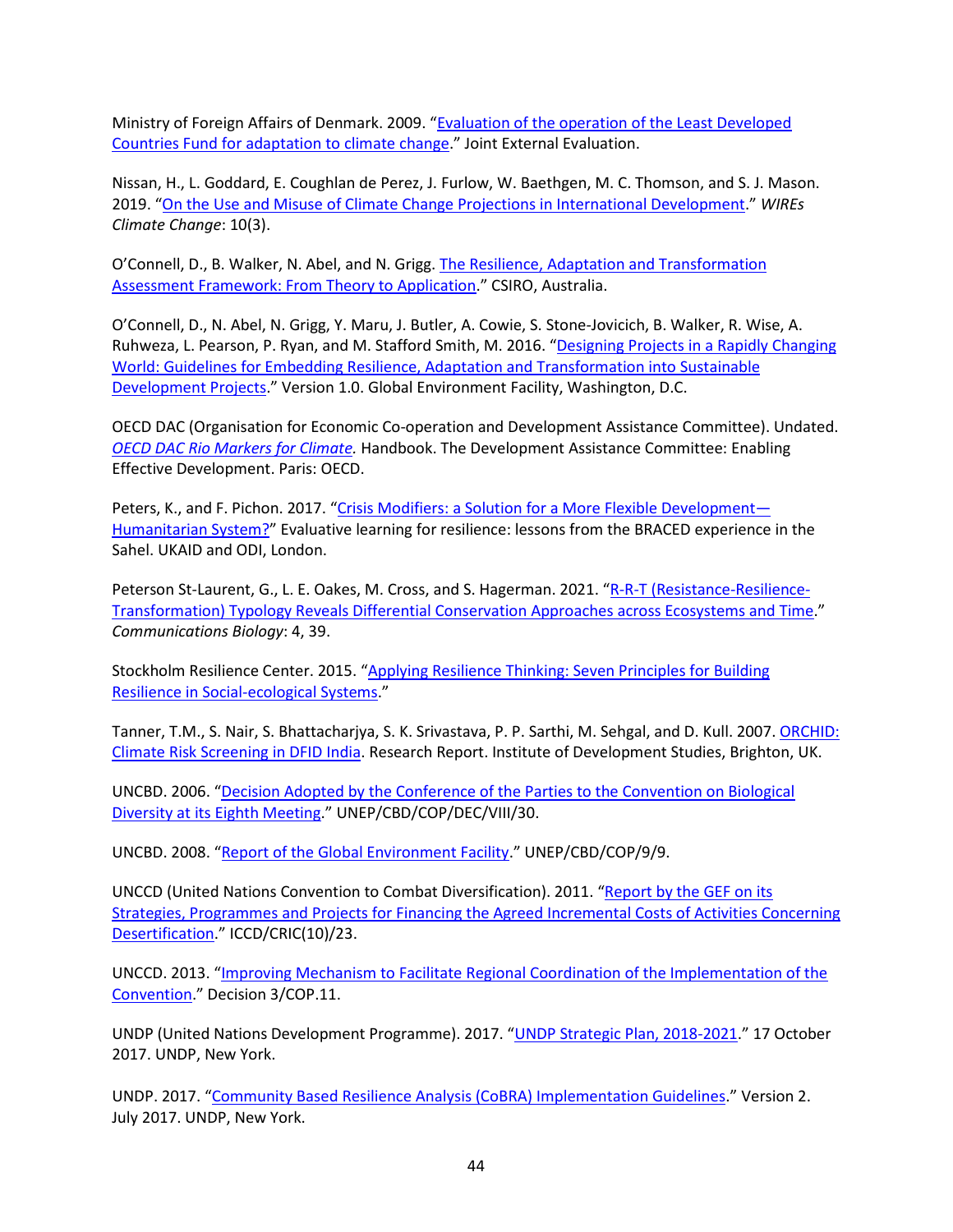UNEP (United Nations Environmental Programme). 2016. "The Medium-Term Strategy (MTS) 2018- 2021." UNEP, Nairobi.

UNEP. 2019. ["Ecosystem-based Adaptation Briefing Note Series.](https://www.unep.org/resources/factsheet/ecosystem-based-adaptation-briefing-note-series-unep-wcmc)" May 2019. UNEP, Nairobi.

UNEP. 2020. ["UNEP Environmental, Social and Sustainability Framework.](https://www.unep.org/resources/report/un-environments-environmental-social-and-economic-sustainability-framework)" 25 February 2020. UNEP, Nairobi.

2015. "UNIDO (United Nations Industrial Development Organizations). 2015. ["Promoting Climate](https://www.unido.org/sites/default/files/2015-12/01._UNIDO_Promoting_Climate_Resilient_Industry_0.pdf)  [Resilient Industry.](https://www.unido.org/sites/default/files/2015-12/01._UNIDO_Promoting_Climate_Resilient_Industry_0.pdf)" UNIDO, Vienna.

UNIDO. 2015. ["UNIDO Environmental and Social Safeguard Policies and Procedures \(ESSPP\).](https://www.unido.org/sites/default/files/files/2018-02/AI.2017.4_ESSPP_18July2017.pdf)" UNIDO, Vienna\.

UNIDO. 2017. ["Medium-Term Programme Framework \(MTPF\) 2018-2021.](https://www.unido.org/sites/default/files/files/2019-02/IDB.45_8_Add.2_2__E_Medium-term_programme_framework_2018-2021.pdf)" 12 May 2017. UNIDO, Vienna.

United Nations. 2020. ["UN Common Guidance on Helping Build Resilient Societies.](https://www.sparkblue.org/basic-page/un-common-guidance-helping-build-resilient-societies)" Final advance draft. New York.

USAID (US Agency for International Development). 2017. "Climate Risk Screening and Management [Tool.](https://www.climatelinks.org/sites/default/files/2017-05-24_USAID-CRM-Tool-Strategy.pdf)"

Wong-Parodi, G., B. Fischhoff, and B. Strauss. 2015. ["Resilience vs. Adaptation: Framing and Action.](https://www.sciencedirect.com/science/article/pii/S2212096315000273#:%7E:text=Resilience%20includes%20the%20ability%20to,Adaptation%20entails%20preserving%20existing%20resources.)" *Climate Risk Management*: 10 (2015), 1–7.

World Bank. 2019. ["Action Plan on Climate Change Adaptation and Resilience: Managing Risks for a](https://documents1.worldbank.org/curated/en/519821547481031999/The-World-Bank-Groups-Action-Plan-on-Climate-Change-Adaptation-and-Resilience-Managing-Risks-for-a-More-Resilient-Future.pdf)  [More Resilient Future.](https://documents1.worldbank.org/curated/en/519821547481031999/The-World-Bank-Groups-Action-Plan-on-Climate-Change-Adaptation-and-Resilience-Managing-Risks-for-a-More-Resilient-Future.pdf)" World Bank, Washington, DC.

World Bank. 2020. Environmental and Social Framework. World Bank, Washington, DC. <https://www.worldbank.org/en/projects-operations/environmental-and-social-framework>

World Bank. Undated. Climate Risk Screening Tools. World Bank, Washington, DC. https://climatescreeningtools.worldbank.org

World Bank. Undated. Climate Change Knowledge Portal. World Bank, Washington, DC. https://climateknowledgeportal.worldbank.org

World Bank Group. 2021. Resilience Booster Tool. World Bank Group, Washington, DC. <https://resiliencetool.worldbank.org/>

World Bank Group. 2021. *[Resilience Rating System: A Methodology for Building and Tracking Resilience](https://openknowledge.worldbank.org/handle/10986/35039)  [to Climate Change](https://openknowledge.worldbank.org/handle/10986/35039)*. Washington, DC.: World Bank. https://openknowledge.worldbank.org/handle/10986/35039

Workie, E., J. Mackolil, J. Nyika, and S. Ramadas. 2020[. Deciphering the Impact of COVID-19 Pandemic on](https://www.sciencedirect.com/science/article/pii/S266604902030027X)  [Food Security, Agriculture and Livelihoods: A Review of the Evidence from](https://www.sciencedirect.com/science/article/pii/S266604902030027X) Developing Countries. *Current Research in Environmental Sustainability*: 2.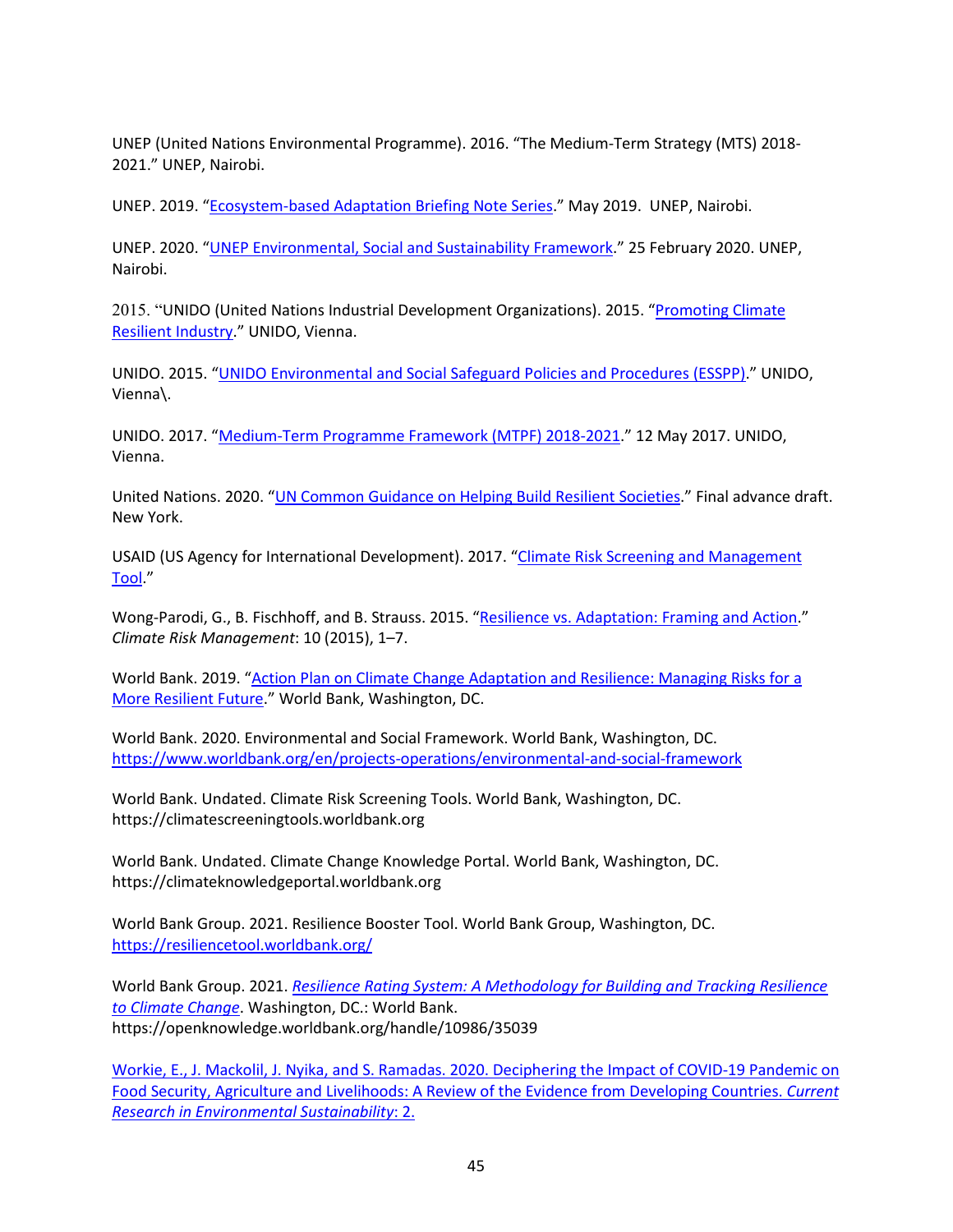WWF (World Wildlife Fund). 2016. ["Climate Change Vulnerability Assessment for Species.](https://www.worldwildlife.org/publications/climate-change-vulnerability-assessment-for-species--5)" WWF, Washington, DC.

WWF. 2020. ["Environmental and Social Safeguards Framework \(ESSF\).](https://www.worldwildlife.org/publications/environmental-and-social-safeguards-framework)" November 2020. WWF, Washington, DC.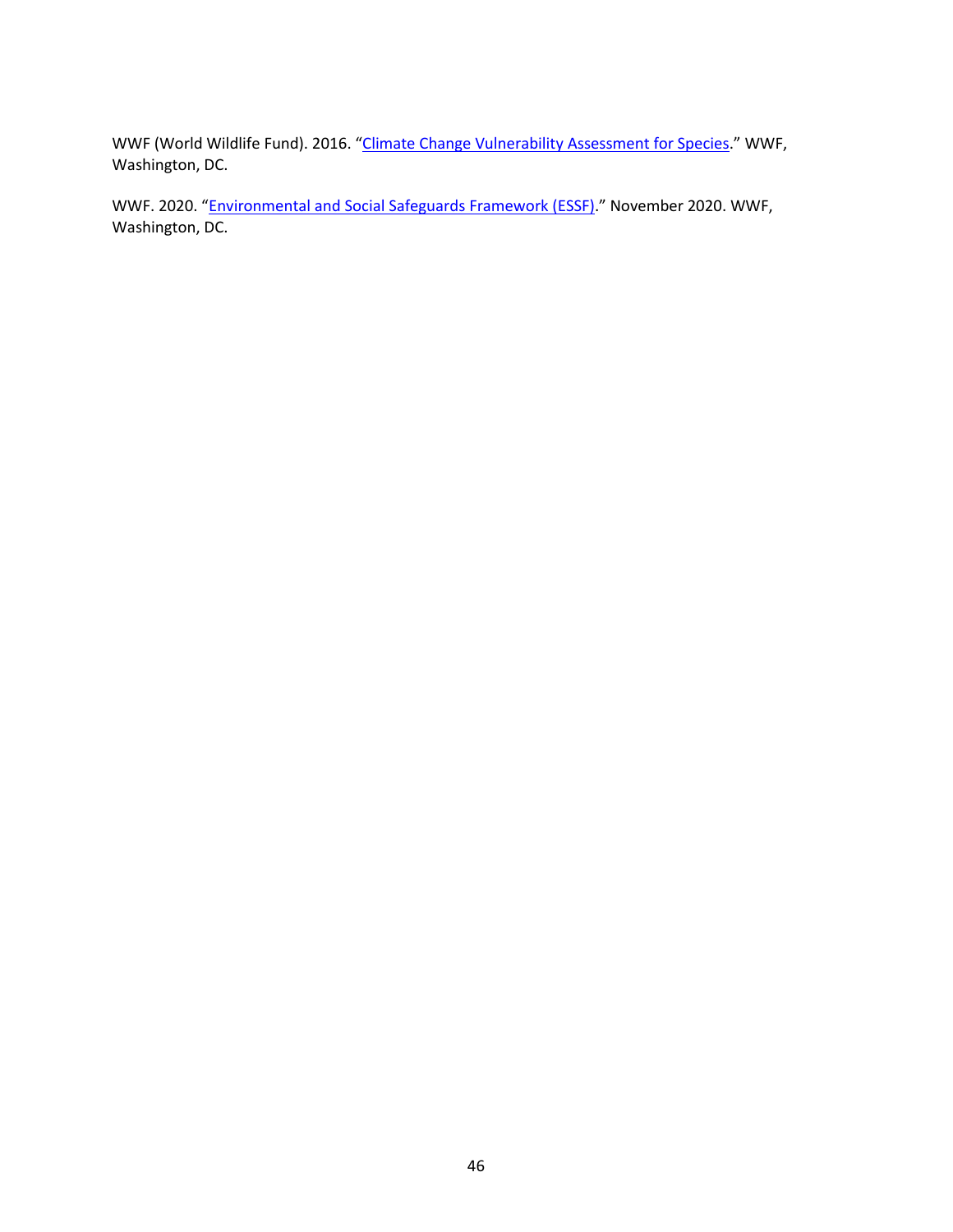### <span id="page-54-1"></span><span id="page-54-0"></span>**VIII. ANNEXES**

## **1. Comparisons of climate risk screening, adaptation, and resilience strategies between the GEF and other multilateral climate funds.**

| <b>Fund</b>                                           | <b>Fund-level safeguards</b><br>policy/strategy                                                                                                          | <b>Climate risk screening</b><br>guidance                                                                                                                               | <b>Notes</b>                                                                                                                                              |
|-------------------------------------------------------|----------------------------------------------------------------------------------------------------------------------------------------------------------|-------------------------------------------------------------------------------------------------------------------------------------------------------------------------|-----------------------------------------------------------------------------------------------------------------------------------------------------------|
| <b>Adaptation</b><br>Fund                             | <b>Environmental and Social</b><br>Policy and Gender Policy<br>(updated 2016); Nothing<br>specific on CRS. Implementing<br>Entity policies apply.        | Guidance document for<br>IEs on compliance with<br>the Environmental and<br>Social Policy and Gender<br>Policy (updated 2016);<br>Nothing specific to climate<br>risks. | No specific CRS tool;<br>Implementing Entity policy/tool<br>applies so long as meets ESGP<br>policy.                                                      |
| <b>Climate</b><br>Investment<br><b>Funds</b>          | None/no formal policy.<br>Multilateral development<br>bank policies apply.                                                                               | None/no formal guidance.<br>multilateral development<br>bank guidance applies.                                                                                          | A scoping note for CRS of Scaling<br>Up Renewable Energy program<br>investments outlines tasks to<br>develop a method (Climate<br>Investment Funds n.d.). |
| Global<br><b>Environment</b><br><b>Facility (GEF)</b> | Policy on Environmental and<br>Social Safeguards (2018)<br>mandates screening of climate<br>change and natural disaster<br>risks. Agency policy applies. | STAP guidance on climate<br>risk screening (2019,<br>2020); Agency Retreat on<br>CRS (2019, 2020)                                                                       | STAP guidance sets standard:<br>Agencies (can) offer specific<br>guidance on "how to."                                                                    |
| Green<br><b>Climate</b><br>Fund                       | <b>Environmental and Social</b><br>Policy (2018); Nothing specific<br>on CRS. Accredited Entity<br>policy applies.                                       | None/no formal guidance.<br>Accredited entity<br>guidance would apply.                                                                                                  | The Green Climate Fund has an<br>extensive Risk Management<br>Framework (2017) but nothing on<br>CRS.                                                     |

<span id="page-54-2"></span>*Table 6. Climate risk screening strategies and guidance of multilateral climate funds, including the GEF*

Note: CRS = climate risk screening; STAP = Scientific and Technical Advisory Panel;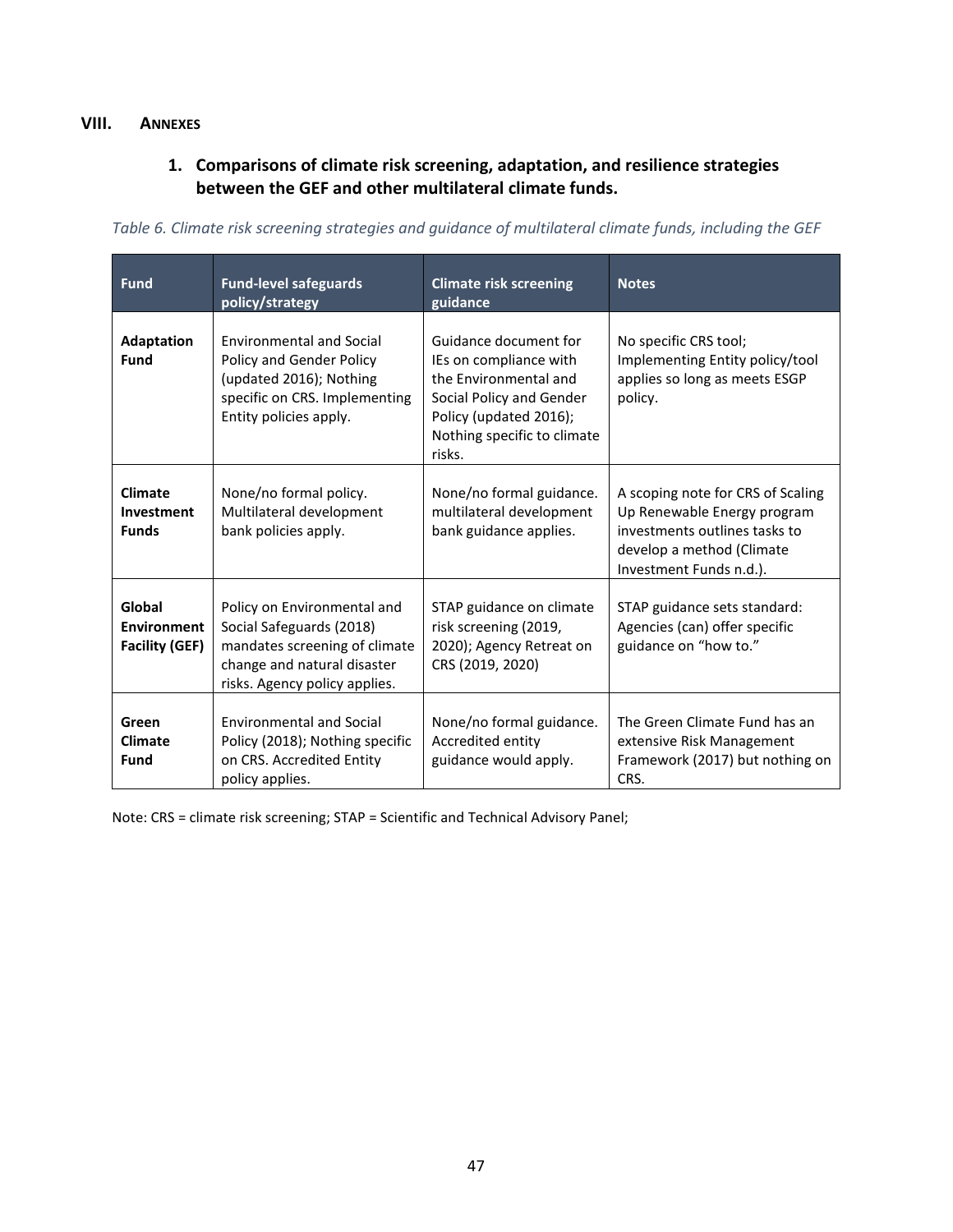| <b>Fund</b>                                           | <b>Fund-level climate resilience</b><br>integration approach/strategy                                                                                                                                                                            | <b>Resilience integration</b><br>guidance                                                                                                                     | Other                                                                                                                                                                  |
|-------------------------------------------------------|--------------------------------------------------------------------------------------------------------------------------------------------------------------------------------------------------------------------------------------------------|---------------------------------------------------------------------------------------------------------------------------------------------------------------|------------------------------------------------------------------------------------------------------------------------------------------------------------------------|
| Adaptation<br>Fund                                    | No fund-level policy/ strategy.<br>Implementing entities'<br>policies/strategies apply.<br>Resilience addressed through<br>AF programming, as a key high-<br>level objective for communities<br>and ecosystems.                                  | None/no formal guidance.<br>Implementing entities'<br>guidance applies.                                                                                       | <b>Adaptation Fund Technical</b><br><b>Evaluation Reference Group</b><br>is working on material to<br>integrate resilience into<br>evaluation and planning.            |
| <b>Climate</b><br>Investment<br><b>Funds</b>          | No fund-level policy/ strategy.<br>Multilateral development<br>banks' policies/strategies apply.<br>Resilience addressed through<br>Climate Investment Funds'<br>programming, especially<br>through the Pilot Program for<br>Climate Resilience. | Indirect: Working definition<br>of Transformational Change<br>(updated 2021) and<br>"signals" to identify<br>transformational change in<br>the project cycle. | The Evaluation and<br>Learning Initiative<br>continues to work on<br>transformational change<br>through the<br><b>Transformational Change</b><br>Learning Partnership. |
| Global<br><b>Environment</b><br><b>Facility (GEF)</b> | No fund-level policy/ strategy.<br>Agencies' policies/strategies<br>apply. Resilience addressed<br>through GEF programming<br>across most focal areas<br>(chemicals and waste less so).                                                          | Voluntary: Resilience,<br>Adaptation Pathways and<br><b>Transformation Assessment</b><br>(RAPTA) Framework (STAP,<br>2016)                                    | <b>Technical Advisory Group</b><br>discussions have addressed<br>it directly (Feb 2021).<br>"Resilience Atlas" may be<br>an option.                                    |
| <b>Green Climate</b><br>Fund                          | No fund-level policy/strategy.<br>Implementing entities'<br>policies/strategies apply.<br>Resilience addressed through<br><b>Green Climate Fund</b><br>programming, especially<br>ecosystems-based adaptation<br>and rural livelihoods.          | None/no formal guidance.<br>implementing<br>agencies' guidance would<br>apply.                                                                                | Potential for resilience to<br>be addressed by Climate<br>Rationale and (paradigm<br>shift) investment criteria.                                                       |

<span id="page-55-0"></span>*Table 7.Integration of resilience strategies and guidance of multilateral climate funds, including the GEF.*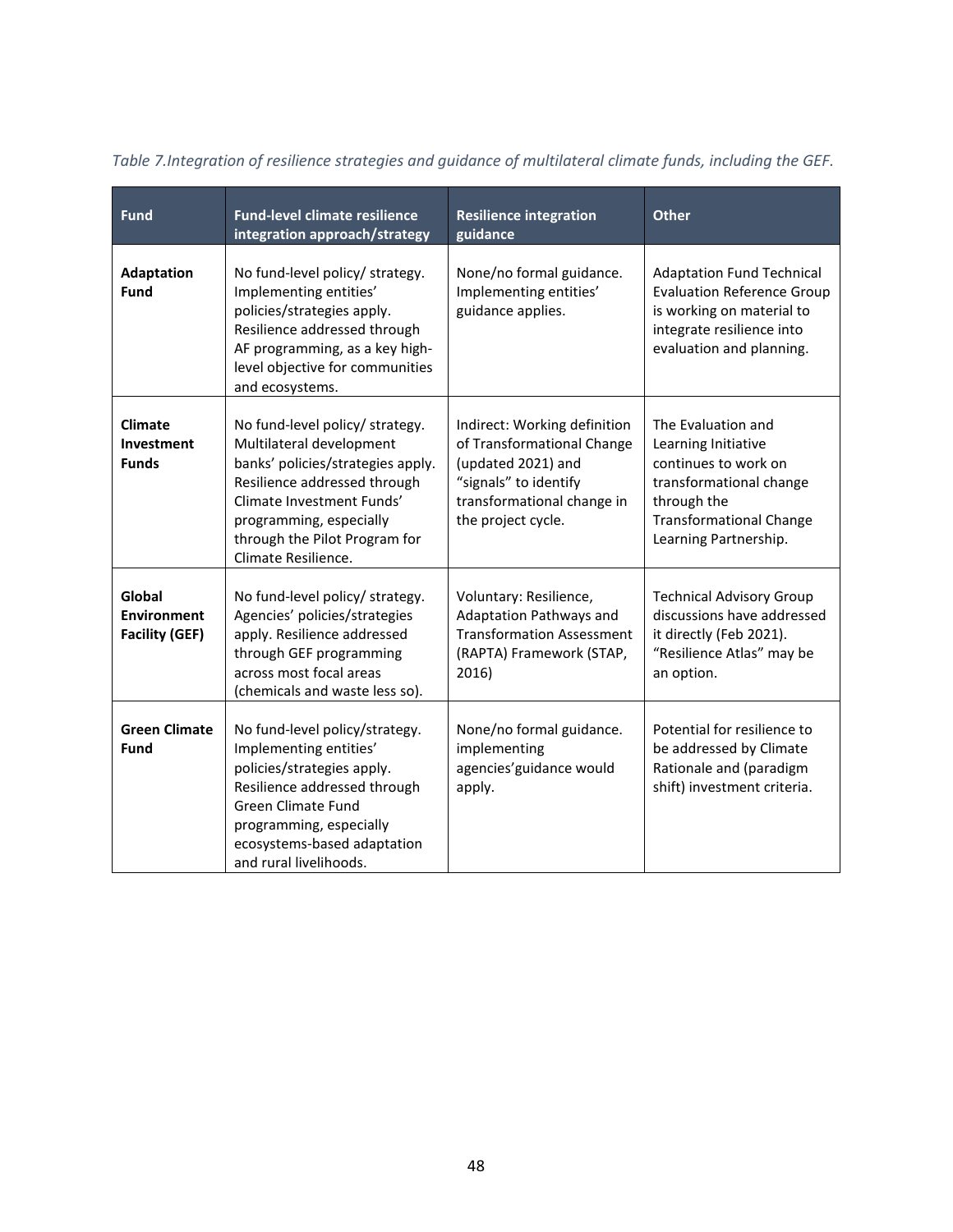# **2. List of reviewed projects with high integration of climate adaptation or resilience**

<span id="page-56-0"></span>

| Project ID | GEF<br>Phase | <b>Project Title</b>                                                                                                                                                        | Lead<br><b>Agency</b><br><b>Name</b> | <b>Country</b><br><b>Name</b>                                               | <b>Focal Area Name</b>                                | <b>Fund</b><br><b>Source</b><br><b>Name</b> | <b>GEF Financing</b><br>at CEO<br><b>Endorsement</b><br>(\$ million) | <b>Cofinancing at</b><br><b>CEO</b><br><b>Endorsement</b><br>(\$ million) |
|------------|--------------|-----------------------------------------------------------------------------------------------------------------------------------------------------------------------------|--------------------------------------|-----------------------------------------------------------------------------|-------------------------------------------------------|---------------------------------------------|----------------------------------------------------------------------|---------------------------------------------------------------------------|
|            |              | Management and Protection of Key                                                                                                                                            | World                                |                                                                             | Climate                                               |                                             |                                                                      |                                                                           |
| 4605       | $GEF - 5$    | <b>Biodiversity Areas</b>                                                                                                                                                   | <b>Bank</b>                          | Belize                                                                      | Change, Biodiversity                                  | <b>GET</b>                                  | \$<br>6.09                                                           | \$16.00                                                                   |
|            |              | Watershed Approach to Sustainable                                                                                                                                           | World                                |                                                                             | Biodiversity, Land                                    |                                             |                                                                      |                                                                           |
| 4631       | $GEF - 5$    | Coffee Production in Burundi                                                                                                                                                | <b>Bank</b>                          | Burundi                                                                     | Degradation                                           | GET                                         | \$<br>4.20                                                           | \$20.80                                                                   |
| 4639       | $GEF - 5$    | <b>Strengthening Management</b><br><b>Effectiveness and Generating Multiple</b><br>Environmental Benefits within and<br>around the Greater Kafue National Park<br>in Zambia | <b>UNDP</b>                          | Zambia                                                                      | Climate Change, Land<br>Degradation, Biodiversit<br>y | <b>GET</b>                                  | \$13.15                                                              | \$46.94                                                                   |
|            |              | <b>Establishing Integrated Models for</b>                                                                                                                                   |                                      |                                                                             |                                                       |                                             |                                                                      |                                                                           |
|            |              | Protected Areas and their Co-                                                                                                                                               |                                      |                                                                             | Biodiversity, Land                                    |                                             |                                                                      |                                                                           |
| 4839       | $GEF - 5$    | management                                                                                                                                                                  | <b>UNDP</b>                          | Afghanistan                                                                 | Degradation                                           | <b>GET</b>                                  | \$<br>6.44                                                           | \$53.30                                                                   |
| 5041       | $GEF - 5$    | <b>Strengthening Decentralized</b><br>Management of the Environment to<br>Meet Rio Convention Objectives                                                                    | <b>UNDP</b>                          | Guinea                                                                      | <b>Capacity Development</b>                           | <b>GET</b>                                  | \$<br>0.53                                                           | \$<br>0.63                                                                |
|            |              | Implementing a "Ridge to Reef"                                                                                                                                              |                                      |                                                                             |                                                       |                                             |                                                                      |                                                                           |
| 5069       | $GEF - 5$    | Approach to Protecting Biodiversity and<br>Ecosystem Functions within and Around<br><b>Protected Areas</b>                                                                  | <b>UNDP</b>                          | Grenada                                                                     | Biodiversity, Land<br>Degradation                     | GET                                         | \$<br>3.03                                                           | \$15.43                                                                   |
|            |              |                                                                                                                                                                             |                                      |                                                                             | Climate                                               |                                             |                                                                      |                                                                           |
|            |              | GGW Natural Resources Management in                                                                                                                                         | World                                |                                                                             | Change, Biodiversity, Lan                             |                                             |                                                                      |                                                                           |
| 5270       | $GEF - 5$    | a Changing Climate in Mali                                                                                                                                                  | Bank                                 | Mali                                                                        | d Degradation                                         | GET, LDCF                                   | \$<br>8.43                                                           | \$13.00                                                                   |
| 5304       | $GEF - 5$    | Sustainable Management of Bycatch in<br>Latin America and Caribbean Trawl<br>Fisheries (REBYC-II LAC)                                                                       | FAO                                  | Brazil, Colomb<br>ia, Costa<br>Rica, Mexico, S<br>uriname, Trini<br>dad and | <b>International Waters</b>                           | <b>GET</b>                                  | \$<br>5.80                                                           | \$17.20                                                                   |
|            |              | Increasing Resilience of Ecosystems and                                                                                                                                     |                                      | Tobago                                                                      | Climate                                               |                                             |                                                                      |                                                                           |
| 5380       | $GEF - 5$    | Vulnerable Communities to CC and                                                                                                                                            | <b>UNDP</b>                          | Haiti                                                                       | Change, Biodiversity                                  | LDCF, GET                                   | \$<br>9.14                                                           | \$42.50                                                                   |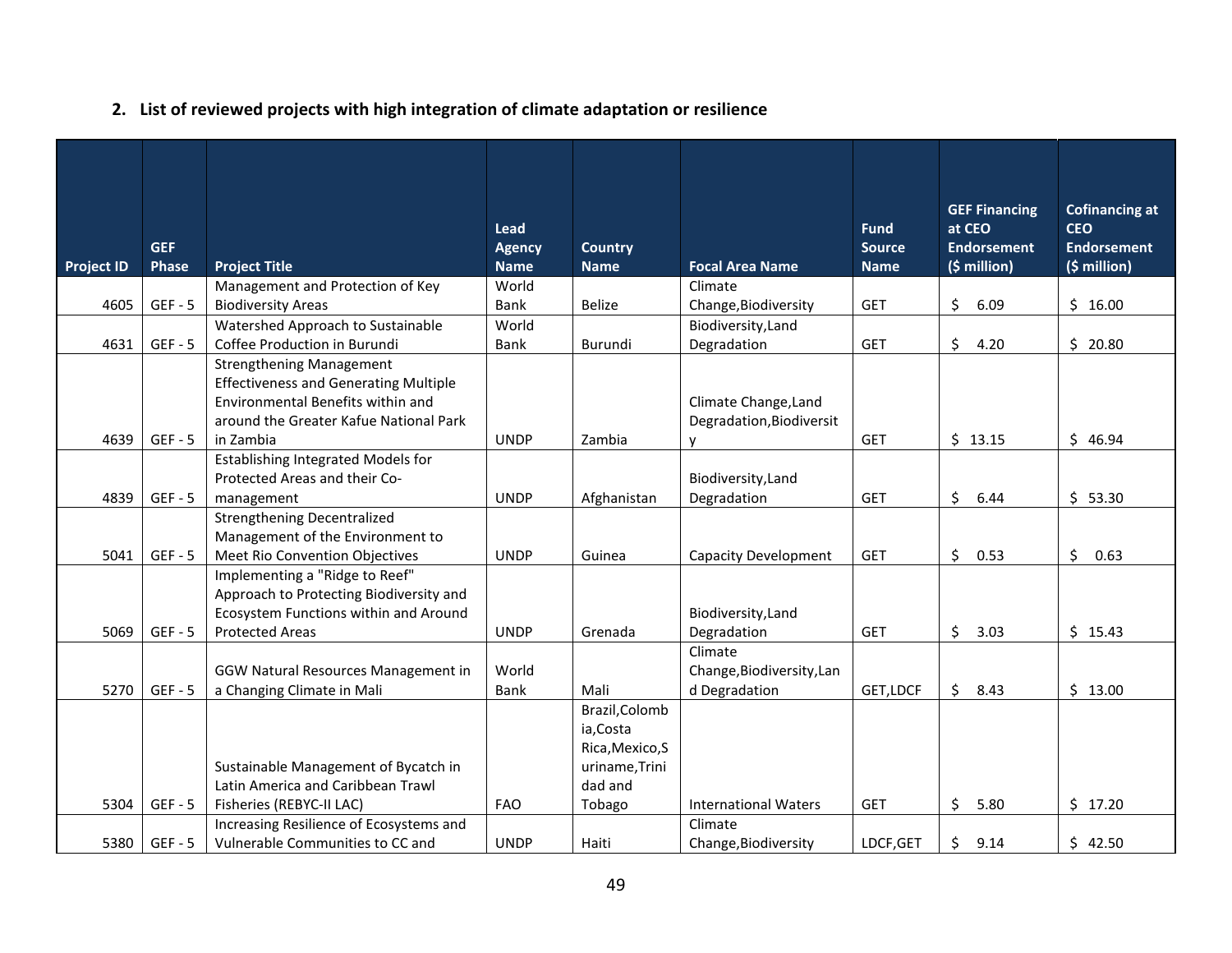|      |           | Anthropic Threats Through a Ridge to                                            |             |                  |                             |            |                 |            |
|------|-----------|---------------------------------------------------------------------------------|-------------|------------------|-----------------------------|------------|-----------------|------------|
|      |           | Reef Approach to BD Conservation and                                            |             |                  |                             |            |                 |            |
|      |           | Watershed Management                                                            |             |                  |                             |            |                 |            |
|      |           | R2R: Implementing a "Ridge to Reef"                                             |             |                  | Climate                     |            |                 |            |
|      |           | Approach to Protecting Biodiversity and                                         |             |                  | Change, International       |            |                 |            |
|      |           | Ecosystem Functions in Nauru (R2R                                               |             |                  | Waters, Biodiversity, Lan   |            |                 |            |
| 5381 | $GEF - 5$ | Nauru)                                                                          | <b>UNDP</b> | Nauru            | d Degradation               | <b>GET</b> | $\zeta$<br>2.64 | \$<br>8.41 |
|      |           |                                                                                 |             | Philippines, Ti  |                             |            |                 |            |
|      |           |                                                                                 |             | mor              |                             |            |                 |            |
|      |           |                                                                                 |             | Leste, Viet      |                             |            |                 |            |
|      |           |                                                                                 |             | Nam, Thailand    |                             |            |                 |            |
|      |           | EAS: Scaling up the Implementation of                                           |             | ,Cambodia,Ch     |                             |            |                 |            |
|      |           | the Sustainable Development Strategy                                            |             | ina, Indonesia,  |                             |            |                 |            |
| 5405 | $GEF - 5$ | for the Seas of East Asia                                                       | <b>UNDP</b> | Lao PDR          | <b>International Waters</b> | <b>GET</b> | \$10.64         | \$157.27   |
|      |           | Disaster Risk & Energy Access                                                   |             |                  |                             |            |                 |            |
|      |           | Management (DREAM): Promoting Solar<br>Photovoltaic Systems in Public Buildings |             |                  |                             |            |                 |            |
|      |           | for Clean Energy Access, Increased                                              |             |                  |                             |            |                 |            |
|      |           | <b>Climate Resilience and Disaster Risk</b>                                     |             |                  |                             |            |                 |            |
| 5453 | $GEF - 5$ | Management                                                                      | <b>UNDP</b> | <b>Barbados</b>  | Climate Change              | <b>GET</b> | \$1.73          | \$30.90    |
|      |           | R2R Implementing an Integrated Ridge to                                         |             |                  |                             |            |                 |            |
|      |           | Reef Approach to Enhance Ecosystem                                              |             |                  | Biodiversity, Land          |            |                 |            |
|      |           | Services, to Conserve Globally Important                                        |             |                  | Degradation, Internation    |            |                 |            |
|      |           | Biodiversity and to Sustain Local                                               |             |                  | al Waters, Climate          |            |                 |            |
| 5517 | $GEF - 5$ | Livelihoods in the FSM                                                          | <b>UNDP</b> | Micronesia       | Change                      | <b>GET</b> | \$<br>4.69      | \$17.89    |
|      |           |                                                                                 |             |                  | Land                        |            |                 |            |
|      |           |                                                                                 |             |                  | Degradation, Biodiversit    |            |                 |            |
| 5531 | $GEF - 5$ | Ecosystem Approach to Haiti Cote Sud                                            | <b>UNEP</b> | Haiti            | y, Climate Change           | GET, LDCF  | \$<br>6.22      | \$42.67    |
|      |           |                                                                                 |             | St. Vincent      |                             |            |                 |            |
|      |           |                                                                                 |             | and              |                             |            |                 |            |
|      |           |                                                                                 |             | Grenadines, S    |                             |            |                 |            |
|      |           |                                                                                 |             | uriname, Trini   |                             |            |                 |            |
|      |           |                                                                                 |             | dad and          |                             |            |                 |            |
|      |           | Catalyzing Implementation of the                                                |             | Tobago, Belize   |                             |            |                 |            |
|      |           | Strategic Action Programme for the                                              |             | ,Antigua and     |                             |            |                 |            |
|      |           | Sustainable Management of Shared                                                |             | Barbuda, Barb    |                             |            |                 |            |
|      |           | Living Marine Resources in the Caribbean                                        |             | ados, Brazil, Co |                             |            |                 |            |
|      |           | and North Brazil Shelf Large Marine                                             |             | lombia, Costa    |                             |            |                 |            |
| 5542 | $GEF - 5$ | Ecosystems (CMLE+)                                                              | <b>UNDP</b> | Rica, Dominica   | <b>International Waters</b> | <b>GET</b> | \$12.50         | \$134.15   |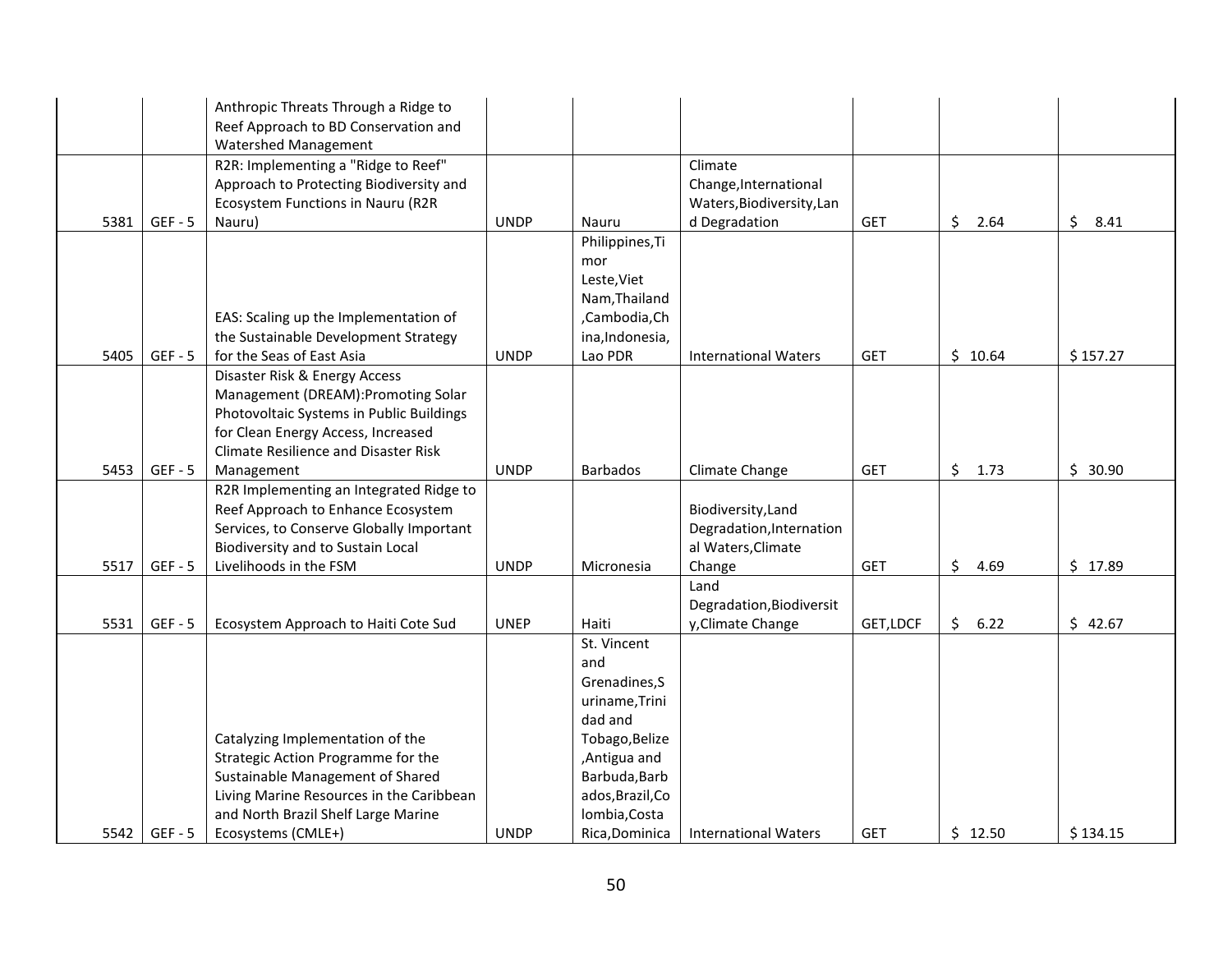|      |           |                                           |              | ,Dominican       |                             |            |                       |            |
|------|-----------|-------------------------------------------|--------------|------------------|-----------------------------|------------|-----------------------|------------|
|      |           |                                           |              | Republic, Guat   |                             |            |                       |            |
|      |           |                                           |              | emala, Grenad    |                             |            |                       |            |
|      |           |                                           |              | a, Guyana, Hait  |                             |            |                       |            |
|      |           |                                           |              | i, Honduras, Ja  |                             |            |                       |            |
|      |           |                                           |              | maica, Mexico    |                             |            |                       |            |
|      |           |                                           |              | ,Panama,St.      |                             |            |                       |            |
|      |           |                                           |              | Kitts and        |                             |            |                       |            |
|      |           |                                           |              | Nevis, St. Lucia |                             |            |                       |            |
|      |           |                                           |              |                  | Land                        |            |                       |            |
|      |           | R2R Implementing a Ridge to Reef          |              |                  | Degradation, Climate        |            |                       |            |
|      |           | Approach to Protect Biodiversity and      |              |                  | Change, Biodiversity, Inte  |            |                       |            |
| 5550 | $GEF - 5$ | <b>Ecosystem Functions</b>                | <b>UNDP</b>  | Tuvalu           | rnational Waters            | <b>GET</b> | \$3.76                | \$15.68    |
|      |           |                                           |              |                  | International               |            |                       |            |
|      |           |                                           |              |                  | Waters, Climate             |            |                       |            |
|      |           | R2R Integrated Environmental              |              |                  | Change, Land                |            |                       |            |
|      |           | Management of the Fanga'uta Lagoon        |              |                  | Degradation, Biodiversit    |            |                       |            |
| 5663 | $GEF - 5$ | Catchment                                 | <b>UNDP</b>  | Tonga            | $\mathsf{v}$                | <b>GET</b> | \$1.76                | \$<br>6.65 |
|      |           |                                           |              | Benin, Burkina   |                             |            |                       |            |
|      |           |                                           |              | Faso, Cote       |                             |            |                       |            |
|      |           | Volta River Basin Strategic Action        | World        | d'Ivoire, Ghan   |                             |            |                       |            |
| 6964 | $GEF - 6$ | Programme Implementation Project          | Bank         | a, Mali, Togo    | <b>International Waters</b> | <b>GET</b> | \$7.20                | \$36.14    |
|      |           |                                           |              |                  | Chemicals and               |            |                       |            |
|      |           |                                           |              |                  | Waste, Land                 |            |                       |            |
|      |           |                                           | World        |                  | Degradation, Climate        |            |                       |            |
| 9123 | $GEF - 6$ | Cities-IAP: Sustainable Cities Initiative | Bank         | Senegal          | Change, Biodiversity        | <b>GET</b> | \$8.72                | \$51.78    |
|      |           | Food-IAP: Integrated Landscape            |              |                  |                             |            |                       |            |
|      |           | Management to Enhance Food Security       |              |                  | Biodiversity, Land          |            |                       |            |
| 9135 | $GEF - 6$ | and Ecosystem Resilience                  | <b>UNDP</b>  | Ethiopia         | Degradation                 | <b>GET</b> | \$10.24               | \$144.97   |
|      |           | Sustainable-City Development in           |              |                  | Climate Change, IAP         |            |                       |            |
| 9147 | $GEF - 6$ | Malaysia                                  | <b>UNIDO</b> | Malaysia         | Sustainable Cities          | <b>GET</b> | \$2.75                | \$20.23    |
|      |           | Adaptive Management and Learning for      |              |                  | IAP Commodity Supply        |            |                       |            |
| 9179 | $GEF - 6$ | the Commodities IAP                       | <b>UNDP</b>  | Global           | Chain                       | <b>GET</b> | $\frac{1}{2}$<br>3.98 | \$<br>5.27 |
|      |           | Reducing Deforestation from Commodity     |              |                  | IAP Commodity Supply        |            |                       |            |
| 9180 | $GEF - 6$ | Production                                | <b>UNDP</b>  | Global           | Chain                       | <b>GET</b> | \$14.58               | \$164.70   |
|      |           | Commodities-IAP: Generating               |              |                  |                             |            |                       |            |
|      |           | Responsible Demand for Reduced-           |              |                  | IAP Commodity Supply        |            |                       |            |
| 9182 | $GEF - 6$ | <b>Deforestation Commodities</b>          | WWF-US       | Global           | Chain                       | <b>GET</b> | \$8.75                | \$42.33    |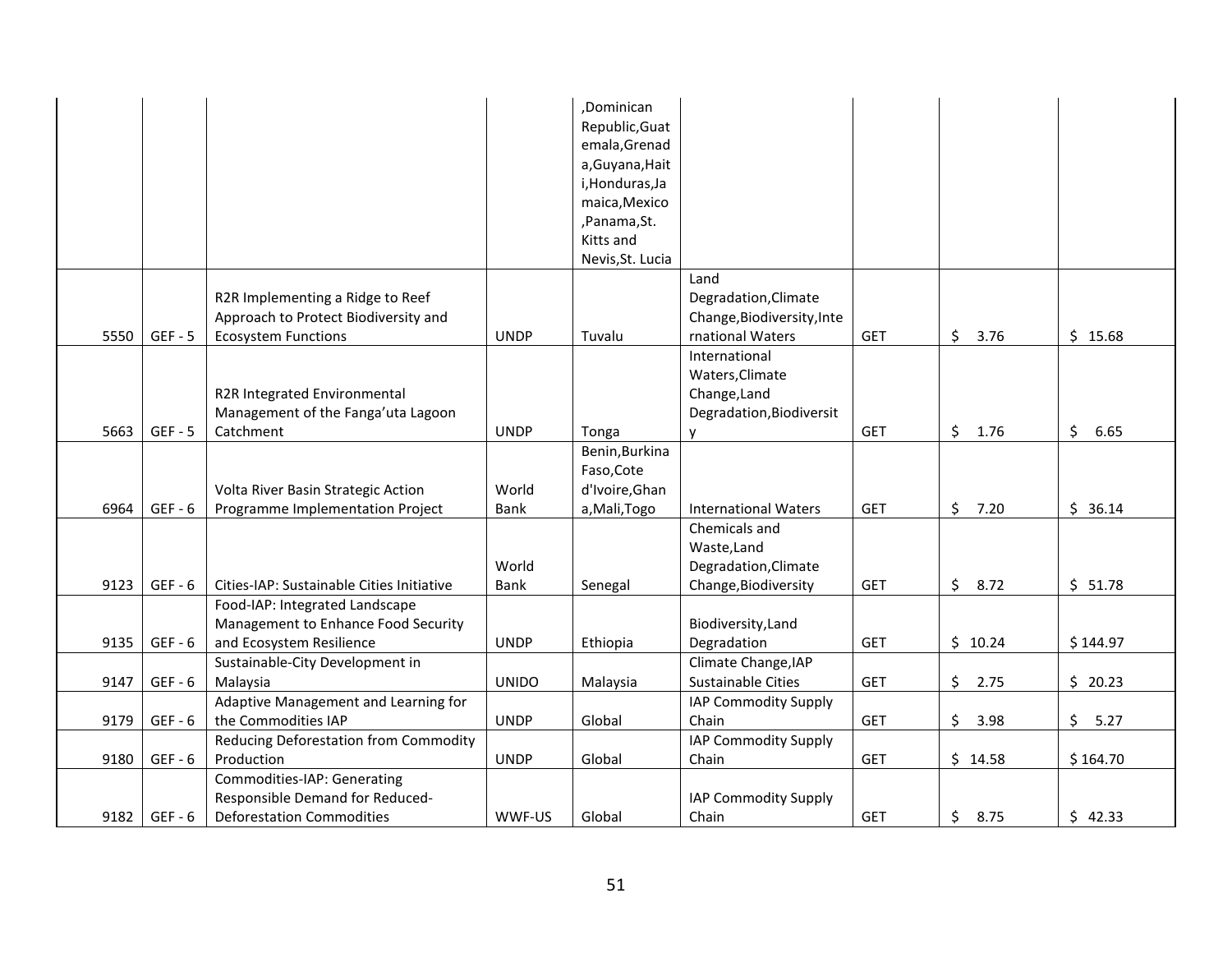| 4512 | $GEF - 5$ | Pilot Asia-Pacific Climate Technology<br>Network and Finance Center | ADB         | Regional      | Climate Change           | GET, SCCF  | \$10.91    | \$74.37    |
|------|-----------|---------------------------------------------------------------------|-------------|---------------|--------------------------|------------|------------|------------|
|      |           | Climate Change Adaptation to Reduce                                 |             |               |                          |            |            |            |
|      |           | Land Degradation in Fragile Micro-                                  |             |               |                          |            |            |            |
|      |           | Watersheds Located in the Municipalities                            |             |               |                          |            |            |            |
|      |           | of Texistepeque and Candelaria de la                                |             |               | Climate Change, Land     |            |            |            |
| 4616 | $GEF - 5$ | Frontera                                                            | <b>FAO</b>  | El Salvador   | Degradation              | SCCF, GET  | \$<br>1.52 | \$<br>6.44 |
|      |           |                                                                     |             |               | Land                     |            |            |            |
|      |           | Shire Natural Ecosystems Management                                 | World       |               | Degradation, Biodiversit |            |            |            |
| 4625 | $GEF - 5$ | Project                                                             | <b>Bank</b> | Malawi        | y, Climate Change        | LDCF, GET  | \$<br>6.58 | \$72.77    |
|      |           | <b>GGW: Agriculture Production Support</b>                          |             |               | Climate Change, Land     |            |            |            |
|      |           | Project (with Sustainable Land and Water                            | World       |               | Degradation, Biodiversit |            |            |            |
| 4908 | $GEF - 5$ | Management)                                                         | Bank        | Chad          |                          | GET, LDCF  | \$<br>9.26 | \$102.25   |
|      |           |                                                                     |             |               | Biodiversity, Land       |            |            |            |
|      |           | PSG: Sustainable Land Management                                    | World       |               | Degradation, Climate     |            |            |            |
| 5220 | $GEF - 5$ | Project 2                                                           | <b>Bank</b> | Ethiopia      | Change                   | GET, LDCF  | \$12.96    | \$94.66    |
|      |           | Promotion of Climate-smart Livestock                                |             |               |                          |            |            |            |
|      |           | Management Integrating Reversion of                                 |             |               |                          |            |            |            |
|      |           | Land Degradation and Reduction of                                   |             |               |                          |            |            |            |
|      |           | Desertification Risks in Vulnerable                                 |             |               | Climate Change, Land     |            |            |            |
| 4775 | $GEF - 5$ | Provinces                                                           | <b>FAO</b>  | Ecuador       | Degradation              | SCCF, GET  | \$<br>3.86 | \$22.16    |
|      |           |                                                                     |             | Latin America |                          |            |            |            |
|      |           | <b>Climate Technology Transfer</b>                                  |             | and           |                          |            |            |            |
|      |           | Mechanisms and Networks in Latin                                    |             | Caribbean, Re |                          |            |            |            |
| 4880 | $GEF - 5$ | America and the Caribbean                                           | <b>IADB</b> | gional        | Climate Change           | GET, SCCF  | \$10.90    | \$56.55    |
|      |           | Conserving Biodiversity and Reducing                                |             |               |                          |            |            |            |
|      |           | Habitat Degradation in Protected Areas                              |             | St. Kitts and |                          |            |            |            |
| 5078 | $GEF - 5$ | and their Buffer Zones                                              | <b>UNDP</b> | <b>Nevis</b>  | Biodiversity             | <b>GET</b> | \$<br>3.37 | \$17.14    |
|      |           | Mainstreaming Global Environmental                                  |             |               |                          |            |            |            |
|      |           | Priorities into National Policies and                               |             |               |                          |            |            |            |
| 5579 | $GEF - 5$ | Programmes                                                          | <b>UNDP</b> | Palau         | Multi Focal Area         | <b>GET</b> | \$<br>0.55 | \$<br>0.63 |
|      |           | Integrated Landscape Management for                                 |             |               |                          |            |            |            |
|      |           | Improved Livelihoods and Ecosystem                                  |             |               | Climate Change, Land     |            |            |            |
| 5718 | $GEF - 5$ | Resilience in Mount Elgon                                           | <b>UNDP</b> | Uganda        | Degradation              | <b>GET</b> | \$<br>1.62 | \$<br>8.83 |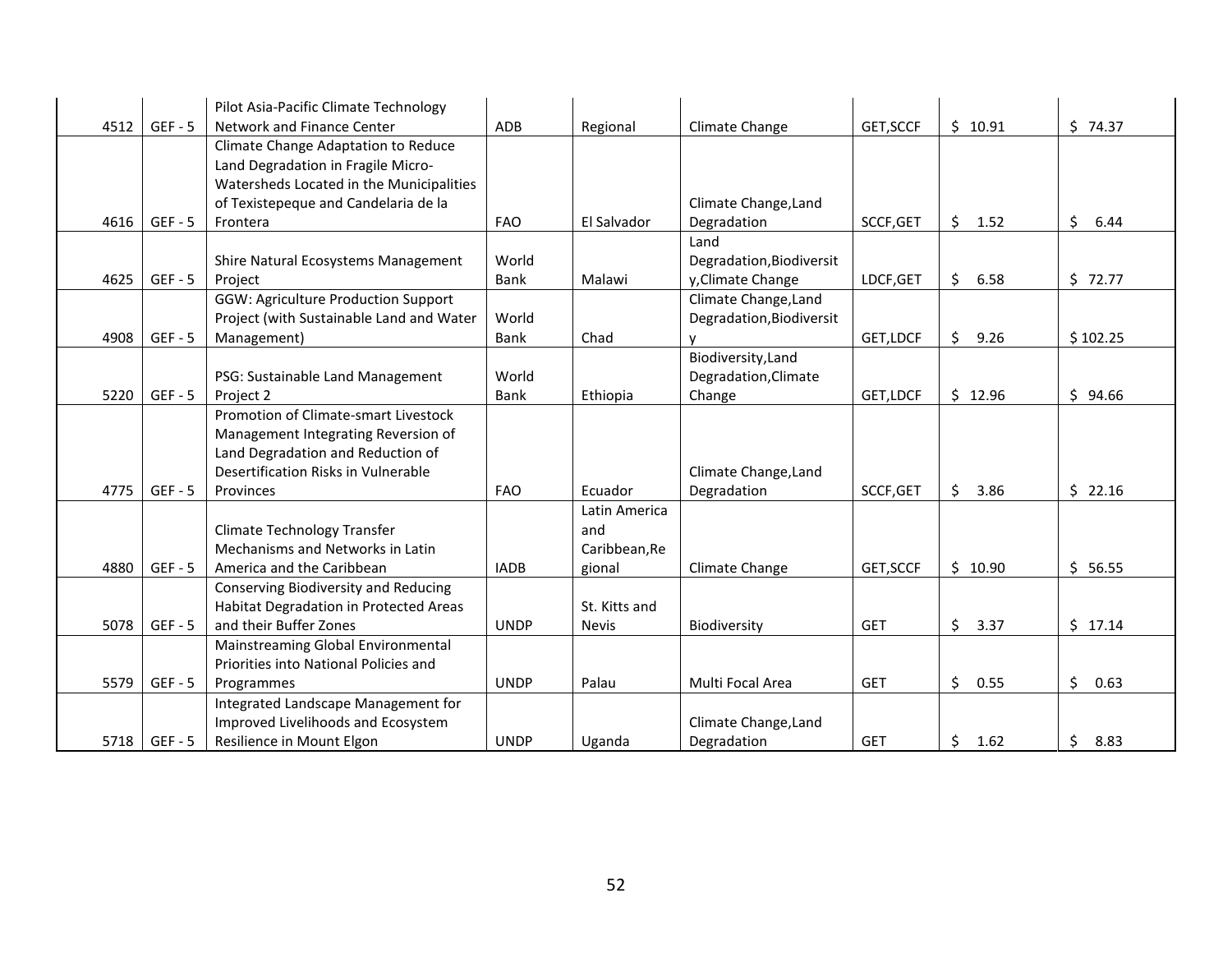# **3. Multivariate probit regression models and results**

<span id="page-60-1"></span><span id="page-60-0"></span>

| <b>VARIABLES</b>                               | model 1    | model 2    | model 3    | model 4    | model 5    | model 6    | model 7    | model 8    | model 9    |
|------------------------------------------------|------------|------------|------------|------------|------------|------------|------------|------------|------------|
|                                                |            |            |            |            |            |            |            |            |            |
| Resilience or resilience thinking in<br>design | $0.480**$  | $0.482**$  | $0.576**$  | $0.443*$   | $0.530**$  | $0.457**$  | $0.422*$   | $0.483**$  | $0.482*$   |
|                                                | (0.235)    | (0.235)    | (0.256)    | (0.255)    | (0.242)    | (0.232)    | (0.235)    | (0.235)    | (0.284)    |
| Control Variables                              |            |            |            |            |            |            |            |            |            |
| Quality of implementation                      | $1.320***$ | $1.322***$ | $1.344***$ | $1.291***$ | $1.357***$ | $1.240***$ | $1.081***$ | $1.333***$ | $1.110***$ |
|                                                | (0.234)    | (0.235)    | (0.237)    | (0.261)    | (0.238)    | (0.237)    | (0.247)    | (0.236)    | (0.267)    |
| Quality of execution                           | $1.454***$ | $1.454***$ | $1.446***$ | $1.535***$ | $1.530***$ | $1.472***$ | $1.392***$ | $1.454***$ | $1.564***$ |
|                                                | (0.234)    | (0.234)    | (0.233)    | (0.249)    | (0.238)    | (0.237)    | (0.242)    | (0.233)    | (0.261)    |
| GEF grant                                      | $-0.00711$ | $-0.00777$ | $-0.0117$  | 0.00190    | $-0.0170$  | $-0.00321$ | $-0.00464$ | $-0.00219$ | 0.0157     |
|                                                | (0.0309)   | (0.0310)   | (0.0304)   | (0.0337)   | (0.0318)   | (0.0307)   | (0.0345)   | (0.0321)   | (0.0328)   |
| Year of implementation start                   | 0.0378     | 0.0376     | 0.0383     | 0.0187     | 0.0359     | 0.0249     | 0.0236     | 0.0373     | $-0.00428$ |
|                                                | (0.0299)   | (0.0303)   | (0.0292)   | (0.0329)   | (0.0295)   | (0.0299)   | (0.0314)   | (0.0299)   | (0.0355)   |
| PPG given                                      | $-0.0881$  | $-0.0866$  | $-0.0564$  | $-0.0349$  | $-0.0156$  | $-0.0765$  | 0.0615     | $-0.0890$  | 0.249      |
|                                                | (0.293)    | (0.291)    | (0.295)    | (0.315)    | (0.297)    | (0.296)    | (0.295)    | (0.293)    | (0.322)    |
| Africa region                                  |            | 0.0234     |            |            |            |            |            |            | $-0.212$   |
|                                                |            | (0.219)    |            |            |            |            |            |            | (0.258)    |
| SIDS county                                    |            |            | $-0.307$   |            |            |            |            |            | $-0.350$   |
|                                                |            |            | (0.247)    |            |            |            |            |            | (0.346)    |

*Table 8.Regression results for project outcomes (resilience measure 1)*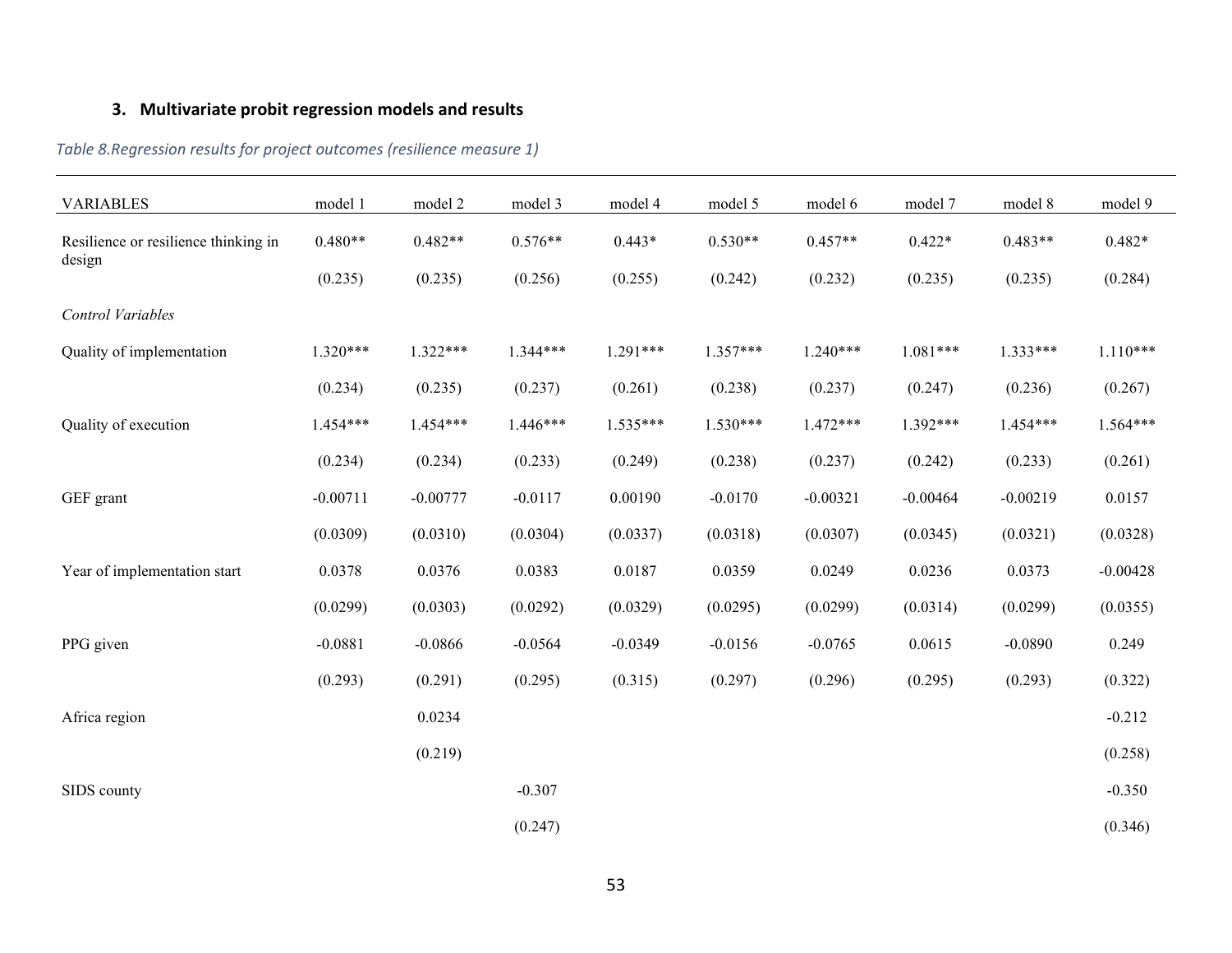| <50% cofinancing delivered |          |          |          | 0.321    |            |          |            |          | 0.348      |
|----------------------------|----------|----------|----------|----------|------------|----------|------------|----------|------------|
|                            |          |          |          | (0.296)  |            |          |            |          | (0.302)    |
| LDC country                |          |          |          |          | $0.627***$ |          |            |          | 0.496      |
|                            |          |          |          |          | (0.234)    |          |            |          | (0.309)    |
| M&E design quality         |          |          |          |          |            | $0.352*$ |            |          | 0.136      |
|                            |          |          |          |          |            | (0.212)  |            |          | (0.262)    |
| M&E implementation quality |          |          |          |          |            |          | $0.632***$ |          | $0.678**$  |
|                            |          |          |          |          |            |          | (0.236)    |          | (0.274)    |
| IW focal area              |          |          |          |          |            |          |            | $-0.189$ | $-0.716**$ |
|                            |          |          |          |          |            |          |            | (0.290)  | (0.350)    |
| Constant                   | $-77.18$ | $-76.78$ | $-78.18$ | $-38.90$ | $-73.91$   | $-51.46$ | $-48.97$   | $-76.25$ | 6.514      |
|                            | (59.94)  | (60.68)  | (58.61)  | (66.05)  | (59.24)    | (59.98)  | (62.99)    | (59.98)  | (71.09)    |
|                            |          |          |          |          |            |          |            |          |            |
| Observations               | 266      | 266      | 266      | 233      | 266        | 263      | 250        | 266      | 218        |

Robust standard errors in parentheses,

\*,\*\*,\*\*\* indicates significance at the 90%, 95% and 99% level, respectively.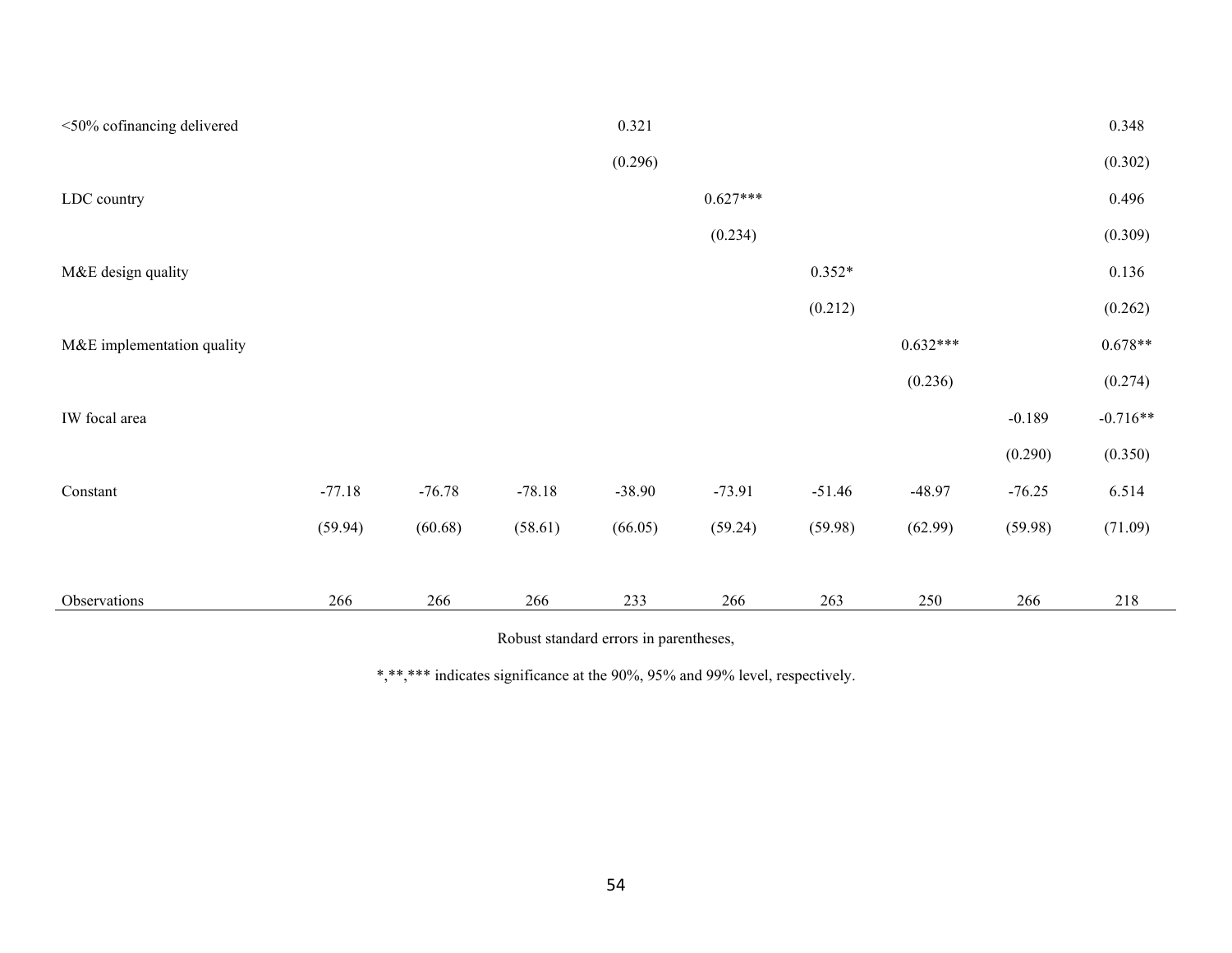<span id="page-62-0"></span>

| <b>VARIABLES</b>                   | model 1    | model 2     | model 3    | model 4    | model 5    | model 6    | model 7    | model 8    | model 9    |
|------------------------------------|------------|-------------|------------|------------|------------|------------|------------|------------|------------|
| Resilience integrated as cobenefit | $0.562**$  | $0.562**$   | $0.623**$  | $0.650**$  | $0.639**$  | $0.586**$  | $0.580**$  | $0.566**$  | $0.819***$ |
| or multiple benefits framework     | (0.248)    | (0.248)     | (0.265)    | (0.267)    | (0.251)    | (0.247)    | (0.246)    | (0.248)    | (0.297)    |
| Control Variables                  |            |             |            |            |            |            |            |            |            |
| Quality of implementation          | $1.358***$ | 1.358***    | $1.373***$ | $1.362***$ | 1.399***   | $1.280***$ | $1.123***$ | $1.369***$ | $1.187***$ |
|                                    | (0.232)    | (0.232)     | (0.234)    | (0.257)    | (0.237)    | (0.233)    | (0.245)    | (0.234)    | (0.266)    |
| Quality of execution               | $1.479***$ | 1.479***    | $1.473***$ | $1.584***$ | $1.560***$ | $1.510***$ | $1.430***$ | 1.479***   | $1.661***$ |
|                                    | (0.236)    | (0.237)     | (0.236)    | (0.254)    | (0.240)    | (0.241)    | (0.246)    | (0.236)    | (0.274)    |
| GEF grant                          | 0.00248    | 0.00248     | 1.64e-05   | 0.0111     | $-0.00579$ | 0.00612    | 0.00599    | 0.00723    | 0.0260     |
|                                    | (0.0302)   | (0.0304)    | (0.0301)   | (0.0333)   | (0.0311)   | (0.0297)   | (0.0332)   | (0.0323)   | (0.0340)   |
| Year of implementation start       | 0.0411     | 0.0411      | 0.0425     | 0.0211     | 0.0402     | 0.0257     | 0.0247     | 0.0407     | $-0.00396$ |
|                                    | (0.0299)   | (0.0303)    | (0.0294)   | (0.0332)   | (0.0298)   | (0.0302)   | (0.0311)   | (0.0299)   | (0.0368)   |
| PPG given                          | $-0.103$   | $-0.103$    | $-0.0758$  | $-0.0626$  | $-0.0265$  | $-0.0971$  | 0.0323     | $-0.105$   | 0.199      |
|                                    | (0.287)    | (0.285)     | (0.290)    | (0.310)    | (0.291)    | (0.290)    | (0.290)    | (0.287)    | (0.317)    |
| Africa region                      |            | $-0.000222$ |            |            |            |            |            |            | $-0.233$   |
|                                    |            | (0.217)     |            |            |            |            |            |            | (0.264)    |
| SIDS county                        |            |             | $-0.240$   |            |            |            |            |            | $-0.377$   |
|                                    |            |             | (0.243)    |            |            |            |            |            | (0.359)    |
| <50% cofinancing delivered         |            |             |            | 0.398      |            |            |            |            | 0.491      |

## *Table 9.Regression results for project outcomes (resilience measure 2)*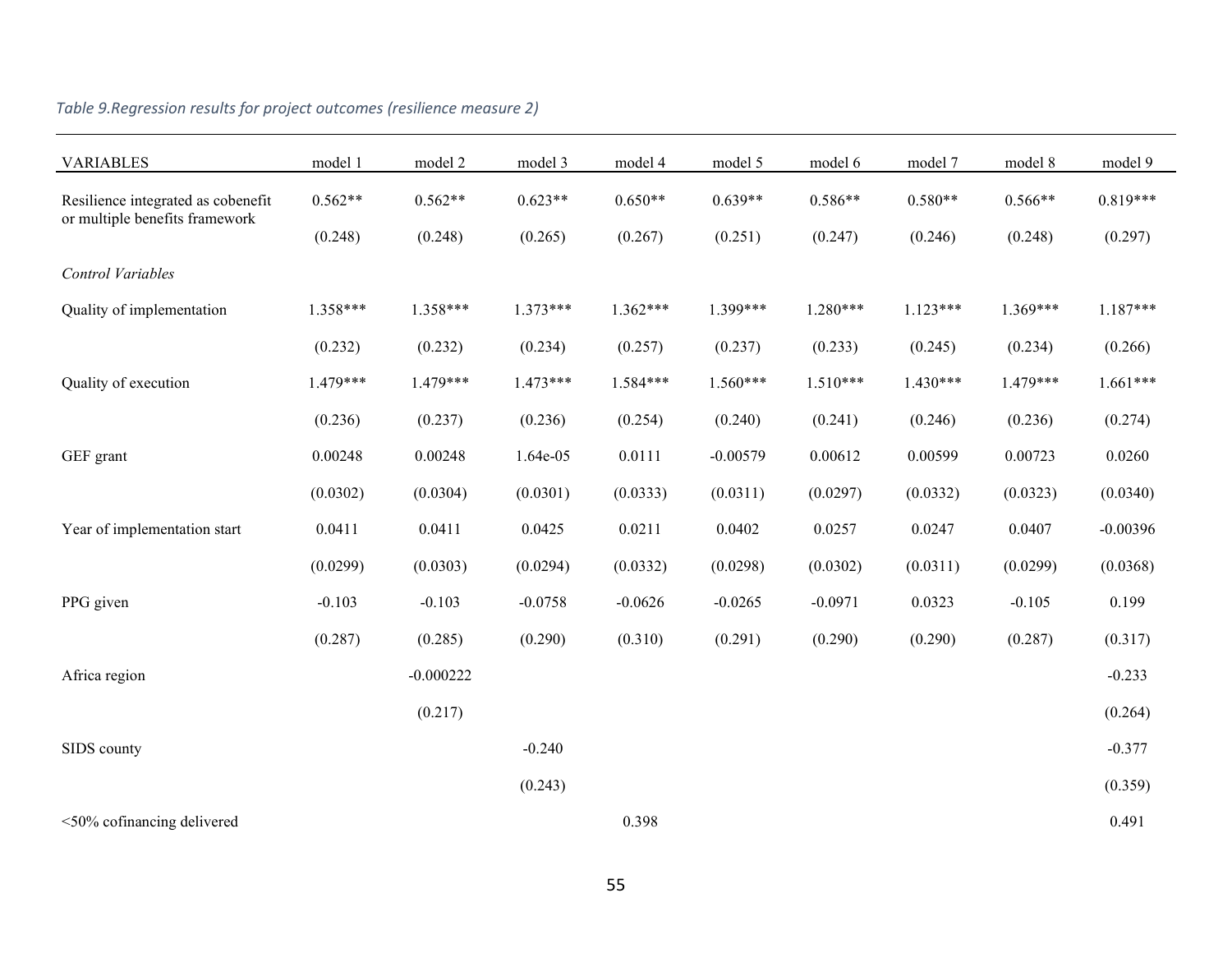|                            |          |          |          | (0.308)  |            |          |            |          | (0.316)    |
|----------------------------|----------|----------|----------|----------|------------|----------|------------|----------|------------|
| LDC country                |          |          |          |          | $0.633***$ |          |            |          | 0.507      |
|                            |          |          |          |          | (0.233)    |          |            |          | (0.315)    |
| M&E design quality         |          |          |          |          |            | $0.372*$ |            |          | 0.162      |
|                            |          |          |          |          |            | (0.209)  |            |          | (0.258)    |
| M&E implementation quality |          |          |          |          |            |          | $0.653***$ |          | $0.685***$ |
|                            |          |          |          |          |            |          | (0.231)    |          | (0.265)    |
| IW focal area              |          |          |          |          |            |          |            | $-0.185$ | $-0.706*$  |
|                            |          |          |          |          |            |          |            | (0.291)  | (0.367)    |
| Constant                   | $-83.83$ | $-83.83$ | $-86.55$ | $-43.93$ | $-82.59$   | $-53.15$ | $-51.15$   | $-82.95$ | 5.739      |
|                            | (59.96)  | (60.66)  | (58.92)  | (66.52)  | (59.69)    | (60.69)  | (62.43)    | (59.91)  | (73.70)    |
|                            |          |          |          |          |            |          |            |          |            |
| Observations               | 266      | 266      | 266      | 233      | 266        | 263      | 250        | 266      | 218        |

Robust standard errors in parentheses

\*,\*\*,\*\*\* indicates significance at the 90%, 95% and 99% level, respectively.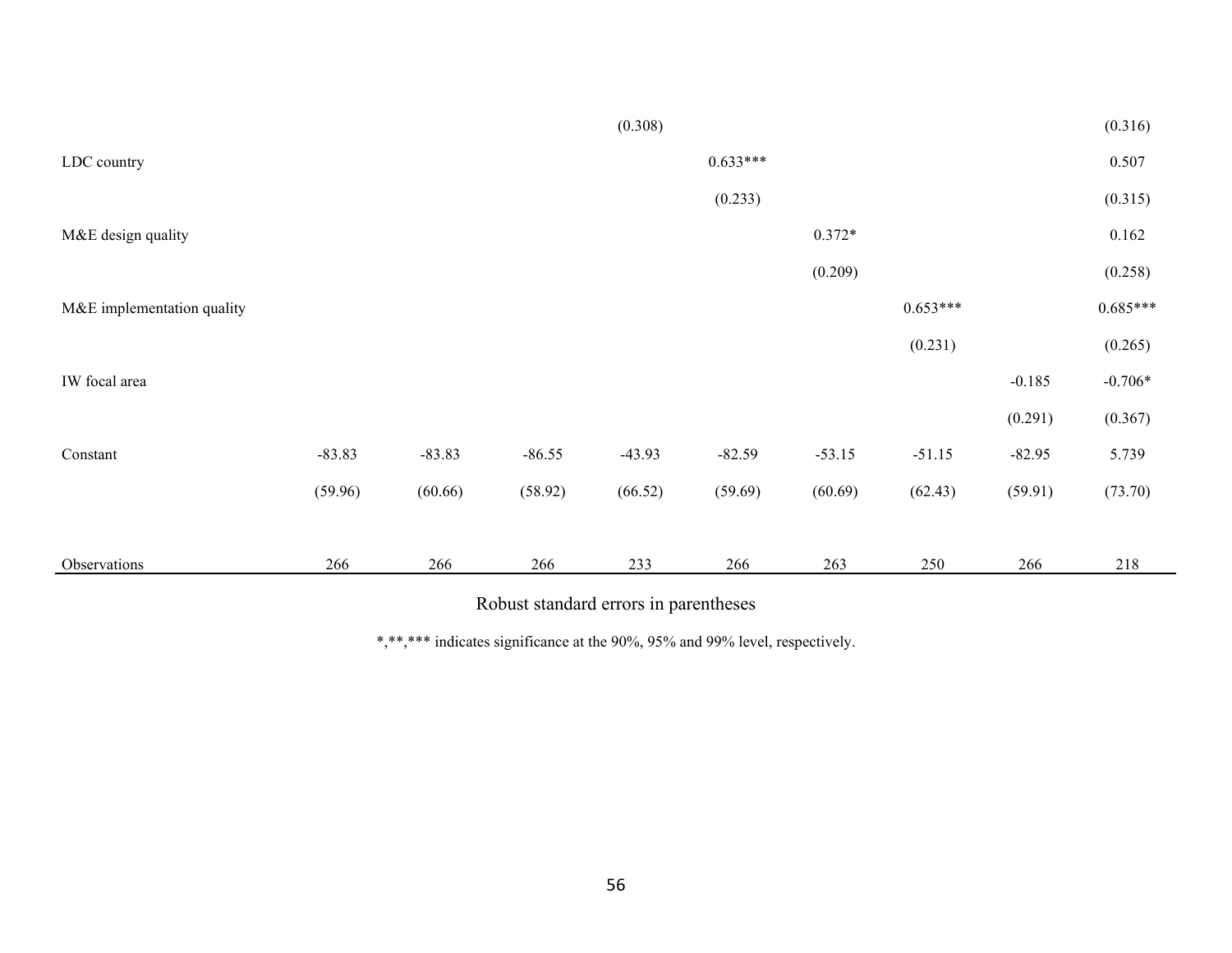### **4. List of interviewees**

<span id="page-64-0"></span>

| <b>Name</b>              | Organization                      |
|--------------------------|-----------------------------------|
| <b>Dennis Bours</b>      | <b>Adaptation Fund</b>            |
| Noelle O'Brien           | <b>ADB</b>                        |
| Mwila Musumali           | AfDB                              |
| lan Kissoon              | <b>Conservation International</b> |
| <b>Craig Davies</b>      | <b>EBRD</b>                       |
| Ana Heureux              | <b>FAO</b>                        |
| Jesus Constanza          | <b>FAO</b>                        |
| Omar Arriola             | <b>FAO</b>                        |
| Raul Carcamo             | <b>FAO</b>                        |
| Tommaso Vicario          | <b>FAO</b>                        |
| Jaime Tobar              | FAO/CRS                           |
| Liu Lei                  | <b>FECO</b>                       |
| Aloke Barnwal            | <b>GEF</b>                        |
| Anil Sookdeo             | <b>GEF</b>                        |
| Chizuru Aoki             | <b>GEF</b>                        |
| <b>Christian Severin</b> | <b>GEF</b>                        |
| Fareeha Iqbal            | <b>GEF</b>                        |
| Filippo Berardi          | <b>GEF</b>                        |
| Mark Zimsky              | <b>GEF</b>                        |
| <b>Ulrich Apel</b>       | <b>GEF</b>                        |
| Annette Killmer          | <b>IDB</b>                        |
| Juliana Almeida          | <b>IDB</b>                        |
| <b>Terry Cannon</b>      | <b>IDS</b>                        |
| Dan Schreiber            | <b>OECD</b>                       |
| <b>Guadalupe Duron</b>   | <b>STAP</b>                       |
| Tom Hammond              | <b>STAP</b>                       |
| Anand Patwardhan         | STAP/UMD                          |
| Jason Veysey             | Stockholm Environmental Institute |
| Jyoti Mathur-Filipp      | <b>UNCBD</b>                      |
| <b>Neil Pratt</b>        | <b>UNCBD</b>                      |
| <b>Yibin Xiang</b>       | <b>UNCBD</b>                      |
| <b>Birara Chekol</b>     | <b>UNDP</b>                       |
| Jose Padilla             | <b>UNDP</b>                       |
| Nancy Bennet             | <b>UNDP</b>                       |
| Phemo Karen Kgomotso     | <b>UNDP</b>                       |
| Srilata Kammila          | <b>UNDP</b>                       |
| Ta'hirih Hokafonu        | <b>UNDP</b>                       |
| Wubua Mekonnen           | <b>UNDP</b>                       |
| Hyunwoo Kim (Noah)       | <b>UNFCCC</b>                     |
| Anya Onysko              | <b>UNIDO</b>                      |